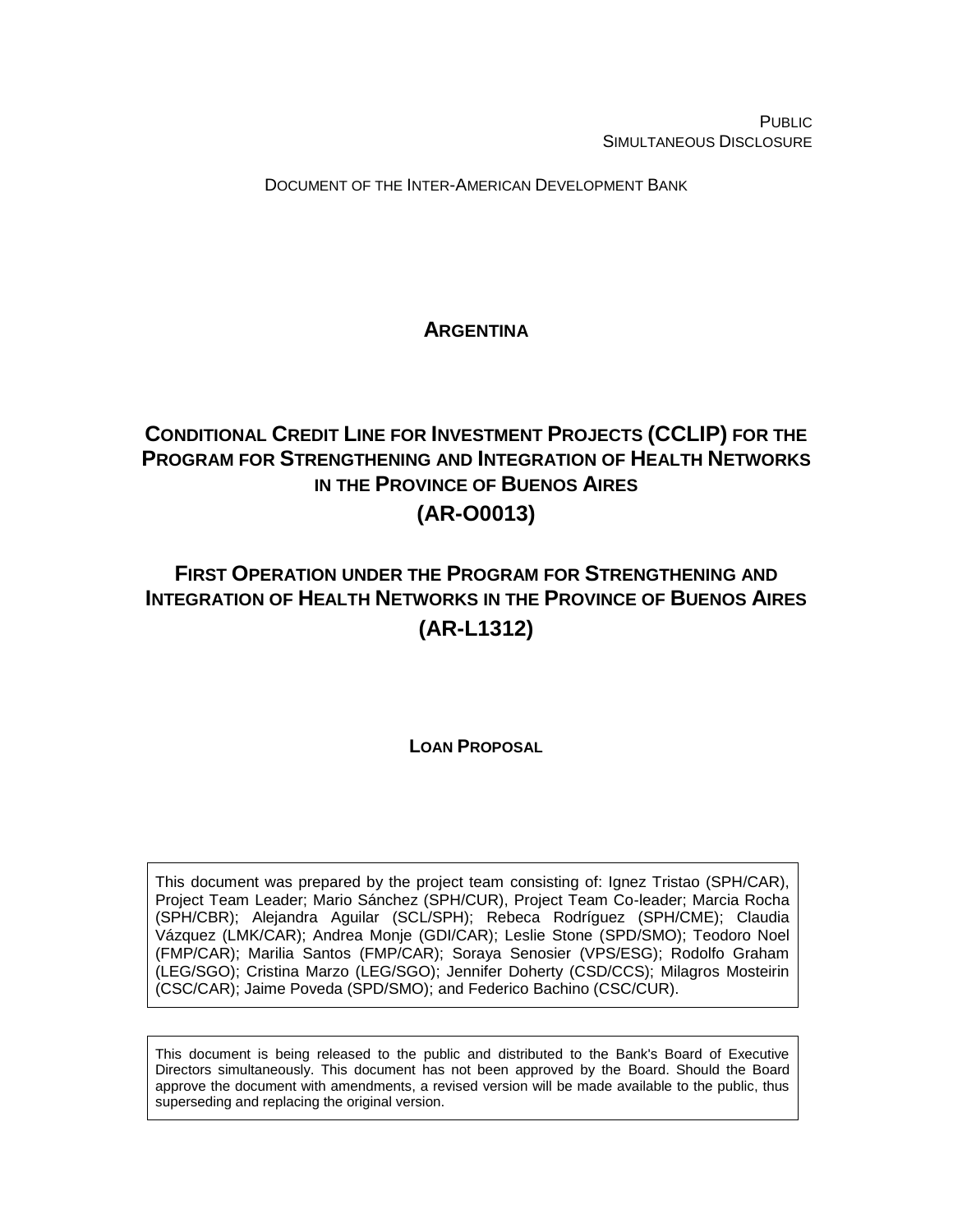## **CONTENTS**

## PROJECT SUMMARY

|            | А.<br>В.<br>C.         |  |  |  |  |  |  |  |
|------------|------------------------|--|--|--|--|--|--|--|
| II.        |                        |  |  |  |  |  |  |  |
|            | A. .<br>В.<br>C.<br>D. |  |  |  |  |  |  |  |
| I.<br>III. |                        |  |  |  |  |  |  |  |
|            | А.<br>В.               |  |  |  |  |  |  |  |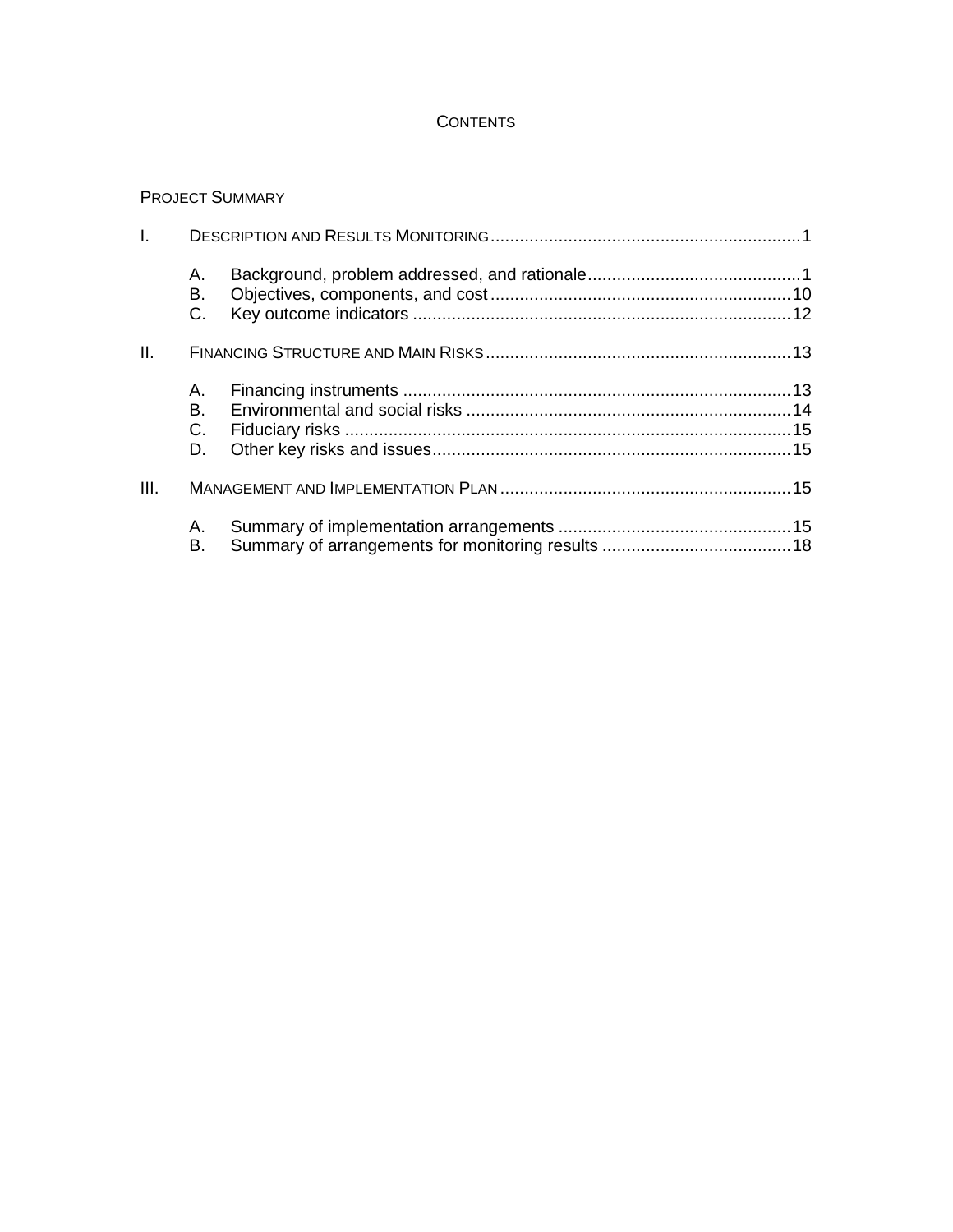|           | <b>ANNEXES</b>                                  |
|-----------|-------------------------------------------------|
| Annex I   | <b>Summary Development Effectiveness Matrix</b> |
| Annex II  | <b>Results Matrix</b>                           |
| Annex III | <b>Fiduciary Agreements and Requirements</b>    |

| <b>REQUIRED LINKS</b> |                                                   |  |  |  |  |  |  |
|-----------------------|---------------------------------------------------|--|--|--|--|--|--|
| 1.                    | <b>Multiyear Execution Plan</b>                   |  |  |  |  |  |  |
| 2.                    | <b>Monitoring and Evaluation Plan</b>             |  |  |  |  |  |  |
| 3.                    | <b>Environmental and Social Management Report</b> |  |  |  |  |  |  |
|                       |                                                   |  |  |  |  |  |  |

| <b>OPTIONAL LINKS</b> |                                            |  |  |  |  |  |
|-----------------------|--------------------------------------------|--|--|--|--|--|
| 1.                    | <b>Project Economic Analysis</b>           |  |  |  |  |  |
| 2.                    | <b>Climate Change</b>                      |  |  |  |  |  |
| 3.                    | <b>Operating Regulations</b>               |  |  |  |  |  |
| 4.                    | <b>Theory of Change and Estimated Cost</b> |  |  |  |  |  |
| 5.                    | <b>Bibliographic References</b>            |  |  |  |  |  |
| 6.                    | Disbursement-linked Indicator Matrix       |  |  |  |  |  |
| 7.                    | <b>Safequard Policy Filter</b>             |  |  |  |  |  |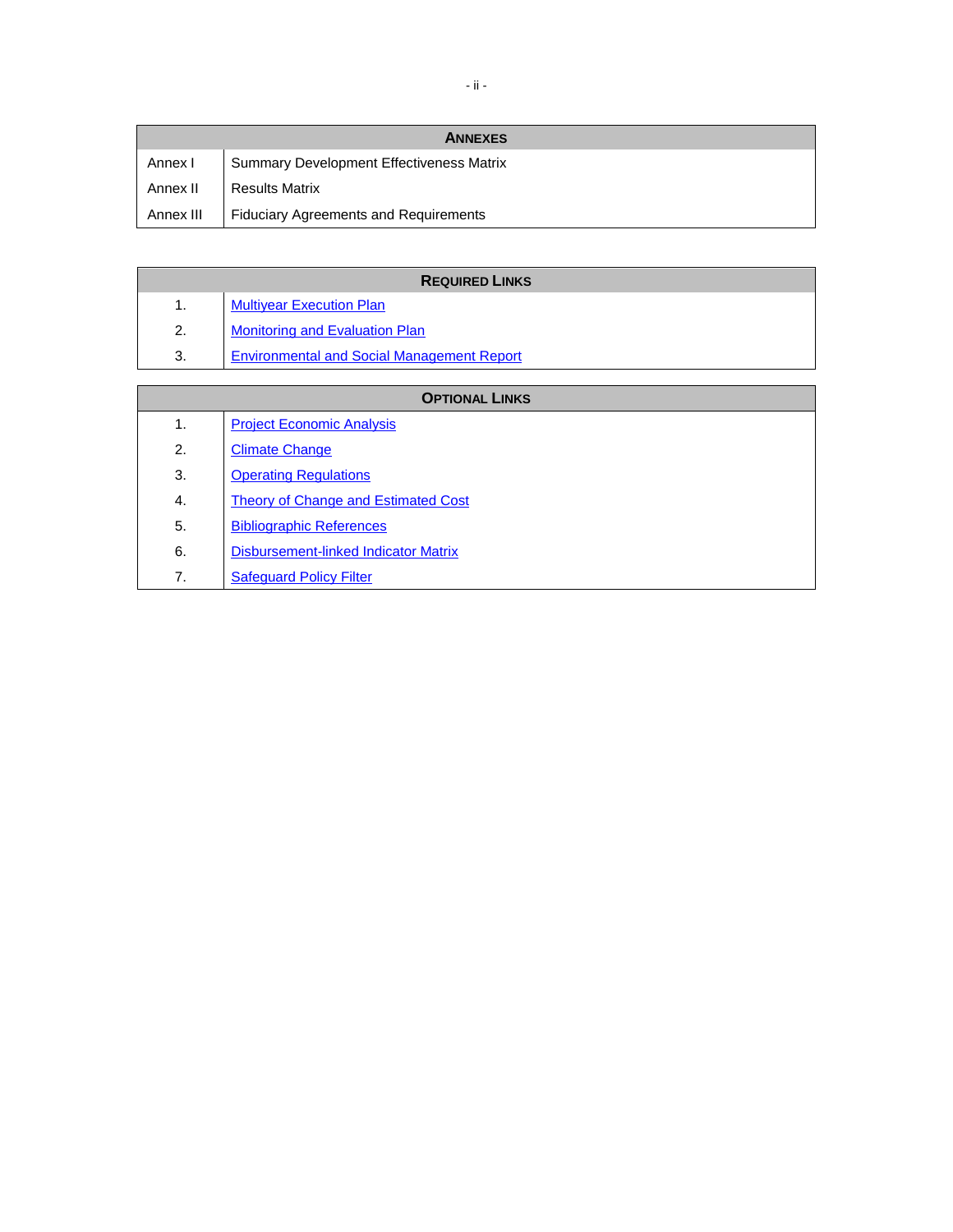## **ABBREVIATIONS**

| Area Metropolitana de Buenos Aires [Metropolitan Area of Buenos Aires]<br><b>AMBA Network AMBA Public Health Network</b>                                           |
|--------------------------------------------------------------------------------------------------------------------------------------------------------------------|
| Ciudad Autónoma de Buenos Aires [Autonomous City of Buenos Aires]<br>Centros de Atención Primaria de la Salud [primary health care centers]                        |
| <b>Conditional Credit Line for Investment Projects</b>                                                                                                             |
| Disability-adjusted life years<br>Disbursement-linked indicators                                                                                                   |
| Dirección Provincial de Organismos Multilaterales y Financiamiento<br>Bilateral [Provincial Directorate of Multilateral Agencies and Bilateral<br><b>Financing</b> |
| <b>Emergency Medical Care System</b>                                                                                                                               |
| <b>Flexible Financing Facility</b>                                                                                                                                 |
| Historia clínica electrónica [electronic medical record]                                                                                                           |
| <b>Institutional Capacity Assessment Platform</b>                                                                                                                  |
| Inter-American Development Bank                                                                                                                                    |
| Loan based on results                                                                                                                                              |
| Net present value                                                                                                                                                  |
| Provincia de Buenos Aires [Province of Buenos Aires]                                                                                                               |
| Plan Integral de Guardias Hospitalarias [Comprehensive Hospital<br><b>Emergency Room Plan]</b>                                                                     |
| Weighted average life                                                                                                                                              |
| Years of potential life lost                                                                                                                                       |
|                                                                                                                                                                    |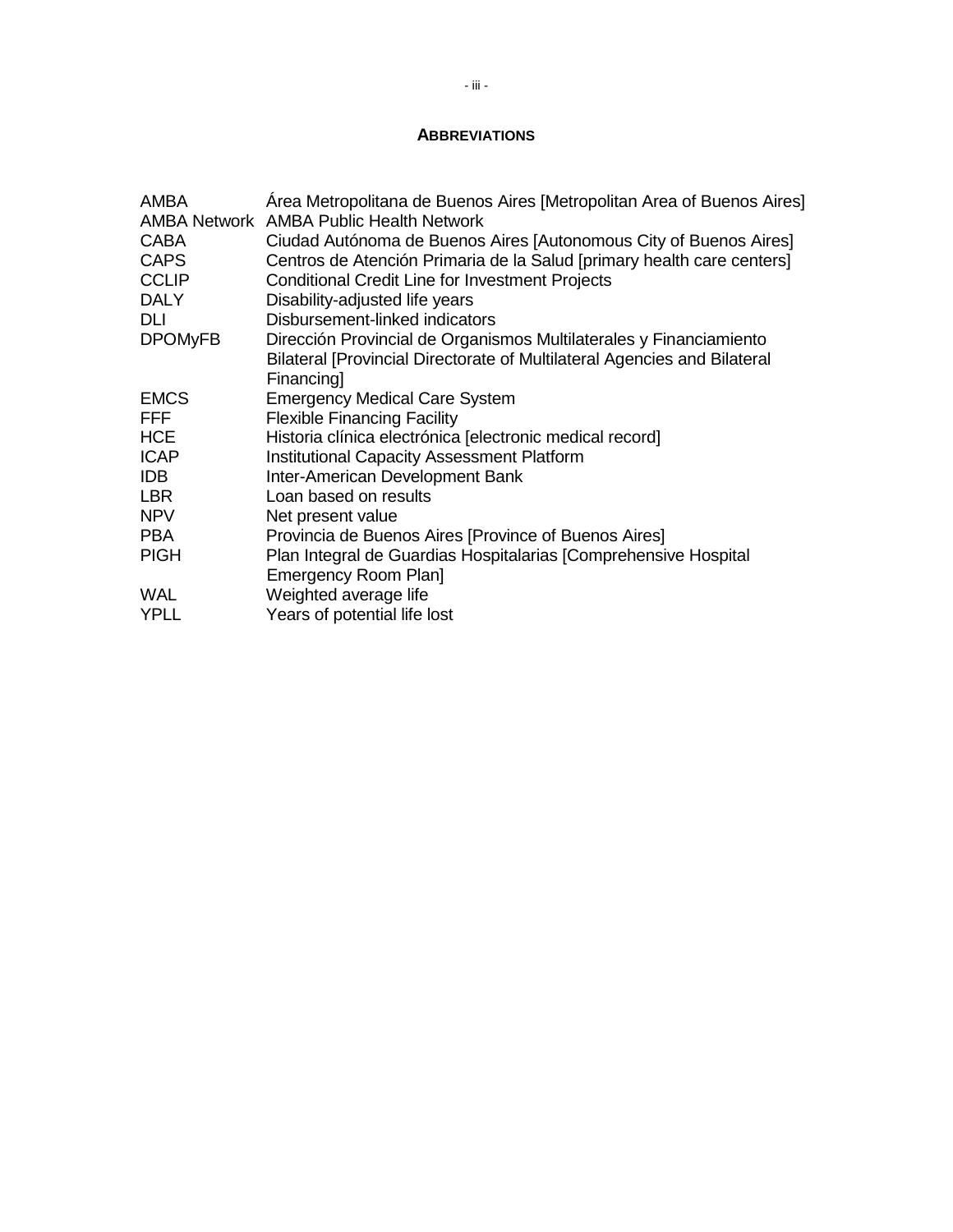### **PROJECT SUMMARY**

### **A[RGENTINA](#page-0-0) CONDITIONAL CREDIT LINE FOR INVESTMENT PROJECTS (CCLIP) FOR THE PROGRAM FOR S[TRENGTHENING AND](#page-0-1)  I[NTEGRATION OF](#page-0-1) HEALTH NETWORKS IN THE PROVINCE OF BUENOS AIRES [\(AR-O0013\)](#page-0-1)**

### **FIRST OPERATION UNDER THE PROGRAM FOR S[TRENGTHENING AND](#page-0-1) INTEGRATION OF HEALTH NETWORKS IN THE P[ROVINCE OF](#page-0-1) BUENOS AIRES [\(AR-L1312\)](#page-0-1)**

| <b>Financial Terms and Conditions</b>                                                                                                                                                                                                                                                                                                                                                                                                                                                                                                                                                                                                                                                                                                                                                                                                                                                                                                                                                                                                                     |                                                                                     |             |                                            |                             |                                 |          |                          |  |  |  |
|-----------------------------------------------------------------------------------------------------------------------------------------------------------------------------------------------------------------------------------------------------------------------------------------------------------------------------------------------------------------------------------------------------------------------------------------------------------------------------------------------------------------------------------------------------------------------------------------------------------------------------------------------------------------------------------------------------------------------------------------------------------------------------------------------------------------------------------------------------------------------------------------------------------------------------------------------------------------------------------------------------------------------------------------------------------|-------------------------------------------------------------------------------------|-------------|--------------------------------------------|-----------------------------|---------------------------------|----------|--------------------------|--|--|--|
| <b>Borrower: Province of Buenos Aires (PBA)</b>                                                                                                                                                                                                                                                                                                                                                                                                                                                                                                                                                                                                                                                                                                                                                                                                                                                                                                                                                                                                           |                                                                                     |             | Flexible Financing Facility <sup>(a)</sup> |                             |                                 |          |                          |  |  |  |
| <b>Guarantor: Argentine Republic</b>                                                                                                                                                                                                                                                                                                                                                                                                                                                                                                                                                                                                                                                                                                                                                                                                                                                                                                                                                                                                                      |                                                                                     |             |                                            | <b>Amortization period:</b> |                                 | 25 years |                          |  |  |  |
| <b>Executing agency:</b> Borrower, through the Ministry of Economy of the                                                                                                                                                                                                                                                                                                                                                                                                                                                                                                                                                                                                                                                                                                                                                                                                                                                                                                                                                                                 |                                                                                     |             |                                            | Disbursement period:        |                                 | 3 years  |                          |  |  |  |
| Province of Buenos Aires, with the Ministry of Health and the Ministry Grace period:                                                                                                                                                                                                                                                                                                                                                                                                                                                                                                                                                                                                                                                                                                                                                                                                                                                                                                                                                                      |                                                                                     |             |                                            |                             |                                 |          | 5.5 years <sup>(b)</sup> |  |  |  |
| of Infrastructure and Public Services as the subexecuting agencies                                                                                                                                                                                                                                                                                                                                                                                                                                                                                                                                                                                                                                                                                                                                                                                                                                                                                                                                                                                        |                                                                                     |             |                                            | Interest rate:              |                                 |          | LIBOR-based              |  |  |  |
| <b>Source</b>                                                                                                                                                                                                                                                                                                                                                                                                                                                                                                                                                                                                                                                                                                                                                                                                                                                                                                                                                                                                                                             | <b>CCLIP</b><br><b>1st Operation</b><br>%<br><b>Credit fee:</b><br>(US\$)<br>(US\$) |             |                                            |                             |                                 |          | (c)                      |  |  |  |
| <b>IDB (Ordinary Capital)</b>                                                                                                                                                                                                                                                                                                                                                                                                                                                                                                                                                                                                                                                                                                                                                                                                                                                                                                                                                                                                                             | 600,000,000                                                                         | 150,000,000 | 100                                        |                             | Inspection and supervision fee: | (c)      |                          |  |  |  |
| Local                                                                                                                                                                                                                                                                                                                                                                                                                                                                                                                                                                                                                                                                                                                                                                                                                                                                                                                                                                                                                                                     | 60,000,000                                                                          |             | $\Omega$<br>$\Omega$                       | <b>Original WAL:</b>        |                                 |          | 15.25 years              |  |  |  |
| <b>Total</b>                                                                                                                                                                                                                                                                                                                                                                                                                                                                                                                                                                                                                                                                                                                                                                                                                                                                                                                                                                                                                                              | 660,000,000                                                                         | 150,000,000 | 100                                        |                             | Currency of approval:           |          | U.S. dollars             |  |  |  |
|                                                                                                                                                                                                                                                                                                                                                                                                                                                                                                                                                                                                                                                                                                                                                                                                                                                                                                                                                                                                                                                           |                                                                                     |             | <b>Project at a Glance</b>                 |                             |                                 |          |                          |  |  |  |
| people with exclusive public coverage in order to reduce the number of years of potential life lost. The objective of the first operation<br>under the CCLIP is to improve access and effective coverage of public health services for the PBA population. Its specific objectives<br>are to: (i) improve access to and the effectiveness of primary care in a set of municipios in the Buenos Aires Metropolitan Area;<br>(ii) increase the responsiveness of emergency services across the PBA; and (iii) dispense cancer and palliative drugs in a more<br>timely manner across the PBA.<br>Special contractual conditions precedent to the first disbursement of the loan: The borrower has provided, to the Bank's<br>satisfaction, evidence showing (i) the entry into force of the program Operating Regulations (paragraph 3.6); and (ii) the hiring of<br>the consulting firm or independent consultant for the external verification of outcomes, in accordance with the terms of reference<br>previously agreed with the Bank (paragraph 3.4). |                                                                                     |             |                                            |                             |                                 |          |                          |  |  |  |
| Special contractual conditions for execution: For social and environmental conditions, see Annex B of the <i>Environmental and</i><br><b>Social Management Report.</b>                                                                                                                                                                                                                                                                                                                                                                                                                                                                                                                                                                                                                                                                                                                                                                                                                                                                                    |                                                                                     |             |                                            |                             |                                 |          |                          |  |  |  |
| <b>Exceptions to Bank policies: None.</b>                                                                                                                                                                                                                                                                                                                                                                                                                                                                                                                                                                                                                                                                                                                                                                                                                                                                                                                                                                                                                 |                                                                                     |             |                                            |                             |                                 |          |                          |  |  |  |
| <b>Strategic Alignment</b>                                                                                                                                                                                                                                                                                                                                                                                                                                                                                                                                                                                                                                                                                                                                                                                                                                                                                                                                                                                                                                |                                                                                     |             |                                            |                             |                                 |          |                          |  |  |  |
| Challenges:(d)                                                                                                                                                                                                                                                                                                                                                                                                                                                                                                                                                                                                                                                                                                                                                                                                                                                                                                                                                                                                                                            |                                                                                     | ⊽           | PI                                         |                             | EI                              |          |                          |  |  |  |
| Crosscutting themes:(e)                                                                                                                                                                                                                                                                                                                                                                                                                                                                                                                                                                                                                                                                                                                                                                                                                                                                                                                                                                                                                                   |                                                                                     | GD          | ⊽                                          | <b>CC</b>                   | ⊽                               | IC       |                          |  |  |  |
|                                                                                                                                                                                                                                                                                                                                                                                                                                                                                                                                                                                                                                                                                                                                                                                                                                                                                                                                                                                                                                                           |                                                                                     |             |                                            |                             |                                 |          |                          |  |  |  |

(a) Under the terms of the Flexible Financing Facility (document FN-655-1), the borrower has the option of requesting changes to the amortization schedule, as well as currency, interest rate, and commodity conversions. The Bank will take operational and risk management considerations into account when reviewing such requests.

(b) Under the flexible repayment options of the Flexible Financing Facility, changes to the grace period are permitted provided that they do not entail any extension of the original weighted average life of the loan or the last payment date as documented in the loan contract.

<sup>(c)</sup> The credit fee and the inspection and supervision fee will be established periodically by the Board of Executive Directors as part of its review of the Bank's lending charges, in accordance with relevant policies.

 $<sup>(d)</sup>$  SI (Social Inclusion and Equality); PI (Productivity and Innovation); and EI (Economic Integration).</sup>

(e) GD (Gender Equality and Diversity); CC (Climate Change and Environmental Sustainability); and IC (Institutional Capacity and Rule of Law).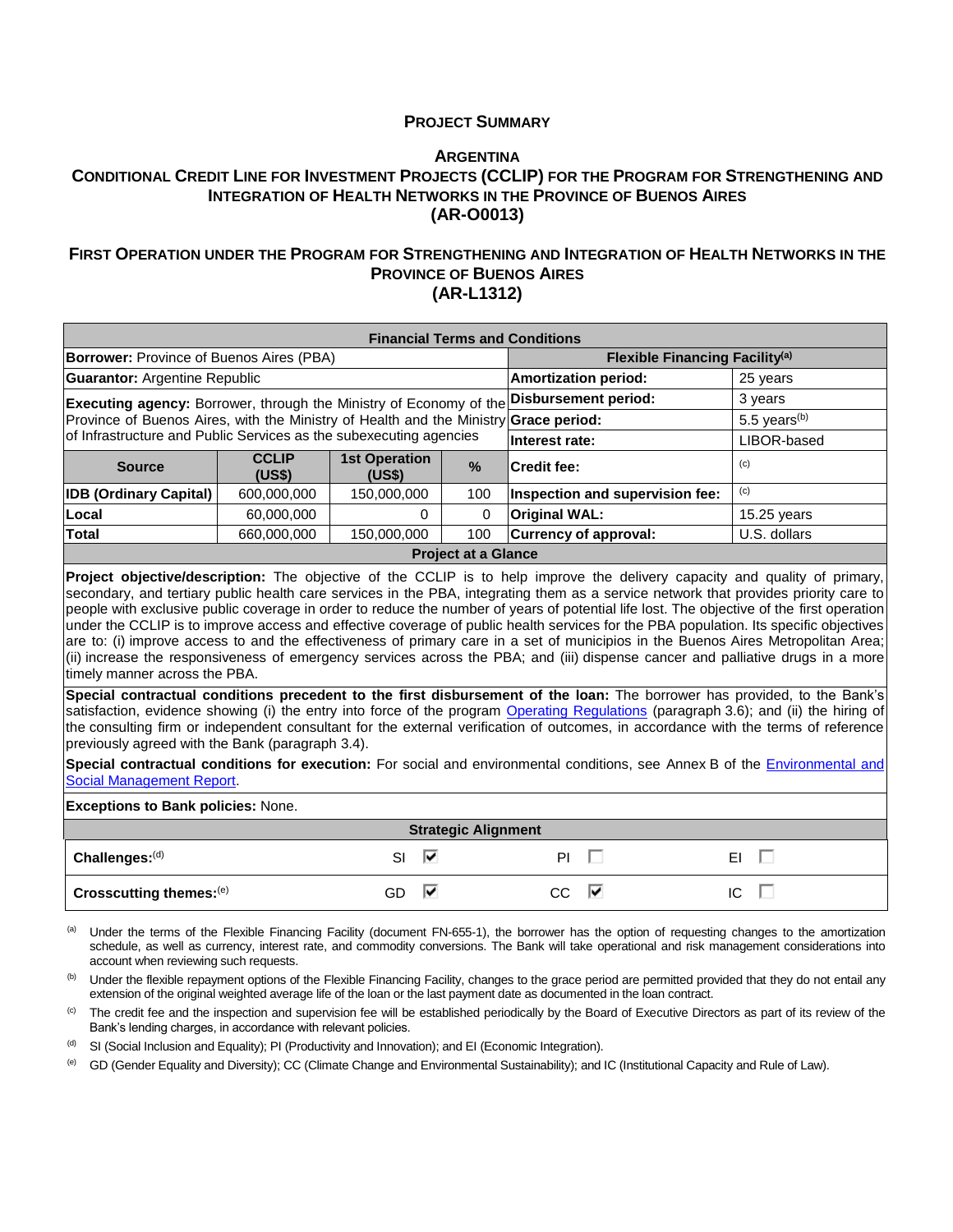## **I.** DESCRIPTION AND RESULTS MONITORING

## **A. Background, problem addressed, and rationale**

- 1.1 For approximately one third of Argentina's population, public health services are the only option for medical coverage. <sup>1</sup> As a federal country, responsibility for managing and financing these services falls mainly to the provincial governments and the Autonomous City of Buenos Aires (CABA). The differences in public expenditure per capita across these jurisdictions is considerable, creating significant geographic inequities in service access and quality [1].<sup>2</sup> Bodies that coordinate service delivery between jurisdictions are also scarce, which results in difficulties obtaining timely, comprehensive, and continuous access to health care services for the population that moves between them.
- 1.2 The population distribution and political structure of the Province of Buenos Aires (PBA) compounds the problem of fragmentation that characterizes Argentina's public health system. Forty percent of the country's population (17 million people) lives in the PBA, distributed across 135 politically independent municipios. Two-thirds of the population lives in 34 municipios adjacent to the CABA region, which together with the city is called the Buenos Aires Metropolitan Area (AMBA). Hospital management and financing are split between the provincial government and the municipios, whereas primary health care centers (CAPS) fall under the near-exclusive responsibility of the municipios. There are no formal bodies for planning and coordination between municipios or with the provinces.
- 1.3 In a 2017 analysis of 26 AMBA municipios, the PBA Ministry of Health found wide gaps in service delivery capacity, in addition to a high degree of disparity between health regions.<sup>3</sup> The widest service delivery gaps were found in primary care services, in pre-hospital and hospital emergency services, and in the dispensing of cancer and palliative drugs.
- 1.4 **Primary care.** These are low-complexity medical services with a broad territorial reach through CAPS. Evidence shows that these services can resolve around 80% of health care visits, which is why primary care is designed to be the gateway to the health system, through which continuity of care should be ensured for the population [2]. CAPS are also critical for implementing community-based health actions that promote health, prevent illness, or enable timely detection and treatment of diseases. Community health promotion and disease prevention actions are particularly crucial for the efficient and effective management of chronic noncommunicable diseases—the leading cause of death and disability in Argentina [3].
- 1.5 However, the PBA faces major challenges in guaranteeing primary care with adequate and uniform service delivery capacity among its health regions. This is in part because the health system financing structure has favored investment in high-complexity care, resulting in a lack of investment in primary care. Consequently, there are serious infrastructure, equipment, and human resource deficits associated with the availability of fiscal resources at the municipal level.

Low-income population, around 15 million people.

<sup>&</sup>lt;sup>2</sup> See Bibliographic References in **optional link 5**.

<sup>&</sup>lt;sup>3</sup> The PBA is divided into 11 health regions, 5 of which  $(V, VI, VI, XI,$  and XII) include AMBA municipios.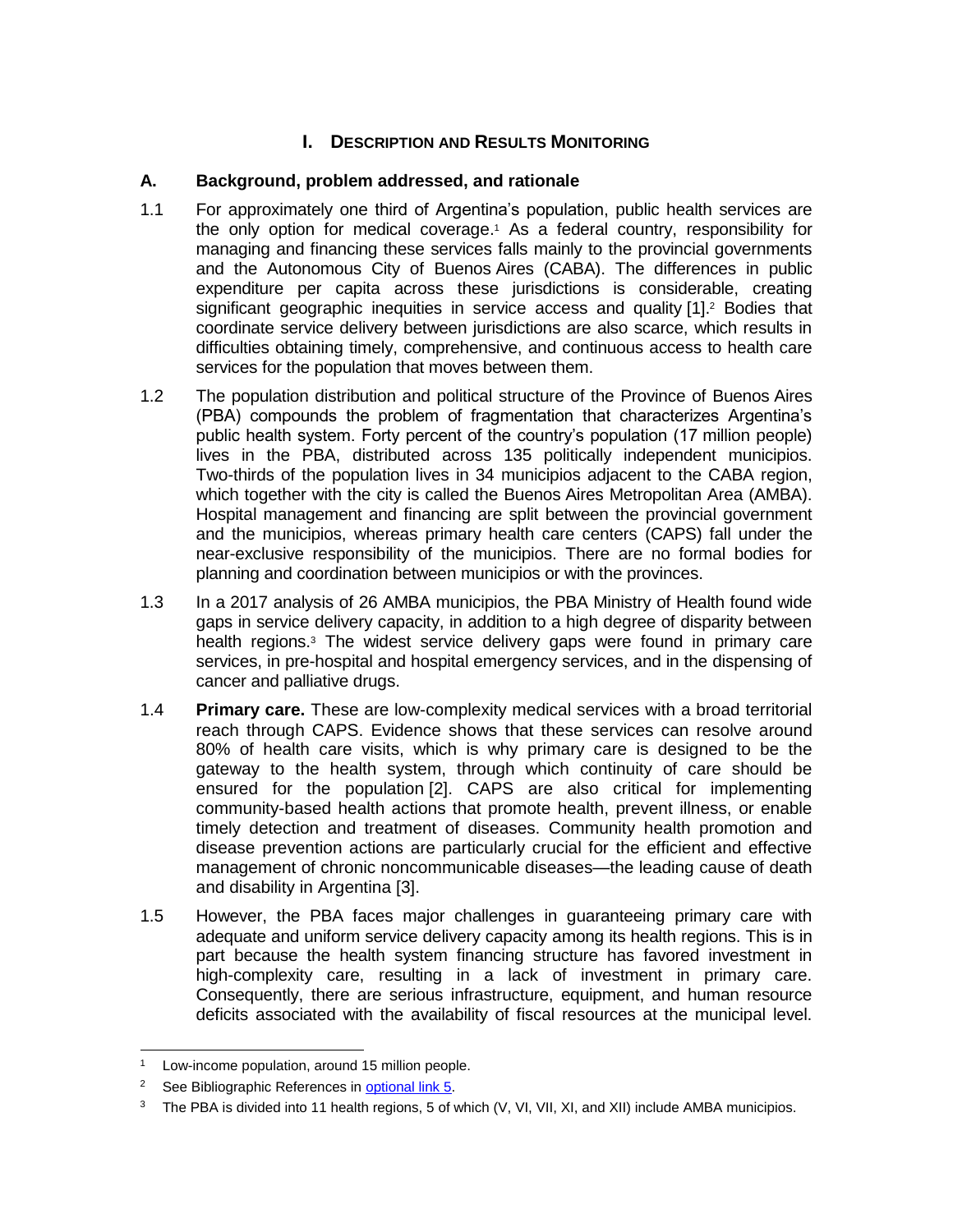This creates significant geographic inequities. The 2017 analysis showed that: (i) the number of clinics by health region ranged from 3.8 to 21 per 100,000 persons; (ii) 37% of CAPS had facilities in good repair and sufficient medical equipment; and (iii) the rates of general practitioners (2.6), pediatricians (1.6), nurses (3.7), and health workers (0.5) per 10,000 persons in CAPS were below international standards and the care model that the PBA is seeking to implement.

- 1.6 The variability of human resources across municipios is also due to disparities in remuneration and career development between professionals providing primary care and those providing higher-level care. For example, in early 2017, a physician's average monthly gross salary varied widely, with the municipio with the highest remuneration paying triple the salary of the municipio with the lowest. Public policies that regulate and strengthen employment and wage conditions could decrease such variability between municipios and increase human resources in primary care. This regulation is vital for creating a single service network. Comparable employment conditions and professional qualifications across the entire network are also necessary for compliance with the established standards and processes.
- 1.7 In addition to adequate service delivery capacity, health network integration requires: (i) a care model that clearly sets out the specific territory and population under the responsibility of primary care teams; (ii) a management model that standardizes care processes; and (iii) an information system that enables the various service providers to access patients' medical history. The 2017 analysis showed that CAPS did not have a defined geographic service area and that there was significant variation in care processes: one in five CAPS had no care programmed, fewer than one in three carried out community activities on a weekly basis, and just 9% had computers with Internet access at their points of care.
- 1.8 According to the international literature [\(optional](http://idbdocs.iadb.org/wsdocs/getDocument.aspx?DOCNUM=EZSHARE-2055647864-19) link 4), the evidence-based actions that could resolve the causes of primary care problems in the PBA are to: (i) distribute CAPS according to specific territories and populations and entrust them with explicit responsibility for managing health through promotion, prevention, support, rehabilitation, and palliative care; (ii) invest in infrastructure and equipment and promote the availability of basic health care teams sufficient to guarantee CAPS' service delivery capacity; (iii) deploy strategies that promote community-based health activities and an active patient search; (iv) establish the interoperability of information systems by implementing the electronic medical record (HCE) to improve health integration and continuity of care in the PBA; and (v) establish a cofinancing strategy that, recognizing the primary care financing structure and the heterogeneous fiscal capacity of its municipios, promotes investment to maintain CAPS' service delivery capacity in the long term.
- 1.9 **Pre-hospital emergency services and emergency hospital medicine.** Emergency health services are divided into pre-hospital care (ambulances that respond to serious incidents on public roads) and emergency hospital medicine (emergency rooms that provide uninterrupted medical care to the general population). Both provide immediate medical assistance in an accident, at the sudden onset of a serious condition, or when a chronic illness worsens. These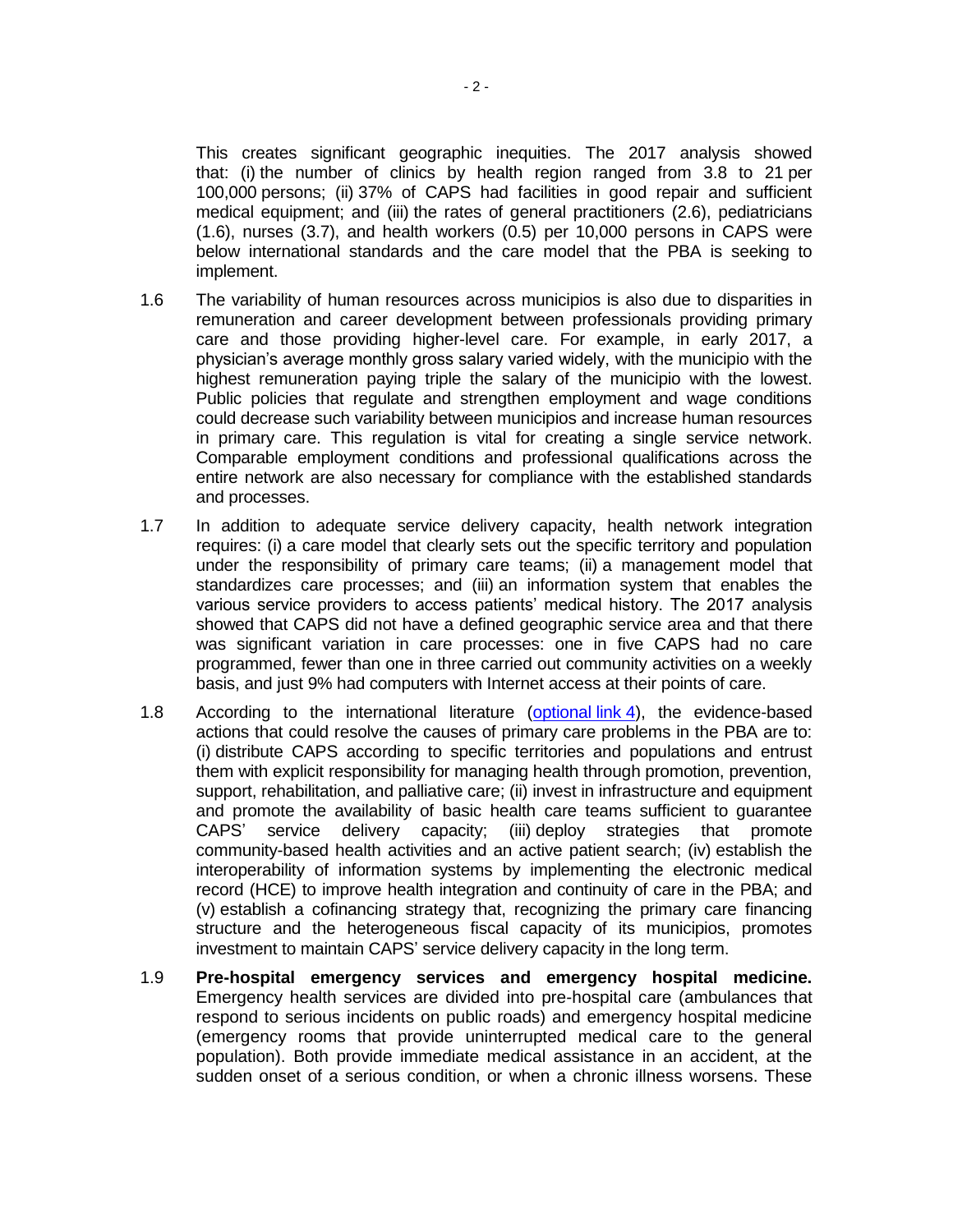situations are considered emergencies because they pose a clear danger to the patient's life.

- 1.10 Emergency services are important for reducing the burden of disease (years lost due to premature death or disability).<sup>4</sup> External injuries alone currently account for 12% of the disease burden in Argentina, affecting men in particular [3]. Evidence shows that the response time between the occurrence of an accident and admittance to the emergency room is a critical factor in reducing the burden of mortality. Studies shows that if five minutes or less elapses, the chance of survival increases by 10% to 11%.
- 1.11 According to a 2016 analysis, the PBA faced major challenges with emergency services: (i) virtually no municipio had formal public emergency care services; (ii) ambulance service availability was poor; (iii) teams responding to emergencies on public roads did not have the equipment or qualifications to take prompt and effective action; and (iv) there was no coordination between emergency responders and hospitals in terms of available emergency room capacity for timely care. In addition, the lack of availability and quality of care in CAPS creates demand for low-complexity outpatient care in emergency rooms, which are overwhelmed with these services. According a recent analysis of 30 emergency rooms in the PBA, 88% of visits are low-complexity and therefore suitable for care in CAPS.
- 1.12 The lack of coordination between municipios and other levels of government in responding to emergencies creates gray areas in health care responsibility and therefore leads to underinvestment. This has led to considerable deficits in: (i) the number of ambulances equipped to respond to emergencies and the availability of staff qualified to respond to them; and (ii) hospital infrastructure and equipment in many emergency rooms. The analysis found that 69 of the 80 provincial hospitals needed to be upgraded and that emergency rooms were crowded. This resulted in long wait times and failures in care [4]. This problem was compounded in part by the lack of a triage system, which improves treatment effectiveness in critical cases by giving them priority [\(optional link](http://idbdocs.iadb.org/wsdocs/getDocument.aspx?DOCNUM=EZSHARE-2055647864-19) 4).
- 1.13 According to the international literature [\(optional link](http://idbdocs.iadb.org/wsdocs/getDocument.aspx?DOCNUM=EZSHARE-2055647864-19) 4), the following actions would help improve emergency services in the PBA: (i) organize the capacity of emergency care teams on public roads based on population and logistical criteria; (ii) equip these teams with the necessary ambulances and equipment; (iii) train their operators to provide prompt and effective care; (iv) organize systematic coordination between emergency services and emergency rooms; (v) invest in infrastructure and equipment and promote the availability of sufficient trained health care staff to guarantee care capacity in emergency rooms; and (vi) implement a triage system. In addition, using the same system in all emergency rooms in the PBA would facilitate interoperability with primary care, making it easier to manage low-complexity cases at CAPS.

 $\overline{a}$ 

Reducing premature mortality due to disease or accidents is one of the targets of the Sustainable Development Goals.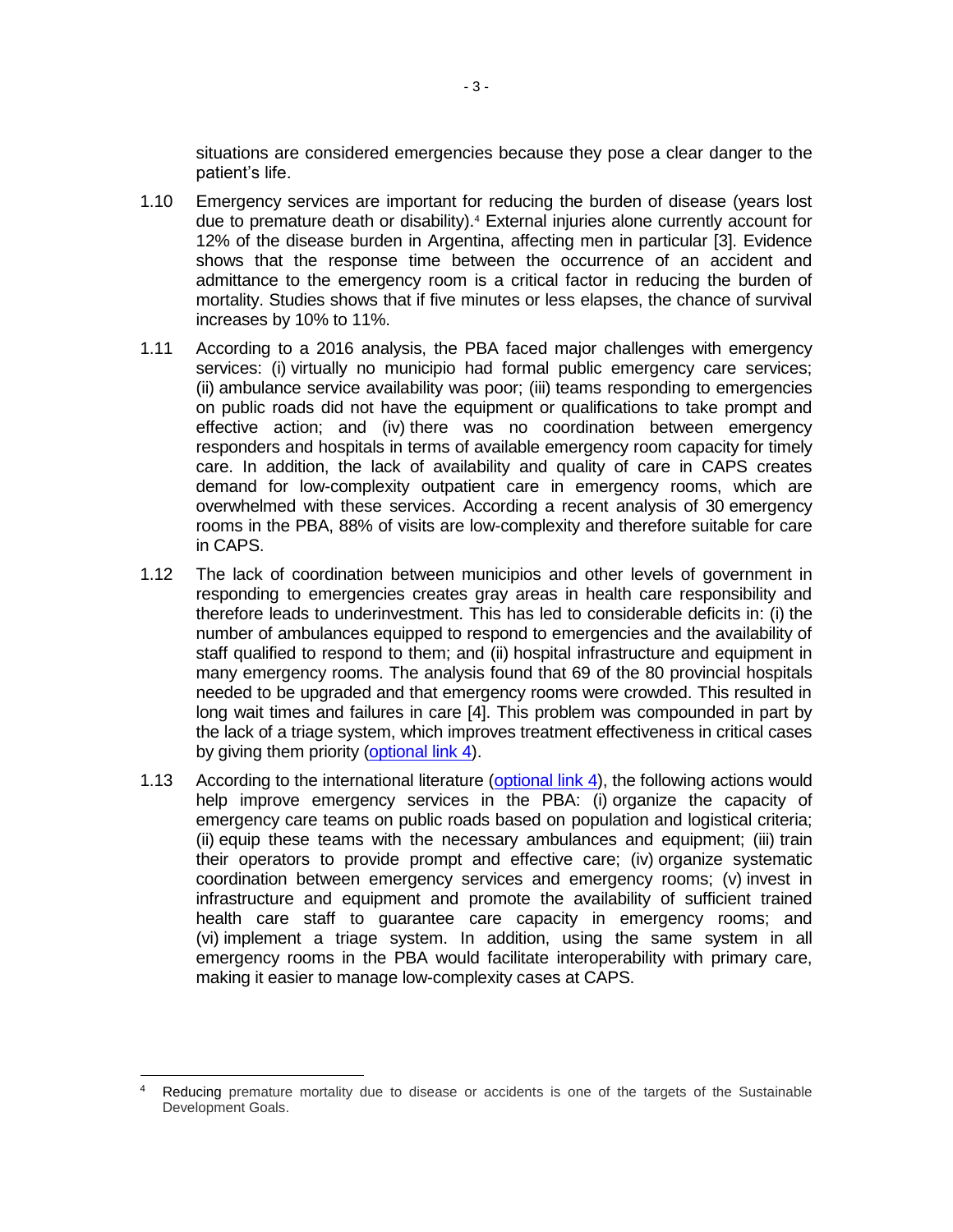- 1.14 **Cancer and palliative treatment.** A higher life expectancy among Argentinians and an increase in other risk factors mean that there are more and more cancer diagnoses relative to the distribution of the country's burden of disease. The mortality rate attributable to neoplasms in 2017 was 22.3% nationally. In order of importance, the three most prevalent types of cancer are lung, colorectal, and prostate cancer for men and breast, lung, and colorectal cancer for women [3].
- 1.15 Cancers are caused by genetic, environmental, and behavioral factors (smoking, a sedentary lifestyle, an unhealthy diet, and stress). Changes in these behaviors can reduce the risk of contracting the disease by 76% for lung cancer, 55% for colorectal cancer, 25% for breast cancer, and 6% for prostate cancer. Through community-based health interventions, primary care services can play a key role in changing these behaviors and detecting cancers early. Regardless of the level of country development, international evidence has shown that early detection and treatment of cancer substantially increase survival rates and can reduce related health care costs [6].
- 1.16 There is considerable room for improvement in cancer screening rates. For example, according to the 2013 National Risk Factor Survey, in the past two years, 34% of women did not get screened for breast cancer and 75% of the population never got screened for colorectal cancer. For years, the national government and the PBA have been making efforts to promote smoking cessation and increase breast and cervical cancer screening, particularly through primary care. Efforts have recently also been made to increase screening for colorectal cancer at the primary care level, supported by the IDB (loans 2788/OC-AR and 3772/OC-AR).
- 1.17 Failure to detect cancer early also has social determinants. For example, screening for breast and colorectal cancer is less common among those in the first quintile of income than among those in the last quintile (49% and 83%, compared to 21% and 66%, respectively).<sup>5</sup> The fact that efforts to increase cancer screening are being implemented through national or provincial programs means that responsibility for these actions has yet to be incorporated into the routine actions of primary care teams, affecting the comprehensiveness of care for the population they serve.
- 1.18 In 2016, the PBA established the Provincial Cancer Control Plan by way of a ministerial resolution, to help reduce the burden of disease caused by malignant tumors in the PBA. The plan includes interventions to improve the medication purchasing and management process and the interoperability of information and communication systems. While the PBA is stepping up efforts to ensure cancer treatment availability, in conjunction with the Ministry of Health, the rate of timely access in 2017 was still 55%. The lack of coordination among jurisdictions, the small number of drug banks for the distribution of medication, and the under-reporting of patients due to the absence of a consolidated register are some of the main causes of poor access to cancer treatments in a timely manner.
- 1.19 Palliative care is a critical component of effective, humane cancer treatment. Its aim is to address the symptoms and side effects of the disease and its treatment as early on as possible, in addition to the associated psychological and social

 $\overline{a}$ <sup>5</sup> The National Risk Factor Survey concludes that behavioral factors associated with cancer are also more prevalent among the low-income population.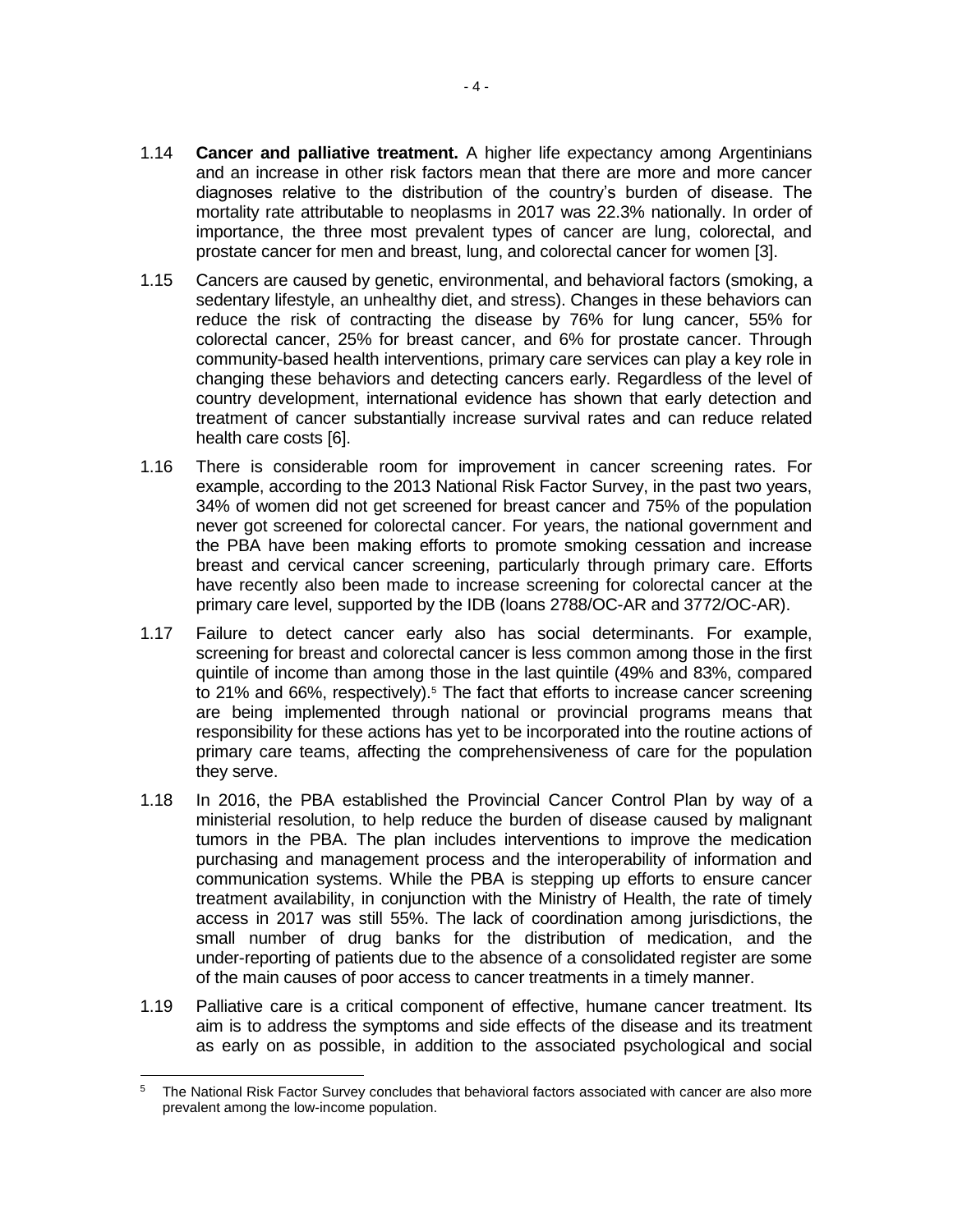issues. Palliative care is indicated along the entire continuum of care for cancer, including care in the final stages of life when the goal of the care provided is no longer curative treatment, but rather quality of life. Evidence shows that, when integrated into ordinary cancer care, palliative care significantly reduces pain for 90% of patients [7].

- 1.20 As part of the Provincial Cancer Control Plan, pain management in cancer patients was established as a priority line of action for the PBA, and an opioid distribution network was implemented. <sup>6</sup> According to the Ministry of Health, the rate of timely access to palliative drugs in 2017 was still 33%. The insufficient availability of medication for pain management, physicians' reluctance to prescribe opioids, and people's lack of awareness of the existence of public coverage for pain management in cancer patients are the main causes of the low level of timely coverage.
- 1.21 According to the international literature [\(optional](http://idbdocs.iadb.org/wsdocs/getDocument.aspx?DOCNUM=EZSHARE-2055647864-19) link 4), effective care for cancer patients depends on a sequence of health care services: prevention, early detection, diagnosis, referral, accessible treatment, monitoring, and palliative care. As the process to strengthen primary care services is implemented, national and provincial cancer programs will have to be integrated, which includes implementing palliative care<sup>7</sup> in programmatic primary care actions.
- 1.22 **AMBA Public Health Network (AMBA Network).** To close gaps in service delivery capacity and improve the effectiveness of services, the PBA developed the AMBA Network, an integrated health service network strategy with progressive care and a care model based on attributes recognized as necessary for effective and efficient health care [3, 8]. Given the political, technical, and financial complexity of building a service network with such characteristics, the PBA designed a three-stage implementation plan. The first stage focuses on: (i) better access to and effectiveness of primary care in 16 municipios;<sup>8</sup> (ii) better responsiveness by emergency services across the province through an Emergency Medical Care System (EMCS) and through upgrades to hospital emergency rooms; and (iii) more timely dispensation of cancer and palliative drugs. One crosscutting priority is the implementation of an HCE so that system practitioners can consult clinical information in an integrated manner. The subsequent stages will focus on expanding the AMBA Network to other municipios and strengthening the treatment capacity of the province's secondary and tertiary care levels for critical illnesses. The first individual loan operation under the CCLIP will help finance the first stage of AMBA Network implementation.

 $\overline{a}$ 

Law 17.818/1968 regulates the prescription of opioids. Only licensed physicians, using an official form issued by the jurisdiction's competent health authority, can prescribe them. The prescription is for a maximum of 10 days and must be controlled by a pharmacist, who records this opioid use in an initialed register and keeps a copy of the prescription form. The health authority keeps a record of all prescriptions. Moreover, the provincial program has a management system that records the prescriptions and permissible use per patient, along with the diagnosis and information about the prescribing physicians.

 $7$  With IDB financing (loan 3772/OC-AR), the National Cancer Institute of Argentina is implementing a pilot program for palliative care management through primary care.

<sup>&</sup>lt;sup>8</sup> See [optional link](http://idbdocs.iadb.org/wsdocs/getDocument.aspx?DOCNUM=EZSHARE-2055647864-19) 4 for criteria to add municipios.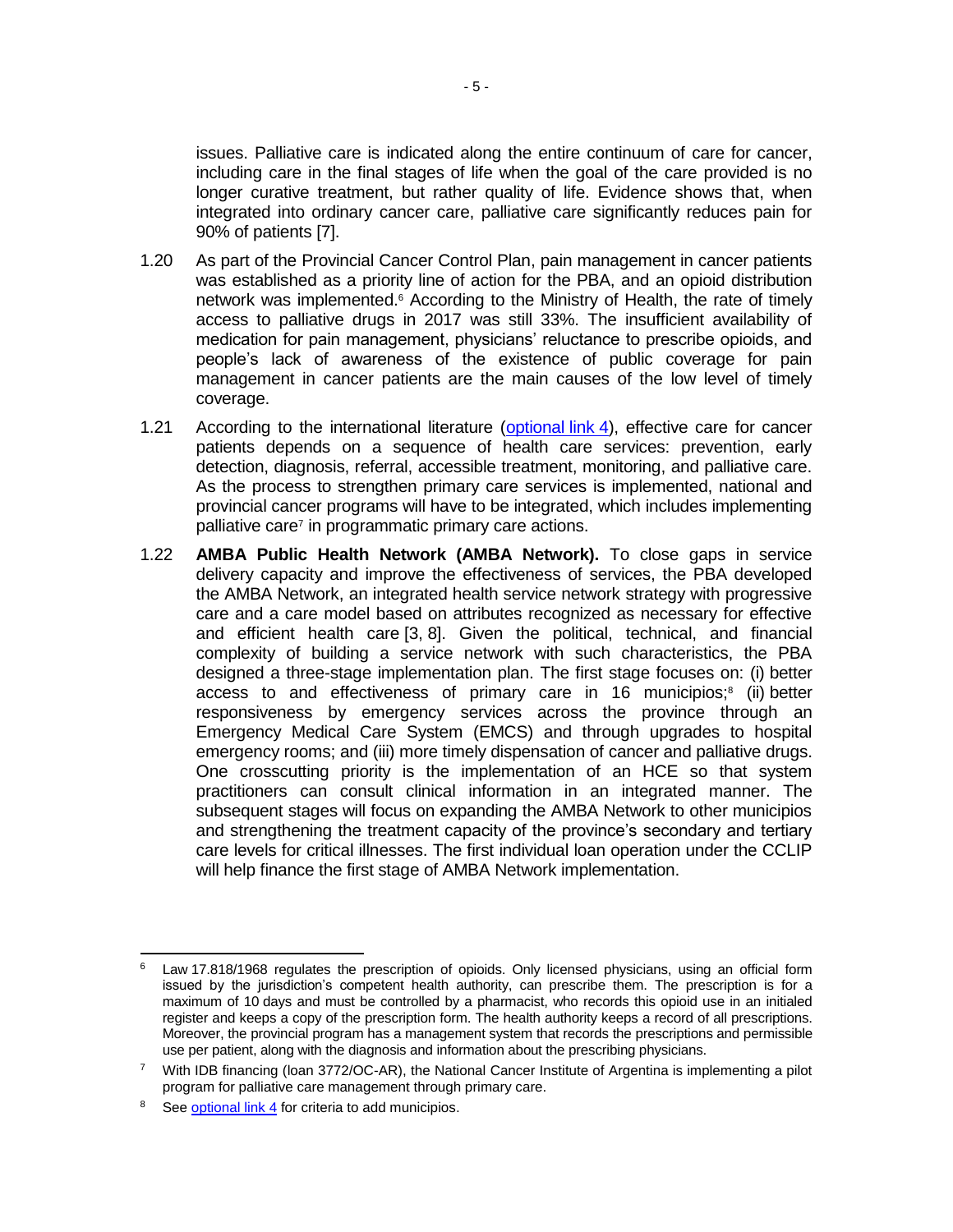- 1.23 **AMBA Network interventions to improve primary care.** In keeping with international best practices (paragraph 1.8), the strategy for improving primary care entails the following interventions: (i) implement the AMBA care model, defining the programmatic areas with the target population, registering recipients, and forming multidisciplinary health teams; (ii) upgrade and enhance CAPS facilities, equipping them with medical and computer equipment and furnishings; (iii) standardize service delivery capacity in CAPS with the AMBA Network standard (health care teams consisting of a physician, pediatrician, nurse, and health care worker); (iv) implement the AMBA Network management model through a micro participatory management plan; and (v) implement the HCE in order to shift care to prevention and monitoring.
- 1.24 To implement the AMBA Network, the Ministry of Health signs a collaboration and membership agreement with each participating municipio, which structures cofinancing between the parties according to the following breakdown: (i) from month 1 to 24, the Ministry of Health transfers 100% of the required funds to the municipio; (ii) from month 25 to 36, 75%; (iii) from month 37 to 48, 50%; and (iv) from month 49 to 60, 25%. After month 25, the municipio absorbs the share of expenditures that the Ministry of Health no longer covers. For accountability purposes, the municipios submit a report every four months on the assets and funds transferred.
- 1.25 **Interventions to improve pre-hospital emergency services and emergency rooms.** The international literature (paragraph 1.13) suggests the following interventions to improve pre-hospital emergency services: (i) organize the capacity of emergency care teams on public roads based on population and logistical criteria; (ii) equip these teams with the necessary ambulances, equipment, and gear based on density and land area criteria; (iii) standardize EMCS service delivery capacities by hiring staff with specific profiles and through training and supervision for the implementation of standardized protocols and intermunicipal coordination; (iv) set up a phone line for emergencies that could also be used for telephone-based triage; (v) implement an online platform to report the provision of emergency care; and (vi) improve intermunicipal coordination for implementing protocols.
- 1.26 To implement the EMCS, the Ministry of Health signs a 36-month collaboration and membership agreement with participating municipios. The agreement includes a decreasing structure of annual cofinancing between the province and the municipio (100%, 50%, and 25%), such that after month 36, the municipio absorbs all EMCS operating costs. For accountability purposes, the municipios submit a monthly report on EMCS operations.
- 1.27 The strategy to improve hospital emergency rooms entails the following interventions: (i) upgrading and enhancing emergency room facilities; (ii) purchasing medical and non-medical equipment as needed; (iii) putting in place a signage system to guide patients and improve communication; (iv) implementing a triage system to identify the need for and the urgency of care for each patient so that care can be prioritized; (v) setting up a monitor room with security cameras; (vi) implementing a computer-based patient register; and (vii) training emergency staff on the triage system, conflict management, equipment maintenance, biosafety, cost recovery, and mental health.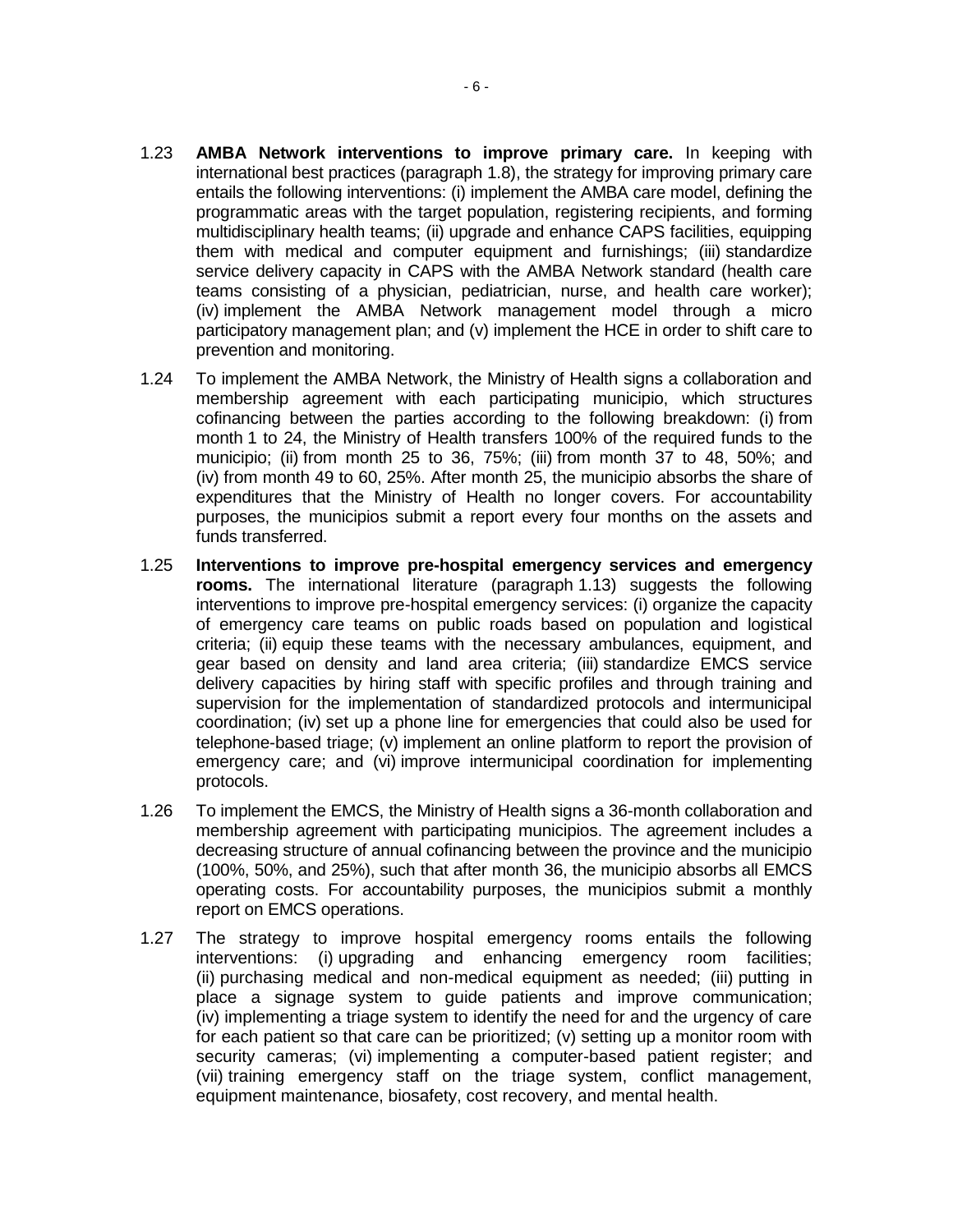- 1.28 **Interventions to improve cancer treatment coverage.** The international literature (paragraph 1.21) suggests the following interventions: (i) improve the supply of cancer and pain management drugs; (ii) improve the drug management process; (iii) strengthen the interoperability of information systems and train staff on computer systems; (iv) raise awareness among and train physicians on the use of medication to manage pain; and (v) strengthen program communication on the existence of public coverage for pain management in cancer patients.
- 1.29 **Gender gap in premature mortality indicators.** According to the Health Statistics and Information Directorate, years of potential life lost (YPLLs)<sup>9</sup> in the PBA amounted to 589 years per 10,000 inhabitants in 2016. An analysis of the indicator by gender for the period 2010–2016 shows a wide gap averaging 332 YPLLs between men and women, favoring the latter. A breakdown of this gap by cause of death reveals that 45% of the difference in YPLLs between men and women is as a result of death due to external causes and 21% as a result of cardiovascular diseases [\(optional](http://idbdocs.iadb.org/wsdocs/getDocument.aspx?DOCNUM=EZSHARE-2055647864-19) link 4). Deaths due to external causes account for 29.7% of YPLLs for men and barely 5.9% for women, suggesting that both emergency hospital medicine (emergency room) interventions and pre-hospital medical intervention can affect the gender gap, potentially reducing deaths that have a disproportionately greater impact on the YPLLs of men. Applying a gender focus to the detection and treatment of cardiovascular diseases in primary care, like in AMBA Network actions, could narrow this gap.
- 1.30 **Theory of change [\(optional](http://idbdocs.iadb.org/wsdocs/getDocument.aspx?DOCNUM=EZSHARE-2055647864-19) link 4).** To improve health indicators for the population exclusively with public coverage in the PBA, service delivery capacity and quality must be improved for all care levels, particularly primary care, by integrating them as a service network based on the implementation of an HCE that is interoperable between care levels. Given the high prevalence of premature deaths in the PBA as a result of accidents on public roads and the high mortality rate due to cancer compared to developed countries, improving health indicators requires strengthening emergency services and cancer treatment. To achieve both objectives, that is, improving health indicators and reducing premature deaths, investments are needed to improve infrastructure, equipment, human resources, and care and service management models. [Optional](http://idbdocs.iadb.org/wsdocs/getDocument.aspx?DOCNUM=EZSHARE-2055647864-19) link 4 outlines the program's vertical logic, with evidence supporting the effectiveness of the proposed interventions, which are based on the corresponding World Health Organization and Pan American Health Organization guidelines.

 The YPLL indicator measures the loss suffered by society as a consequence of premature deaths (in this case, age 70 is the threshold). YPLLs measure the additional years that someone would have lived had they not died due to a given cause and are expressed as a rate per 10,000 inhabitants.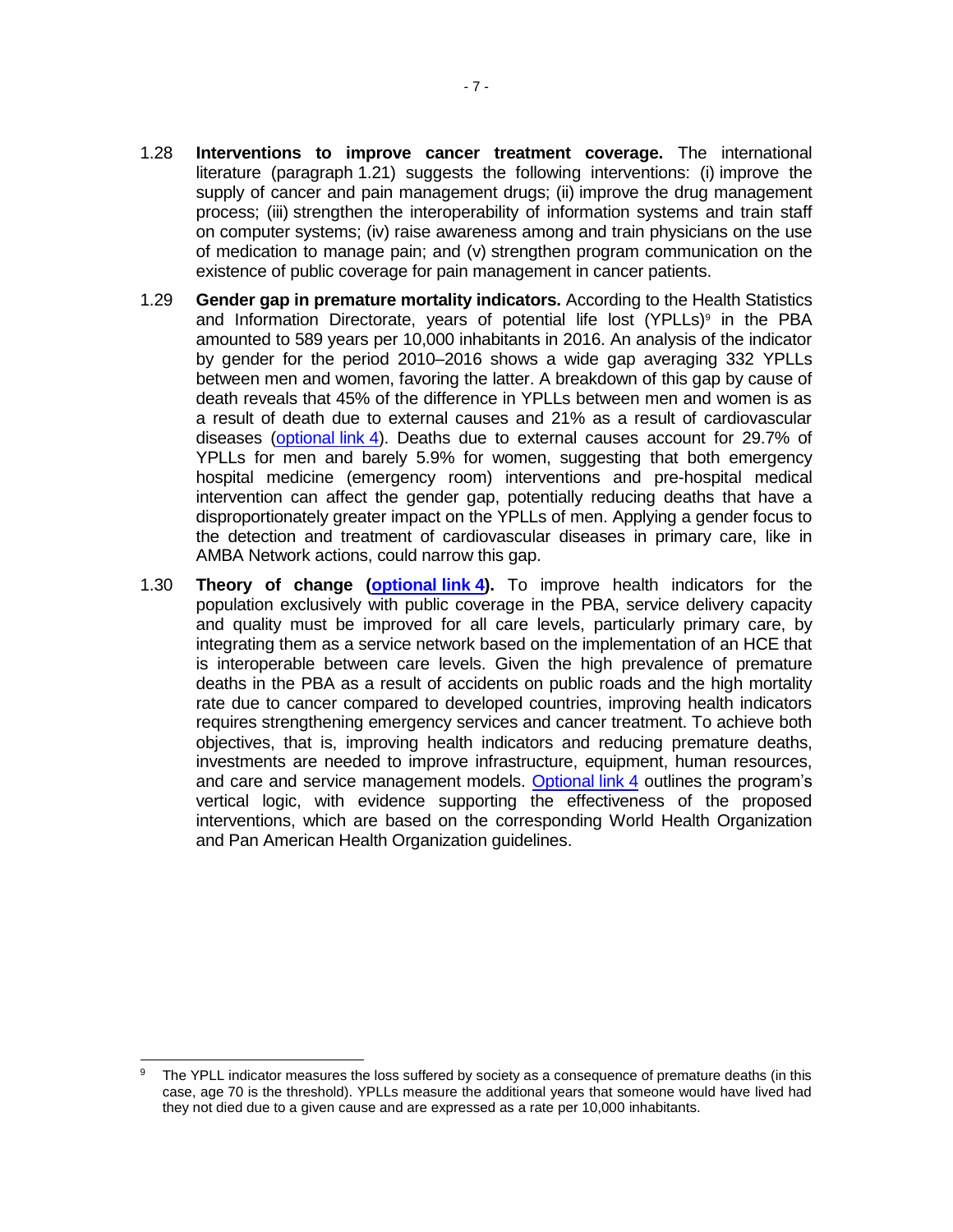

**Figure 1. Program outcome chain diagram**

Note: A box with a solid line indicates that the outcomes and outputs are part of the Disbursement-linked Indicator Matrix.

1.31 **Lessons learned.** The operation's design will include lessons learned from other operations financed by the Bank in this sector in the region:<sup>10</sup> (i) the use of external work supervision mechanisms when the executing agency is not directly responsible for monitoring the physical progress of the work (1700/OC-AR); (ii) the application of an approach to (re)order services into integrated networks, from primary to tertiary care, in order to generate efficiencies and a better continuum of care in a context where resources are limited (2137/OC-BR and 3051/OC-BR); (iii) the use of triage systems and their integration into the rest of the care network levels in emergency services and emergency rooms to improve the effectiveness of care (3400/OC-BR); and (iv) the use of the HCE to coordinate service delivery between municipios and make the provision of specialized care more efficient at the provincial level (2137/OC-BR and 3051/OC-BR). It also includes lessons learned from the implementation of other investment loans based on results (LBRs) (4290/OC-UR, 4329/OC-UR, 4658/OC-UR, 4553/OC-DR-1, and 4447/OC-ME), such as selecting disbursement-linked indicators (DLIs) that: (i) reflect a balance between the final and intermediate outcomes; (ii) ensure the predictability of funds; and (iii) are contained in State programs backed by an expenditure framework. In addition, monitoring focused on program preparation and execution will be conducted to identify and document lessons learned for future operations to be financed in Argentina using this instrument.

 $\overline{a}$ 

 $10$  Lesson (i) was incorporated into the program implementation arrangement; (ii) and (iv) were considered in Components 1 and 3; and (iii) was considered in Component 2.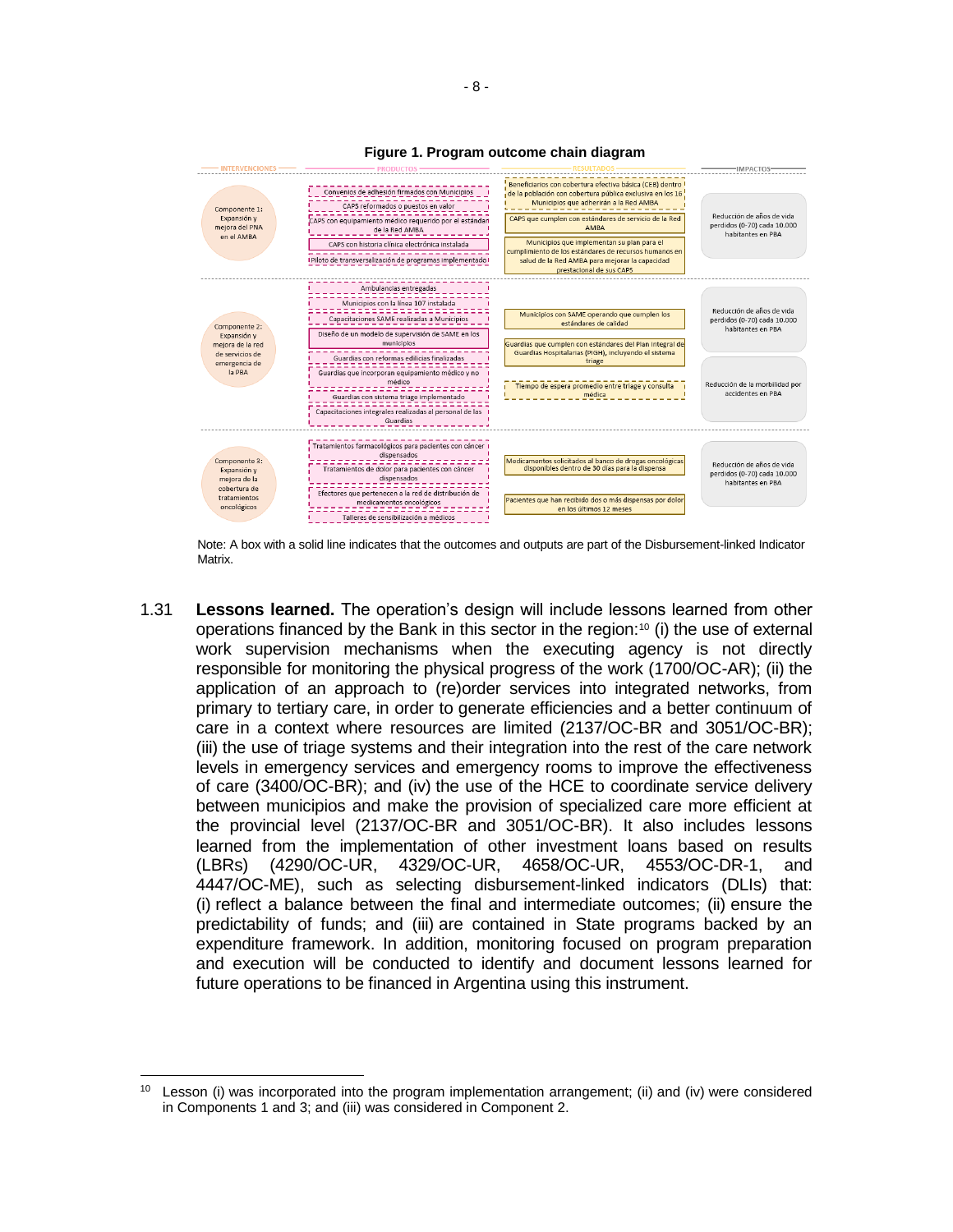- 1.32 **Strategic alignment.** The loan is consistent with the Update to the Institutional Strategy 2010-2020 (document AB-3008) and is aligned with the development challenge of Social Inclusion and Equality by promoting access to health services for all segments of the population. The program is also aligned with the crosscutting theme of: (i) Gender Equality and Diversity and is consistent with the Gender and Diversity Sector Framework Document (document GN-2800-8) by increasing access to quality public services through the improvements promoted by the AMBA Network, which include activities designed to close the gender gap in the use of preventive services<sup>11</sup> and in the prevalence of cancers,<sup>12</sup> and improve urgent care and emergency services, as well as facility standards relating to accessibility for individuals with limited mobility; and (ii) Climate Change and Environmental Sustainability by financing strategies that reduce emissions through improvements to the energy efficiency of hospital infrastructure. For this latter reason, it is consistent with the Climate Change Sector Framework Document (document GN-2835-8). Of the total operation resources, 3.14% will be invested in climate change mitigation and adaptation activities according to the [joint](https://publications.iadb.org/handle/11319/9163)  [methodology of the multilateral development banks for tracking climate finance.](https://publications.iadb.org/handle/11319/9163) These resources contribute to the IDB Group's target of increasing the financing of climate change-related projects to 30% of all operations approvals by the end of 2020. It will also contribute to the Corporate Results Framework 2016-2019 (document GN-2727-6) by increasing the number of people who obtain health care services (2,721,871 people) and strengthening health care institutions and public health information systems. It is further aligned with the following strategies: (i) the IDB Group Country Strategy with Argentina 2016-2019 (document GN-2870-1) with the aim of strengthening the quality of primary care services for the prevention and early detection of chronic noncommunicable diseases; and (ii) the Strategy on Sustainable Infrastructure for Competitiveness and Inclusive Growth (document GN-2710-5), as it contributes to maintaining sustainable social and environmental infrastructure in order to improve access to health services and access for people with disabilities. Lastly, it is consistent with the Health and Nutrition Sector Framework Document (document GN-2735-7) by financing strategies that ensure the sufficiency and relevance of infrastructure, technology, inputs, and human resources necessary to organize health services networks and that build capacity and strengthen management of such networks. This operation is included in the 2019 Operational Program Report (document GN-2948).
- 1.33 **Rationale for the conditional credit line for investment projects (CCLIP).** The achievement of AMBA Network objectives requires technical and operational coordination between the Ministry of Health, the Ministry of Infrastructure and Public Services, and the Ministry of Economy to narrow the gaps in service delivery capacity and enhance the integration of health care service levels through interventions that improve care, management, and service infrastructure. The AMBA Network is a promising platform for this coordination.

 $11 -$ Strengthening of primary care is associated with: (i) better indicators of women's health; (ii) lower maternal mortality rates, unmet family planning needs, and cervical cancer rates; and (iii) a reduction in chronic illnesses affecting men at younger ages.

<sup>&</sup>lt;sup>12</sup> This improvement contributes to the Gender Action Plan by optimizing the dispensing of medication for the treatment of breast, cervical, and ovarian cancers.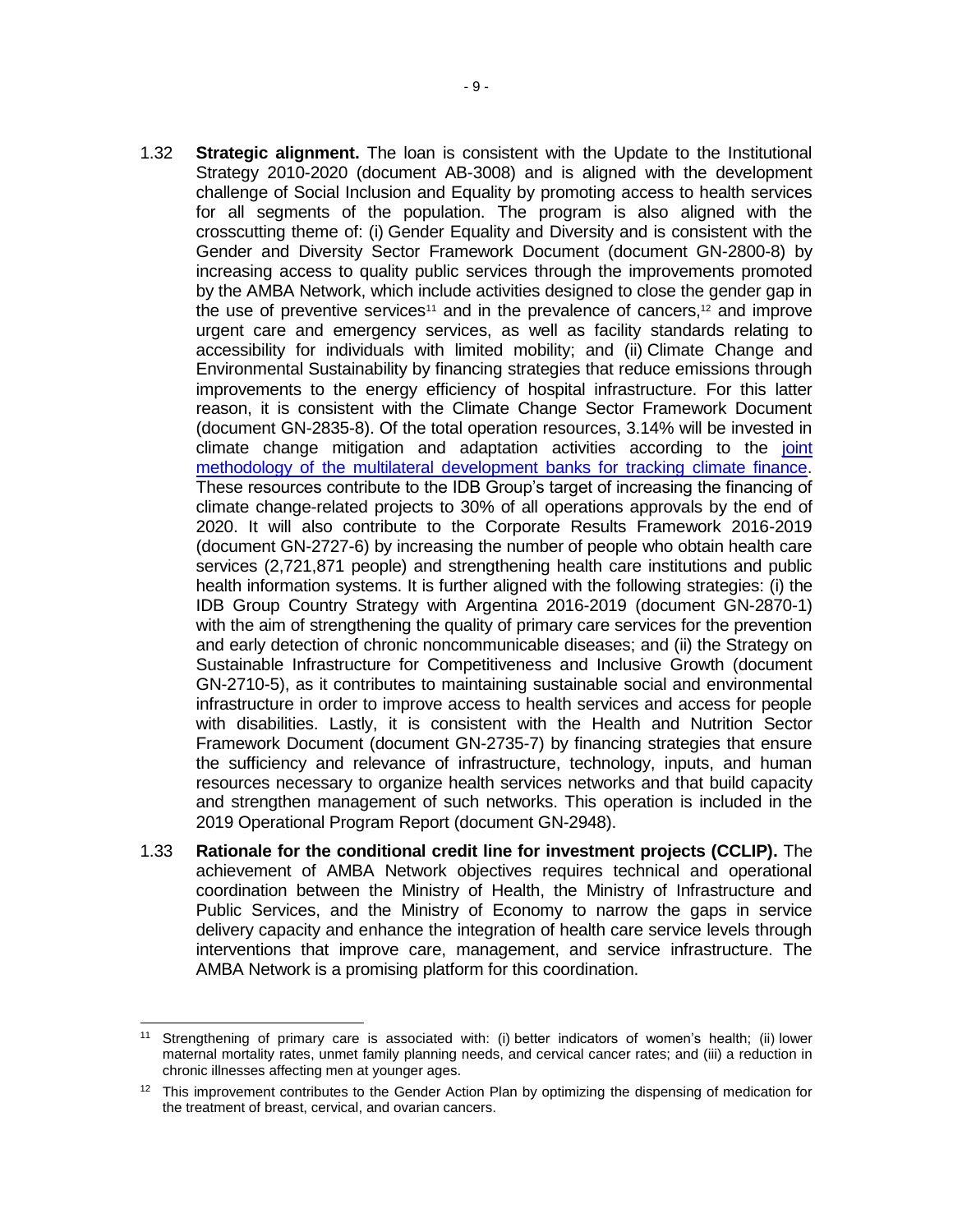- 1.34 In this context, a CCLIP is the appropriate instrument for supporting the medium-term objectives of the PBA government within a time framework that is commensurate with the timeline established for achieving them, providing a frame of reference for financing resources with the same time horizon. The CCLIP proposed here will be implemented through the sectoral modality, in keeping with the modifications approved for the CCLIP in October 2016 (document GN-2246-9).
- 1.35 This first operation under the CCLIP will be structured as an LBR, as its components meet the requirements set out in the LBR instrument policy (document GN-2869-1) and in the guidelines for processing an LBR (document GN-2869-3): (i) they support State-run AMBA Network, EMCS, emergency room, and cancer programs in delivering results by financing their expenditure framework; (ii) they improve the performance of those programs by incorporating good practices and making them results-oriented; (iii) they promote the use of the fiduciary systems of the executing agency and subexecuting agencies, in keeping with the principles and good practices related to LBR use; and (iv) the institutional analysis of the executing agency and subexecuting agencies shows that they have management systems to guarantee the proper technical (monitoring) and fiduciary (procurement and financing) execution of the program. The instrument also strengthens results-based management, which contributes to solving the challenges identified in the operation's diagnostic assessment.
- 1.36 The use of an LBR in the first operation under a CCLIP entails a gradual process for improving the effectiveness of public health care services in the PBA through technical capacity-building and the development of information systems on which a results-based management model can be based. In this context, DLIs are designed as metrics for intermediate outcomes related to an increase in service delivery coverage consistent with attributes that, according to empirical evidence, are necessary for achieving the program's final outcomes in a sustainable manner. Independent consulting services will be retained for verification of DLI targets.

### **B. Objectives, components, and cost**

- 1.37 **Objectives.** The Bank will support the implementation of the AMBA Network through a CCLIP. The objctive of the CCLIP is to help improve the delivery capacity and quality of primary, secondary, and tertiary public health services in the PBA, integrating them as a service network that provides priority care to people exclusively with public coverage in order to reduce YPLLs.
- 1.38 The primary objective of the operation under the CCLIP is to improve access and effective coverage of public health services for the PBA population. Its specific objectives are to: (i) improve access to and the effectiveness of primary care in a set of municipios in the AMBA; (ii) increase the responsiveness of emergency services across the PBA; and (iii) dispense cancer and palliative drugs in a more timely mannder across the PBA. The first operation will be divided into three components.
- 1.39 **Component 1. Primary care expansion and improvement in the AMBA (US\$72.1 million).** The expected outcome of this component will be to increase effective public health service coverage for primary care in at least 150 CAPS across a minimum of 16 AMBA municipios and to finance the costs associated with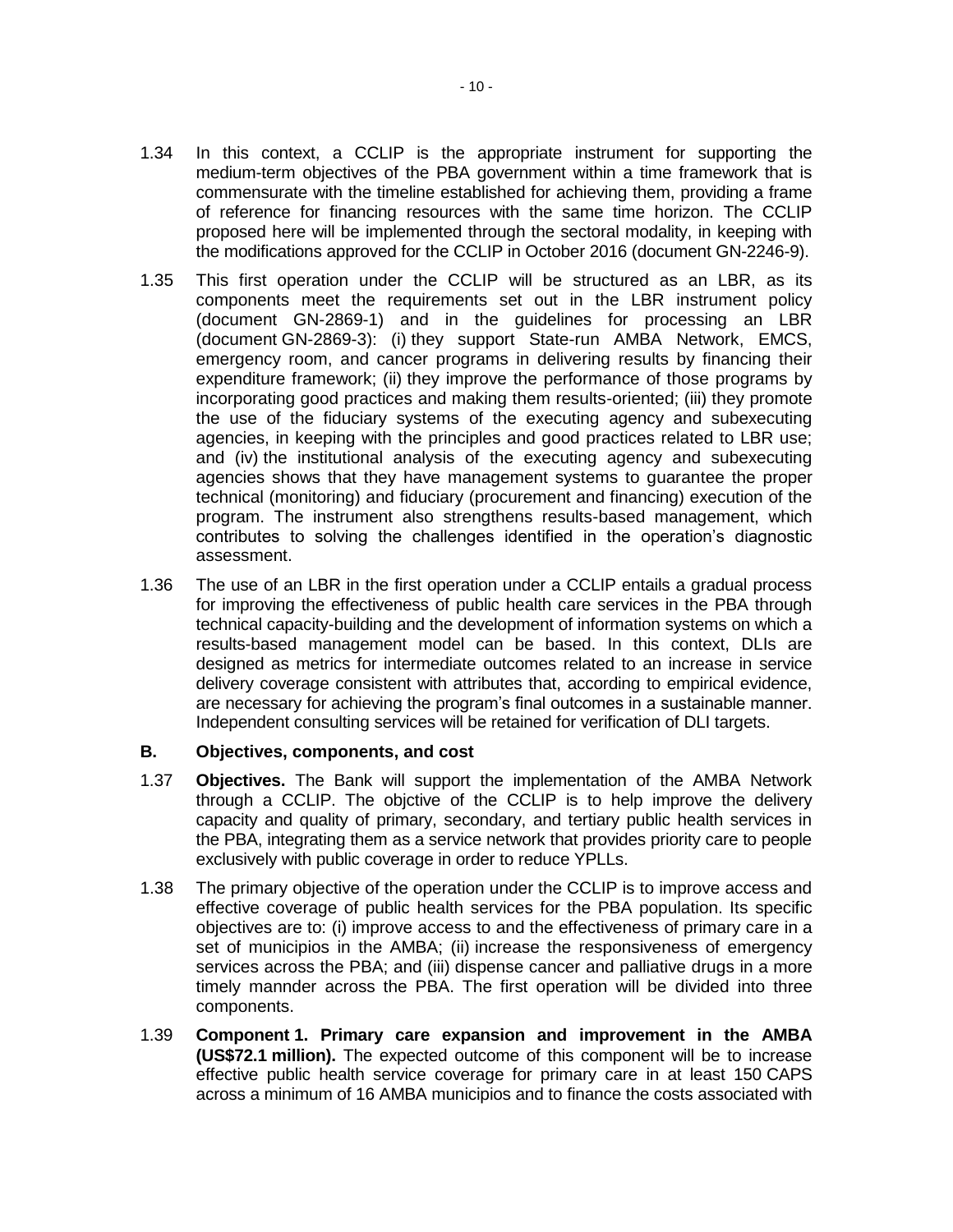the following activities: (i) implement the AMBA care model (including defining programmatic areas with the target population, registering recipients, forming health teams, and assigning people under their responsibility); (ii) upgrade and enhance CAPS facilities; (iii) purchase, distribute, and install medical and computer equipment and furnishings; (iv) standardize CAPS service delivery capacities (assess the working conditions of health care workers and hire health care staff to comply with AMBA Network service standards); (v) implement the AMBA management model (hire coordinators and facilitators, train facilitators—with a focus on gender in the detection and treatment of diseases—and implement continuous improvement cycles); (vi) implement the HCE (purchase computer equipment and software licenses, upgrade servers, and train CAPS workers); and (vii) run a pilot to enhance synergies with national or provincial cancer programs with primary care programmatic actions.

- 1.40 **Component 2. Expansion and improvement of the emergency services and emergency room network in the PBA (US\$41.2 million).** The expected outcome of this component will be to increase effective and timely coverage in secondary care and to finance the costs associated with the following activities: (i) implement EMCS in at least 59 municipios of the PBA, promoting the fact that this service meets service standards and operates in a provincial emergency services network; (ii) provide ambulances, equipment, and gear based on density and geographic area criteria; (iii) standardize EMCS service delivery capacities by hiring staff with specific profiles and through training and supervision for the implementation of standardized protocols and intermunicipal coordination; (iv) implement an online platform to report the provision of emergency care, which makes it possible to analyze response times; (v) upgrade, enhance, equip with medical and non-medical equipment, and put in place signage in at least 11 hospital emergency rooms so that they meet Comprehensive Hospital Emergency Room Plan (PIGH) standards; (vi) implement the triage system to reduce the average wait time for medium- and high-complexity cases; (vii) set up an emergency room registration computer system (software installation and staff training); and (viii) train emergency personnel on the triage system, conflict management, equipment maintenance, biosafety, cost recovery, and mental health.
- 1.41 **Component 3. Expansion and improvement of cancer treatment coverage (US\$36.2 million).** The expected outcome of this component will be to increase effective coverage of cancer services in tertiary care and to finance the costs associated with the following activities: (i) improve the supply of cancer and pain management drugs through purchases and public production; (ii) improve the drug management process; (iii) enhance the interoperability of information systems and train staff on computer systems; (iv) raise awareness among and train physicians on the use of medication to manage pain; and (v) increase program communication regarding the existence of public coverage for pain management in cancer patients.
- 1.42 The program will also cover the costs of financial audits, external verifications of the attainment of the outcomes, an impact assessment of the interventions, and administrative expenses.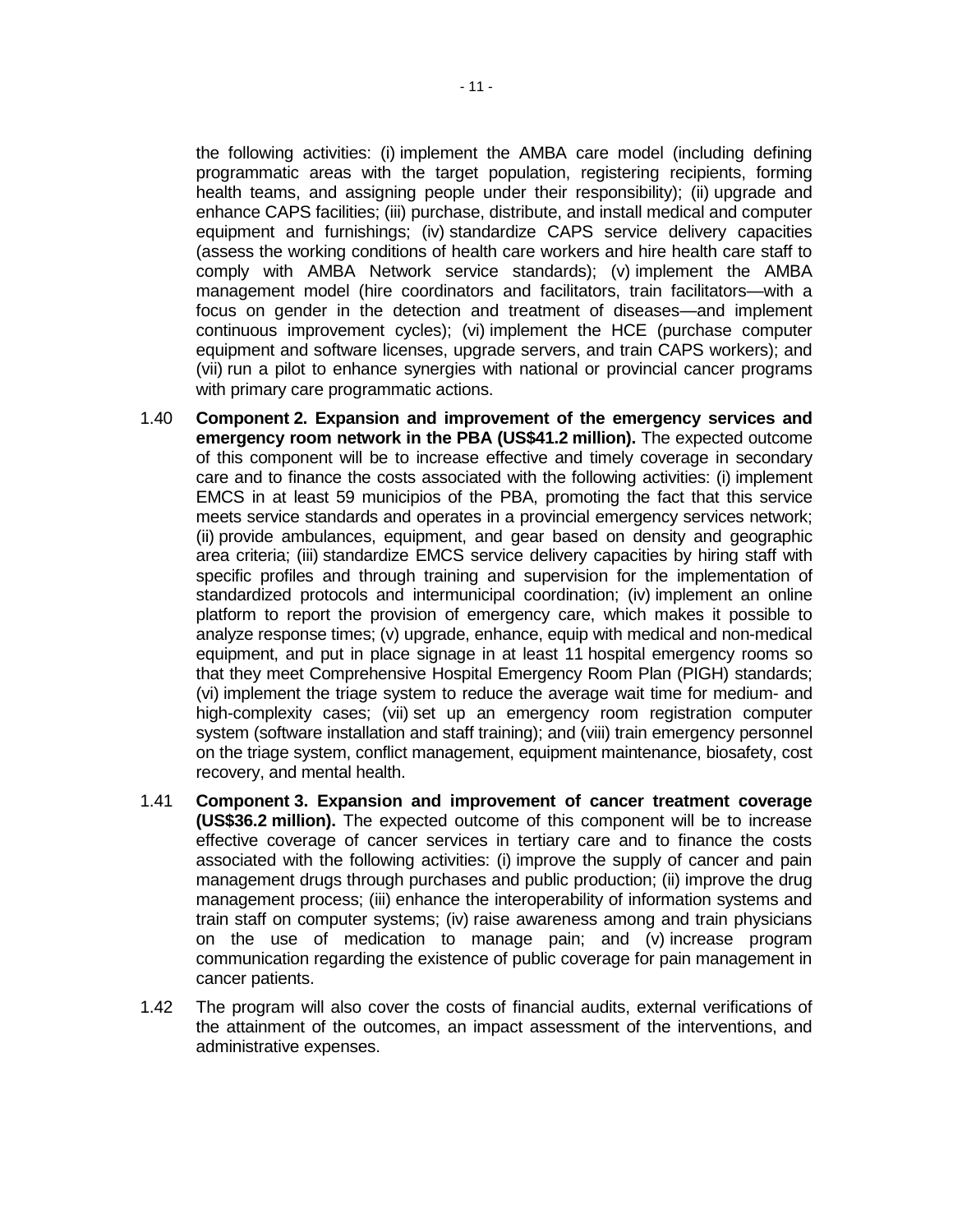## **C. Key outcome indicators**

- 1.43 The overall program impact will be measured using health indicators that illustrate the loss suffered by society as a consequence of premature deaths, such as YPLLs and deaths as a result of accidents.
- 1.44 The program DLIs are as follows: (i) for Component 1: (DLI1) CAPS that meet the AMBA Network service standards, (DLI2) CAPS with HCE installed, and (DLI3) municipios that implement their plan for compliance with the health care staffing standards of the AMBA Network to improve the service delivery capacity of their CAPS; (ii) for Component 2: (DLI4) municipios with an operational EMCS that meet quality standards, (DLI5) design of an EMCS monitoring model in municipios, and (DLI6) emergency rooms that meet PIGH standards, including a triage system;<sup>13</sup> and (iii) for Component 3: (DLI7) medication requested from the cancer drug bank available for dispensing within 30 days, and (DLI8) patients who were dispensed medication for pain two or more times in the past 12 months. The disbursement matrix included in Annex II specifies the indicators, targets, and related amounts. These indicators were selected because they are critical for the fulfillment of program objectives and because they strike the right balance between intermediate and final indicators and have information sources for monitoring and measurement.
- 1.45 **Cost-benefit evaluation.** An economic analysis was carried out of the operation's components [\(optional link](http://idbdocs.iadb.org/wsdocs/getDocument.aspx?DOCNUM=EZSHARE-2055647864-28) 1) using a discount rate of 3%. For the AMBA Network, the benefits are derived from the increase in disability-adjusted life years (DALYs) saved, as a result of expanded coverage for health interventions in CAPS. With reasonable parameters on the effective expansion of coverage of these interventions (10%), the net present value (NPV) is US\$250 million and the benefit-cost ratio is 3.1. For the EMCS, the benefit was estimated based on lives saved through the expansion of ambulatory emergency services using conservative assumptions regarding the effective incidence of mortality on public roads according to the international literature. The NPV is US\$27 million and the benefit-cost ratio is 1.34. For emergency rooms, the estimated benefits arise from calculating the savings in the opportunity cost of patients and their families in terms of hospital wait times as a result of implementing a triage system. The NPV is US\$2 million and the benefit-cost ratio is 3.03. For cancer treatment, the benefits are derived from an increase in DALYs saved due to breast cancer treatment with Trastuzumab, a drug considered to be effective. The NPV exceeds US\$400,000 and the benefit-cost ratio is 1.02.

 <sup>13</sup> The outcome indicator "Average wait time between triage and medical consultation" is not included in the DLI, since some emergency rooms in the PBA do not yet have the capacity to report this. The first operation under the CCLIP would create that capacity.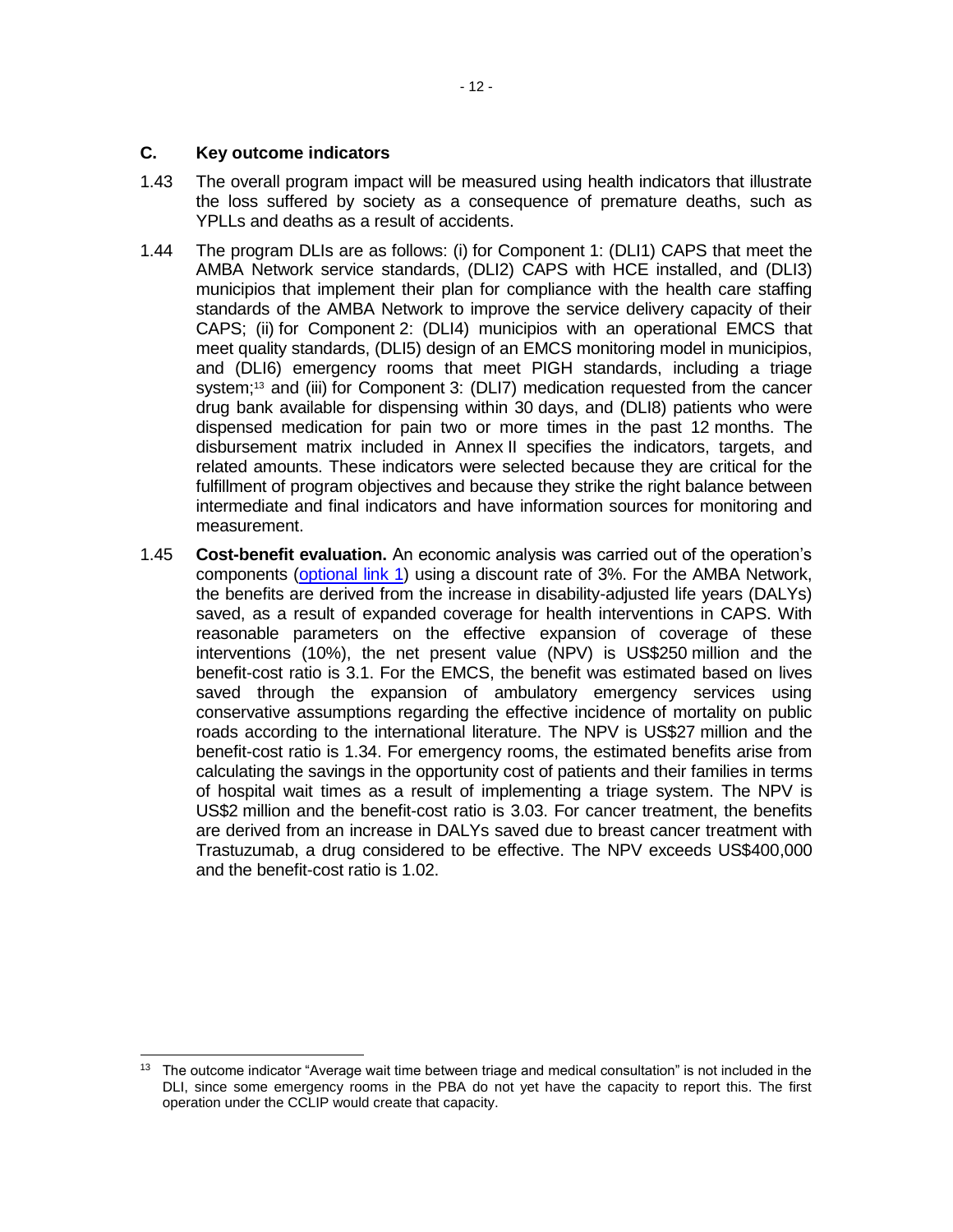## **II. FINANCING STRUCTURE AND MAIN RISKS**

## **A. Financing instruments**

- 2.1 The CCLIP amount will be US\$600 million in financing from the Bank's Ordinary Capital, through an LBR under the Flexible Financing Facility, and US\$60 million in local contributions. The CCLIP will finance up to four individual operations over 10 years. The CCLIP amount reflects the resources necessary to finance the AMBA Network expansion phases. The amount of the first individual operation will be US\$150 million. The borrower will be the program's executing agency, which will act through its Ministry of Economy, with the Ministry of Health and the Ministry of Infrastructure and Public Services as the subexecuting agencies. The Ministry of Economy will execute the program through the Provincial Directorate of Multilateral Agencies and Bilateral Financing (DPOMyFB).<sup>14</sup>
- 2.2 **CCLIP eligibility.** The requirements of the proposed modifications to the CCLIP (document GN-2246-9) are met if: (i) the executing agency and subexecuting agencies completed a similar program in the preceding five years for which the CCLIP was requested;<sup>15</sup> (ii) the previous programs complied with the terms of the loan contract, were executed in a satisfactory manner overall, involved financial statements that were submitted in a timely fashion without reservations, and maintained the investments made; (iii) the executing agency and subexecuting agencies have a solid performance history in executing their past programs and demonstrated that they have the capacity to maintain satisfactory performance in the aspects covered by the CCLIP; and (iv) the objectives and scopes that will be financed under the CCLIP are included in the country strategy priorities and are given priority in the 2019 Operational Program.
- 2.3 **Eligibility criteria for the first individual operation.** The first individual operation meets the eligibility requirements set out in Section D.1.b. of document GN-2246-9 insofar as it: (i) is covered in the CCLIP components and sector; and (ii) was included in the Argentina Programming Document. Subsequent individual operations will have to meet the eligibility criteria set forth in Section D.1.b of document GN-2246-9.
- 2.4 **Cost and financing.** The budget by component and financing source is presented in Table 1 and in the Estimated Cost [\(optional link](http://idbdocs.iadb.org/wsdocs/getDocument.aspx?DOCNUM=EZSHARE-2055647864-19) 4). The program disbursement period will be three years and will follow the schedule and tranches detailed in Table 2. This period is tied to the characteristics of the activities involved in this operation and the pace of achieving and implementing the outcomes, as well as the good institutional capacity of the executing agency and subexecuting agencies in project management.

 <sup>14</sup> The Operating Regulations will set out the functions, roles, and responsibilities of the Ministry of Economy, Ministry of Health, and Ministry of Infrastructure and Public Services.

<sup>15</sup> The Ministry of Economy, Ministry of Health, and Ministry of Infrastructure and Public Services all have at least one satisfactory experience executing projects that include components similar to those that will be executed under the CCLIP (4427/OC-AR and 1700/OC-AR).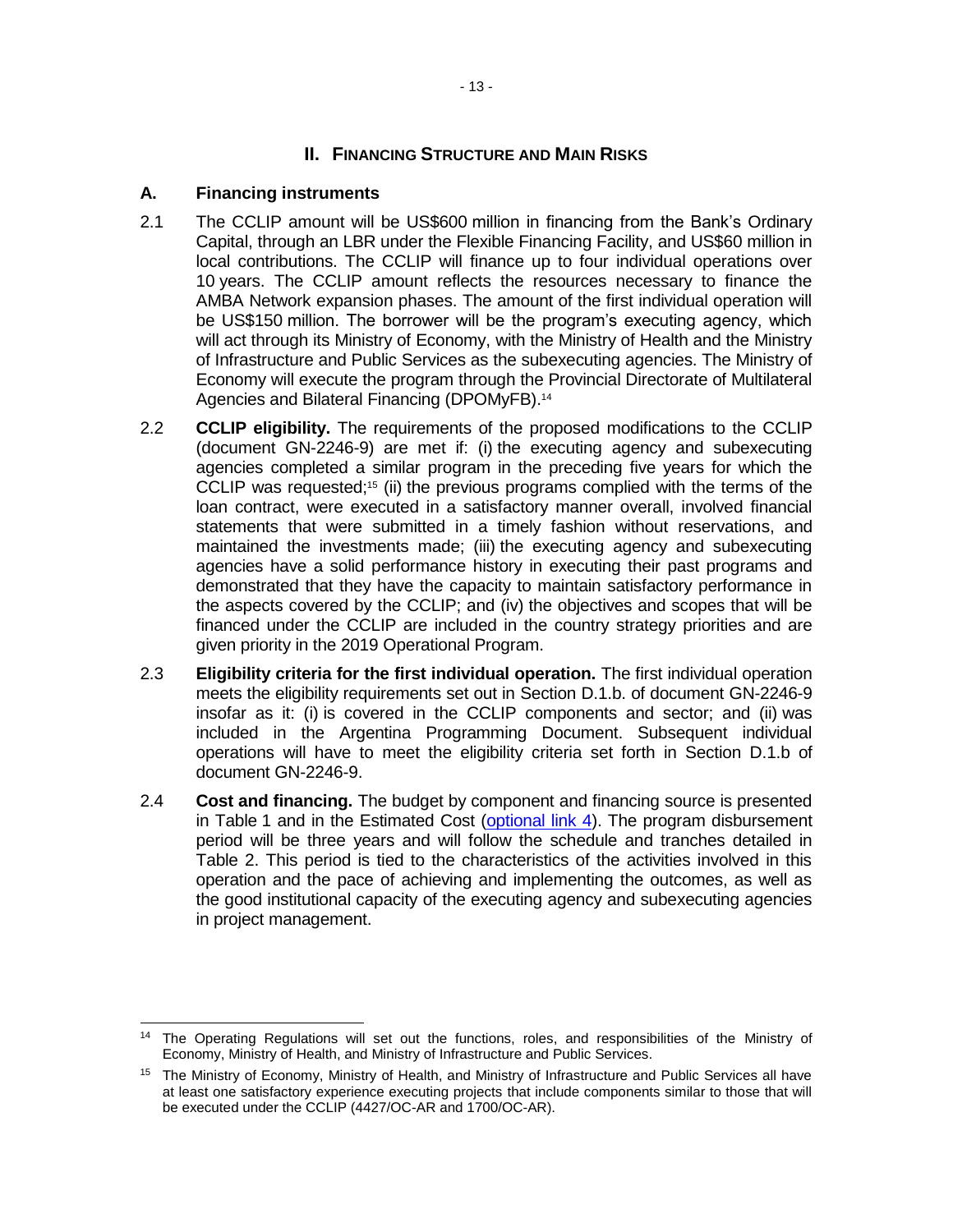| <b>1990 - Exemploy program voold (000 minutile)</b>                                                       |            |        |  |  |  |  |  |  |  |
|-----------------------------------------------------------------------------------------------------------|------------|--------|--|--|--|--|--|--|--|
| <b>Component</b>                                                                                          | <b>IDB</b> | $\%$   |  |  |  |  |  |  |  |
| Component I. Primary care expansion and improvement in the AMBA                                           | 72.10      | 48.07  |  |  |  |  |  |  |  |
| Component II. Expansion and improvement of the emergency service and<br>emergency room network in the PBA | 41.24      | 27.49  |  |  |  |  |  |  |  |
| Component III. Expansion and improvement of cancer treatment coverage                                     | 36.22      | 24.15  |  |  |  |  |  |  |  |
| Program administration and evaluation                                                                     | 0.44       | 0.29   |  |  |  |  |  |  |  |
| Total                                                                                                     | 150.00     | 100.00 |  |  |  |  |  |  |  |

**Table 1. Estimated program costs (US\$ millions)**

|                                                                                                              | Year 1 |              | Year <sub>2</sub> | Year <sub>3</sub> | <b>Total</b> |  |
|--------------------------------------------------------------------------------------------------------------|--------|--------------|-------------------|-------------------|--------------|--|
| <b>Component</b>                                                                                             |        | $\mathbf{2}$ | 3                 |                   |              |  |
| Component I. Primary care expansion<br>and improvement in the AMBA                                           | 34.40  | 31.42        | 6.28              | 0.00              | 72.10        |  |
| Component II. Expansion and<br>improvement of the emergency service<br>and emergency room network in the PBA | 25.04  | 4.27         | 9.33              | 2.60              | 41.24        |  |
| Component III. Expansion and<br>improvement of cancer treatment<br>coverage                                  | 20.62  | 7.80         | 7.77              | 0.03              | 36.22        |  |
| Program administration and evaluation                                                                        | 0.44   | 0.00         | 0.00              | 0.00              | 0.44         |  |
| <b>Total</b>                                                                                                 | 80.50  | 43.49        | 23.38             | 2.63              | 150.00       |  |

**Table 2. Schedule and disbursement tranches (US\$ millions)**

## **B. Environmental and social risks**

2.5 Given that disbursements under an LBR are made based on the results already achieved, this type of operation is suitable for the use of country systems to manage environmental and social aspects, triggering Directives B.13 and B.16. Directive B.13 (policy-based loans and flexible lending instruments) of the Environment and Safeguards Compliance Policy (OP-703) establishes how safeguards are applied in an LBR, indicates that they may require alternative environmental assessment and management tools to determine their level of safeguard risks and operational requirements, and provides that the use of country monitoring and evaluation systems must be promoted for these operations. In that respect, according to the guidelines contained in Directive B.16 of OP-703, an analysis was conducted whether the country's systems are equivalent to and acceptable with respect to applicable Bank environmental and social safeguards. The gaps identified, and the means for closing them and adequately managing the social and environmental risks associated with the first program, are outlined in the corresponding Action Plan and Equivalence and Acceptability Analysis. The program has the potential to cause localized, short-term adverse environmental impacts, including related social impacts, for which specific mitigation measures are available as specified in the Environmental and Social Management Report [\(required link](http://idbdocs.iadb.org/wsdocs/getDocument.aspx?DOCNUM=EZSHARE-2055647864-29) 3).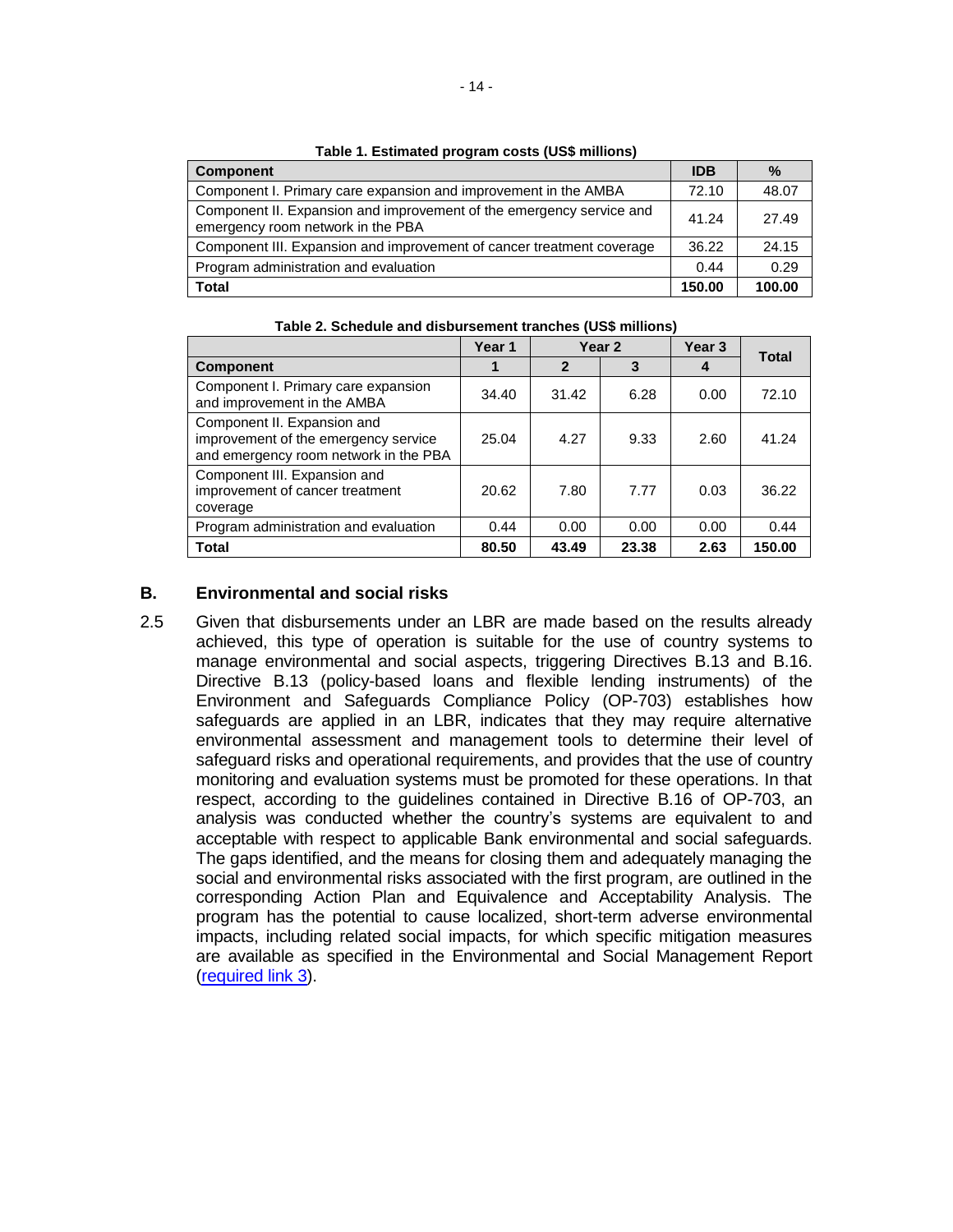## **C. Fiduciary risks**

2.6 In compliance with document GN-2869-1, the Bank applied the Institutional Capacity Assessment Platform, with satisfactory results. The results of the various assessments show that the Ministry of Economy of the PBA, along with the Ministry of Health and the Ministry of Infrastructure and Public Services, have sufficient fiduciary systems developed to manage the execution and achievement of the expected outcomes. The fiduciary risk is therefore low.

### **D. Other key risks and issues**

- 2.7 Medium-high risks were identified for public management and governance: (i) a potential change in priorities at the provincial level following the October 2019 elections could lead to cuts in the budget available for the AMBA Network, EMCS, and Provincial Cancer Control Plan program operation, which would affect the fulfillment of the targets set for the disbursement-linked indicators related to those programs; and (ii) a potential change in priorities at the municipal level following the October 2019 elections could lead to cuts in the budget available for financing municipal participation in agreements with the AMBA Network and EMCS, which would affect the fulfillment of the targets set for the disbursement-linked indicators related to those programs. The mitigation action identified for both risks is to systematize the plans and evidence associated with the interventions, which are consistent with the commitments that Argentina made in connection with the 2030 Sustainable Development Goals in the area of health. This will enable robust political dialogue with future authorities to ensure the continuity of efforts in this respect.
- 2.8 **Sustainability.** The continuity of the AMBA Network and EMCS operation is backed by agreements voluntarily signed between the PBA and municipios, and which will gradually replace PBA resources with their own funds. This will allow municipios to plan long term and incorporate these resources into the municipal budget in a measured manner. The average fiscal impact of the AMBA Network operation on the total health expenditure of the municipios is 2%.

## **III. MANAGEMENT AND IMPLEMENTATION PLAN**

## **A. Summary of implementation arrangements**

3.1 **Borrower, guarantor, and executing agency.** The borrower will be the PBA, and the guarantor will be the Argentine Republic. The Argentine Republic will be the guarantor for the borrower's financial obligations, in accordance with the policy on guarantees required from the borrower (document GP-104-2) for loans to subnational entities. The borrower, through the Ministry of Economy of the PBA, will be the executing agency, with the Ministry of Health and the Ministry of Infrastructure and Public Services serving as the subexecuting agencies. The Ministry of Economy, through the DPOMyFB under the Finance Subsecretariat, will be in charge of overall program coordination. Its responsibilities will include guaranteeing fulfillment of the loan actions, managing financial resources, and acting as a direct counterpart to the IDB, liaising with the various program actors. The PBA Ministry of Health and Ministry of Infrastructure and Public Services will be the program's subexecuting agencies. The Ministry of Health, through the Cabinet of Advisors, will coordinate the planning and technical execution of the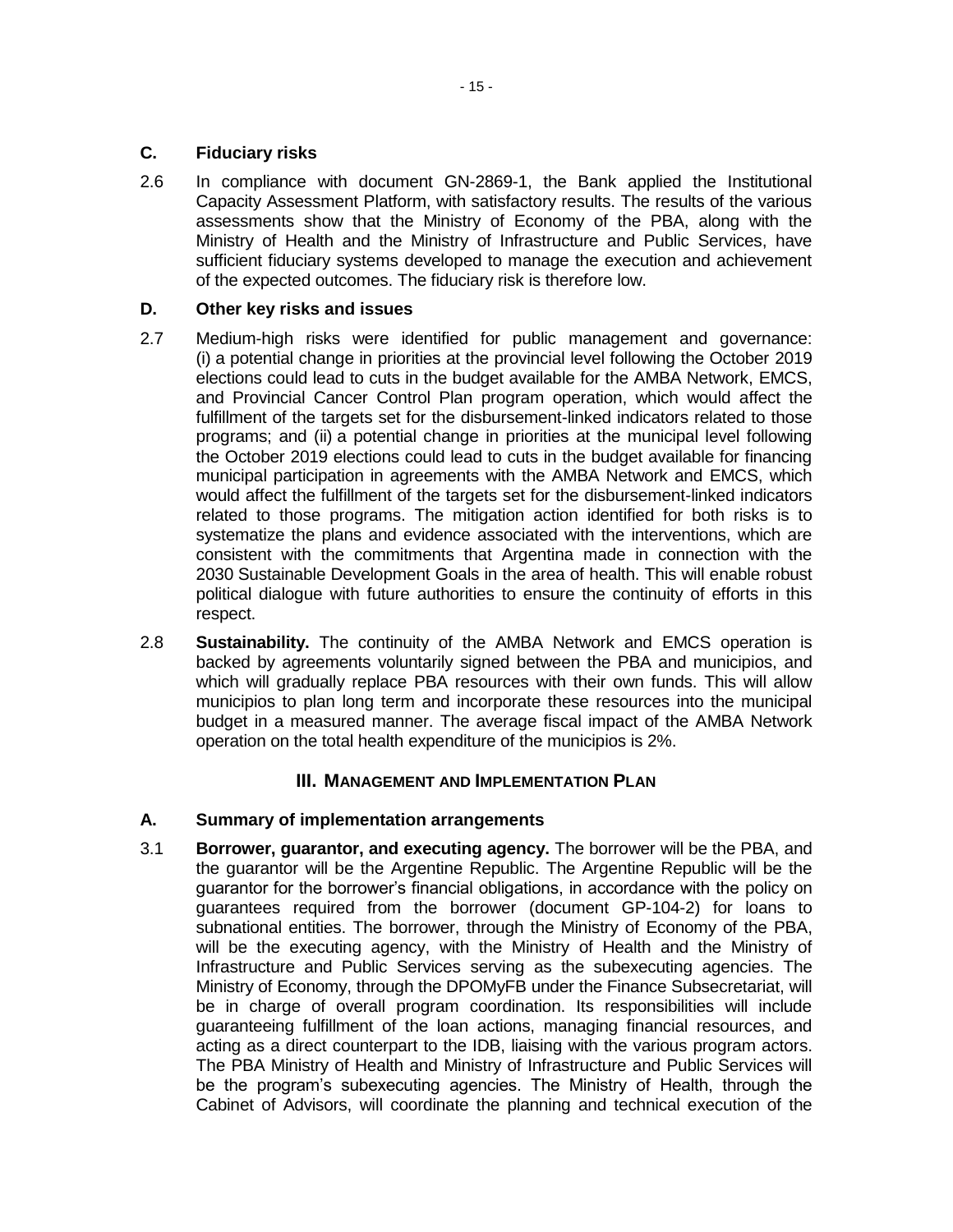planned program actions with the AMBA Network units and the Public Health Subsecretariat. It will also liaise with the Administrative Subsecretariat to follow up on administrative processes linked to compliance with the obligations and commitments established in agreements with municipios and to monitor the fulfillment of outcome indicators. The Ministry of Infrastructure and Public Services, through the Administrative Subsecretariat and the Provincial Architecture Directorate, will be in charge of contracting for renovations and enhancements to be carried out under the program. Program execution will be governed by the program Operating Regulations, which detail the roles and responsibilities of the executing agency and subexecuting agencies.

- 3.2 **Crosscutting coordination between actors.** There is a plan for crosscutting coordination between various stakeholders for the planning and execution of joint activities. The Ministry of Economy, Ministry of Health, and Ministry of Infrastructure and Public Services keep a schedule of monthly meetings on projects prioritized by the PBA and the Cabinet team. The Ministry of Health and Ministry of Infrastructure and Public Services meet weekly to press ahead with the programmatic lines of the AMBA Network and PIGH.
- 3.3 **Execution mechanism and program administration.** Program activities at the provincial level will be planned through a Multiyear Execution Plan shared between the Ministry of Economy, Ministry of Health, and Ministry of Infrastructure and Public Services under the current provincial crosscutting coordination plan. Program follow-up and monitoring will be coordinated between the various actors at regular meetings, as described above. This way, the Ministry of Economy will have the information necessary to track program progress, produce execution reports, and request disbursements from the Bank. Details of each agency's roles and responsibilities and the document circuit for reporting results will be provided in the Operating Regulations. The relationship between the province and the beneficiary municipios is governed by collaboration and membership agreements signed between the province's Ministry of Health and each member municipio.
- 3.4 **External verification of outcomes.** This verification will be performed by a specialized firm or an individual consultant acting as an external evaluator independent of both the borrower and the Bank. This firm or consultant will verify the fulfillment of the DLI targets and will be responsible for submitting an outcome verification report to the Bank prior to each disbursement request. The verification of the achievement of the outcomes will focus on two objectives: (i) issuing an opinion on the accuracy, reliability, and consistency of the outcome-related information; and (ii) determining the value of the outcome indicators established in each disbursement tranche, performing a calculation in cases where no automatic independent reports exist. The firm or consultant will be required to have experience in evaluating and monitoring projects, managing outcome indicators, and evaluating the reliability of information sources and methods used to produce them and will be hired pursuant to the terms of reference previously agreed with the Bank and in accordance with the Bank's Policies for the Selection and Contracting of Consultants (document GN-2350-9). **A special condition precedent to the first disbursement of the loan will be that the borrower has presented, to the Bank's satisfaction, evidence that the consulting firm or independent consultant responsible for the external verification of outcomes**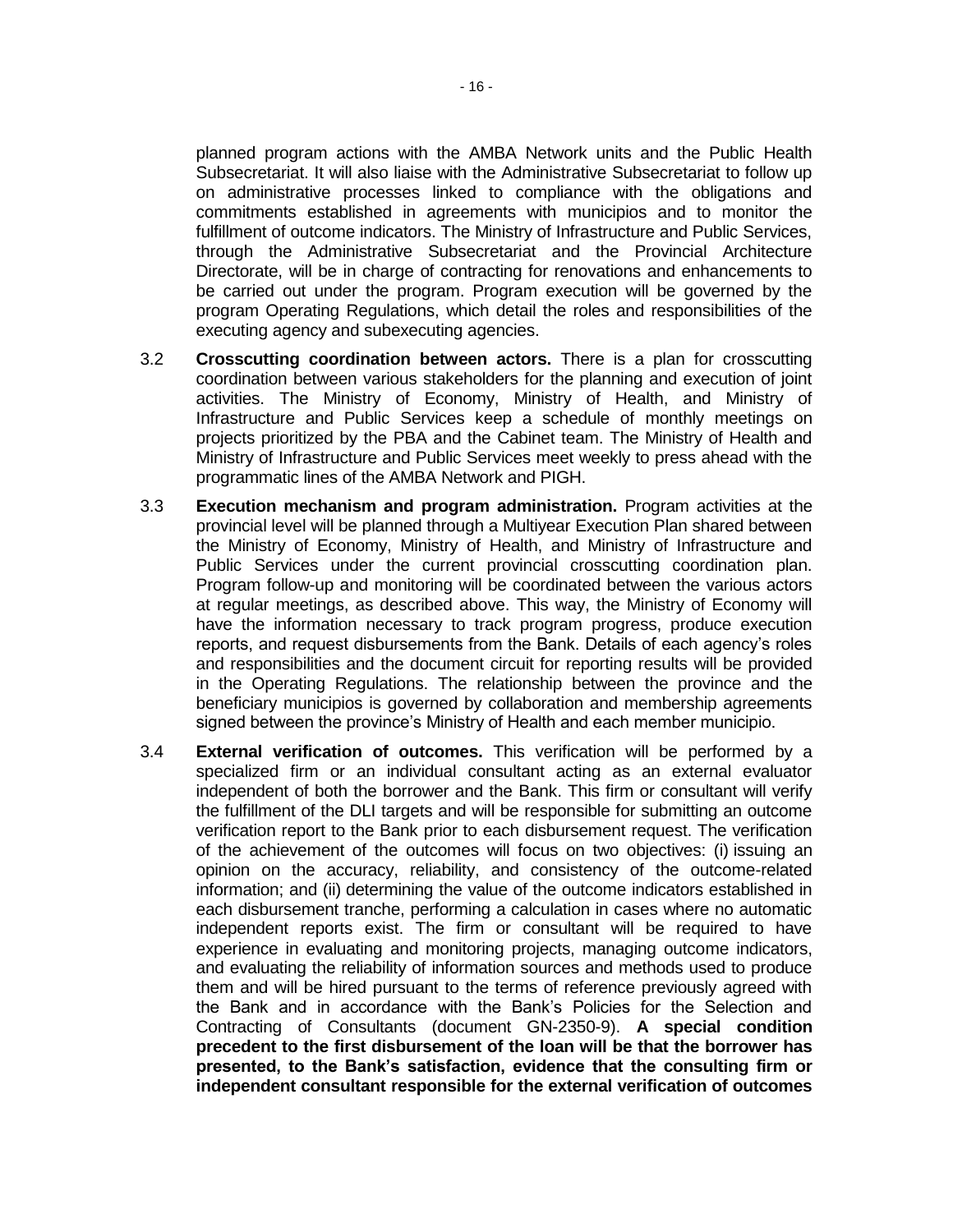**has been hired, in accordance with the terms of reference previously agreed with the Bank.** Each disbursement will be subject to this independent verification.

- 3.5 **Disbursement mechanism.** Disbursements will be processed according to the following procedure: (i) the DPOMyFB will produce a progress report on the program's execution and on the outcome indicators to be used for the disbursements, as mentioned in paragraph 1.44 [\(optional link 6\)](http://idbdocs.iadb.org/wsdocs/getDocument.aspx?DOCNUM=EZSHARE-2055647864-34) and will submit said report for external verification of the outcomes, which will analyze their achievement based on the protocols established in the Monitoring and Evaluation Plan [\(required link](http://idbdocs.iadb.org/wsdocs/getDocument.aspx?DOCNUM=EZSHARE-2055647864-26) 2); (ii) independent external evaluators will verify whether the outcomes have been achieved in accordance with the objectives stated in the previous paragraph and within the timelines set out in the terms of reference; and (iii) once this verification is complete, the DPOMyFB will submit the corresponding disbursement request and the Bank will, following the standard procedures and times, disburse into the account specified by the borrower the amount corresponding to each indicator, if and only if the external verification determines that the value of the indicator in question is equal to or greater than the established target. If that indicator is lower, the disbursement will be proportional to the target reached. Unused balances can be reprogrammed to subsequent disbursements.
- 3.6 **Program Operating Regulations.** The program Operating Regulations, currently being prepared [\(optional link](http://idbdocs.iadb.org/wsdocs/getDocument.aspx?DOCNUM=EZSHARE-2055647864-27) 3), will set out the execution strategy for the operation, including: (i) the program's organizational structure; (ii) the technical and operational arrangements for its execution; (iii) the outcome programming, monitoring, and evaluation mechanism; (iv) the LBR operational guidelines; and (v) a detailed description of the outcome indicators, especially those related to disbursements and their verification protocols. **A special contractual condition precedent to the first disbursement of the loan will be that the borrower has presented, to the Bank's satisfaction, evidence of the entry into force of the program Operating Regulations.** This condition is critical, as the Operating Regulations contain criteria for the external verification of program outcomes. The Bank's experience in the region has shown that approving the Operating Regulations before the first disbursement contributes to the executing agency's internal organization for program execution.
- 3.7 **Retroactive financing of outcomes.** The first individual operation under the CCLIP involves financing previously achieved outcomes at a rate of 15% (US\$22.5 million) of the loan amount. This financing will be applied to the outcomes achieved between the date on which the project profile was approved (26 March 2019) and the loan eligibility date. The Bank reviewed the progress in achieving the targets, the technical specifications of the outputs, the expenditure dates, the main activities undertaken, and the respective unit costs in order to determine whether they fall within the scope of the proposed operation. The Bank also reviewed the costs associated with the achievement of previous outcomes under the program's expenditure framework. Disbursements against previous outcomes will be subject to an independent external verification of said outcomes.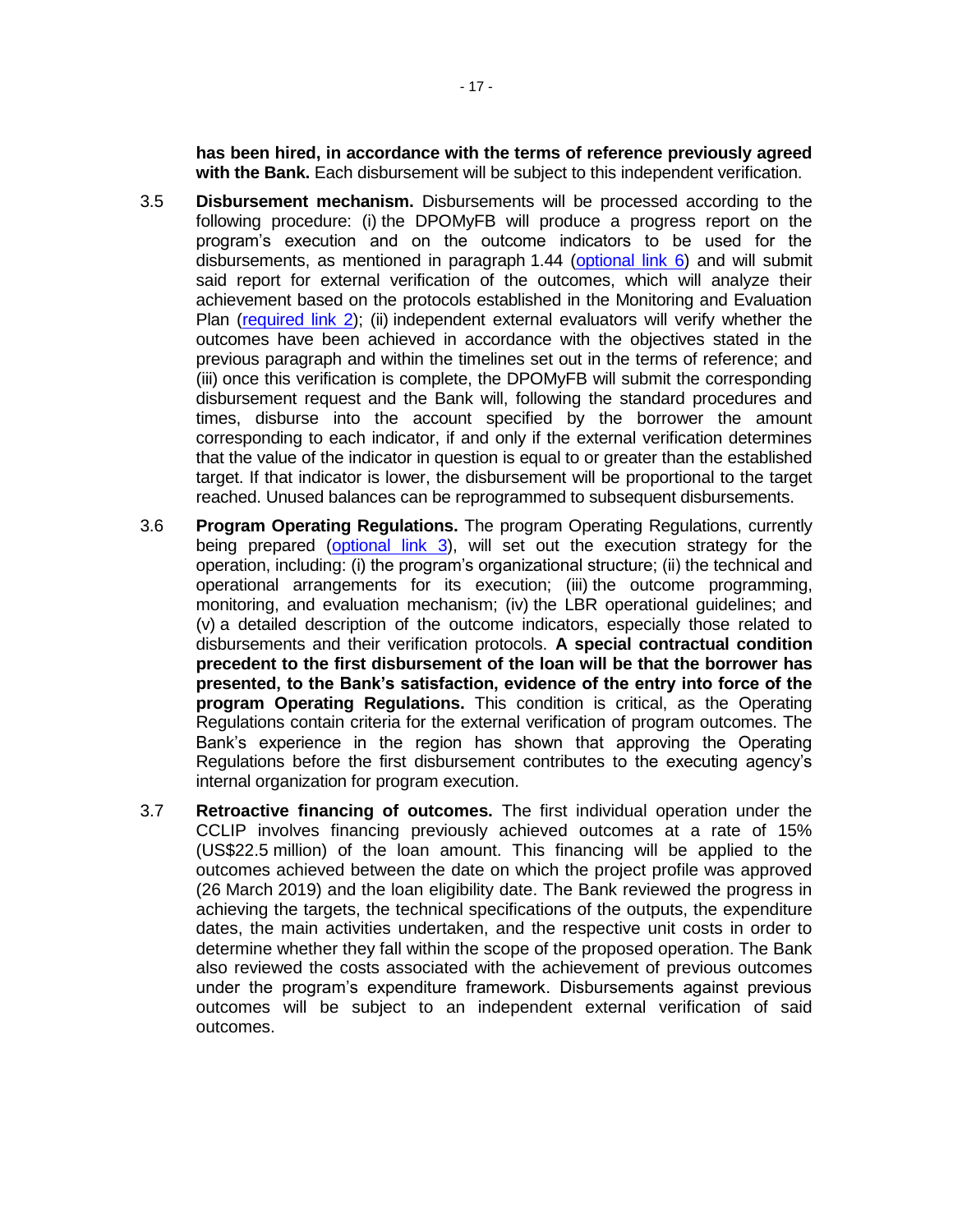- 3.8 **Initial disbursement.** Upon fulfillment of the conditions precedent to the first disbursement, the executing agency will have the option of requesting an advance of up to 10% of the loan amount permitted under the LBR policy (document GN-2869-1) to finance activities necessary for achieving the most immediate outcomes related to Components 2 and 3. The initial disbursement amount requested was estimated according to target, output, activity, and expenditure planning, with their respective procurement processes.
- 3.9 **Fiduciary agreements and requirements.** Annex III sets out the financial management and procurement execution guidelines that will be applied to the program. Program execution entails the use of the executing agency's procurement systems, in accordance with the requirements established for an LBR (document GN-2869-1). Procurement will be carried out directly by the PBA and governed by the executing agency's policies and systems, validated by the Bank.<sup>16</sup> The estimated costs of the outcomes will be covered according to the procedures established in the Operating Regulations.
- 3.10 **Financial audit.** A Bank-eligible independent audit firm will audit the costs associated with the outcomes obtained under the program based on the terms of reference agreed with the Bank. During program execution, audited financial statements will be submitted annually not later than 120 days after each fiscal year end or the date of the last disbursement for the final audited financial statements. The final audited financial statements will include an analysis of the possible differences between actual program costs and the amounts disbursed.

## **B. Summary of arrangements for monitoring results**

- 3.11 **Monitoring arrangements.** The program will adopt the Bank's supervision mechanisms. The program monitoring plan will include: (i) a definition of protocols for the external verification of the achievement of the disbursement indicators; (ii) at least two meetings per year, attended by the relevant institutional actors and the Bank, for the technical and operational review of program progress, problem resolution, and risk mitigation (including a risk analysis update), followed by the dissemination of the management agreements reached; (iii) semiannual reports on the achievements and problems encountered in each component and on program performance, according to the agreed Results Matrix (Annex II); and (iv) the use of management tools referred to in the Monitoring and Evaluation Plan [\(required](http://idbdocs.iadb.org/wsdocs/getDocument.aspx?DOCNUM=EZSHARE-2055647864-26) link 2) and agreed in the kick-off and planning workshop in order to have instruments for planning the activities and processes required to achieve the physical outputs and the intermediate and final outcomes.
- 3.12 **Arrangements for evaluating outcomes.** The program evaluation plan includes an assessment of the final impact of primary care in the AMBA Network, including an analysis of the percentage of the target population receiving basic health care services in CAPS, calculated based on exposure to treatment. During implementation, the possibility of conducting the following two additional studies will also be explored: (i) assessment of the EMCS's impact on deaths as a result of accidents in accordance with a quasi-experimental difference-in-differences methodology; and (ii) assessment of implementation of the triage system and how

 $\overline{a}$ <sup>16</sup> The institutional capacity assessment for procurement execution provided for in the project was carried out using the OECD/DAC Methodology for Assessing Procurement Systems – simplified version.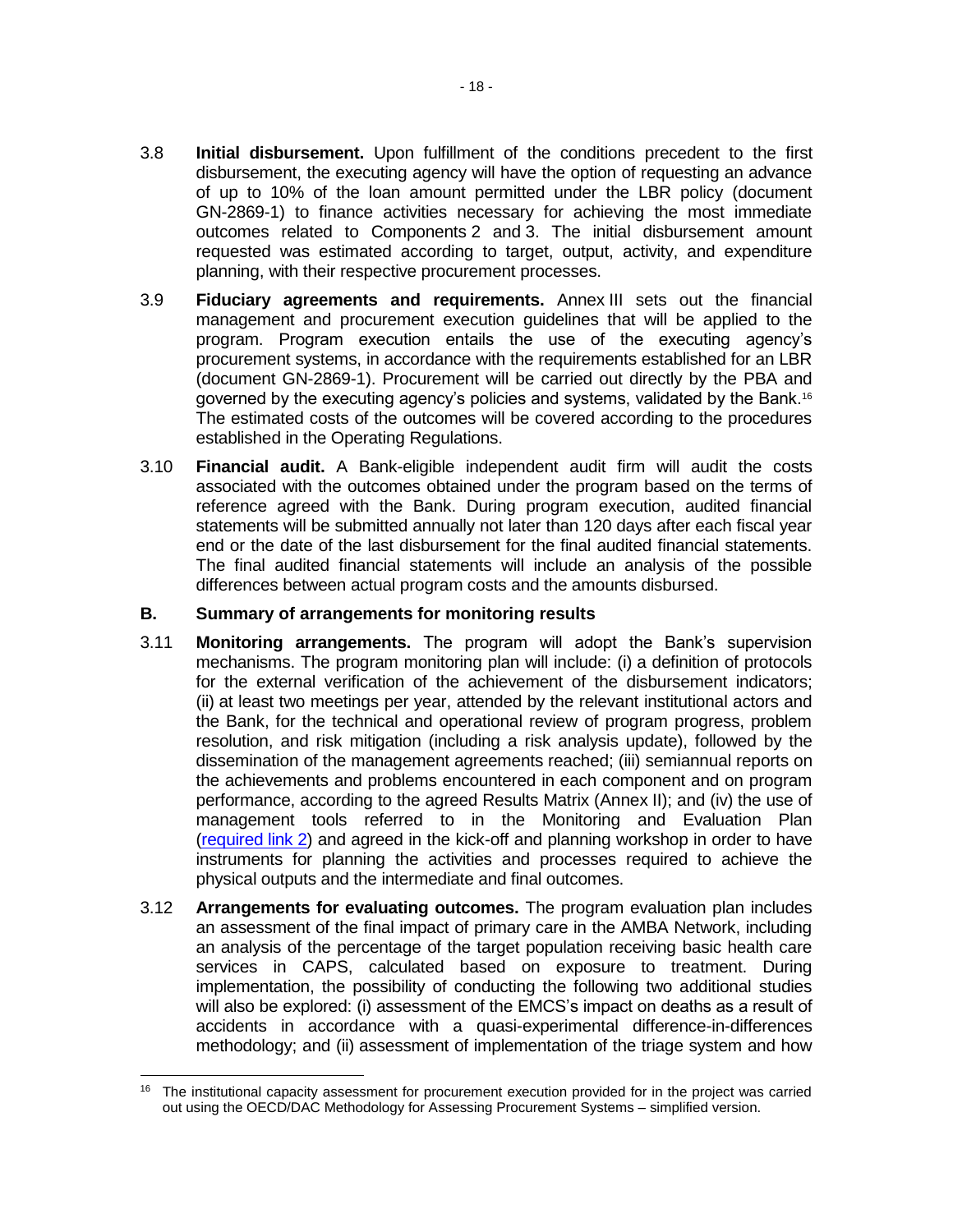it affects wait times in hospital emergency rooms, overall patient satisfaction, and the number of primary care visits handled in emergency rooms, based on an experimental design.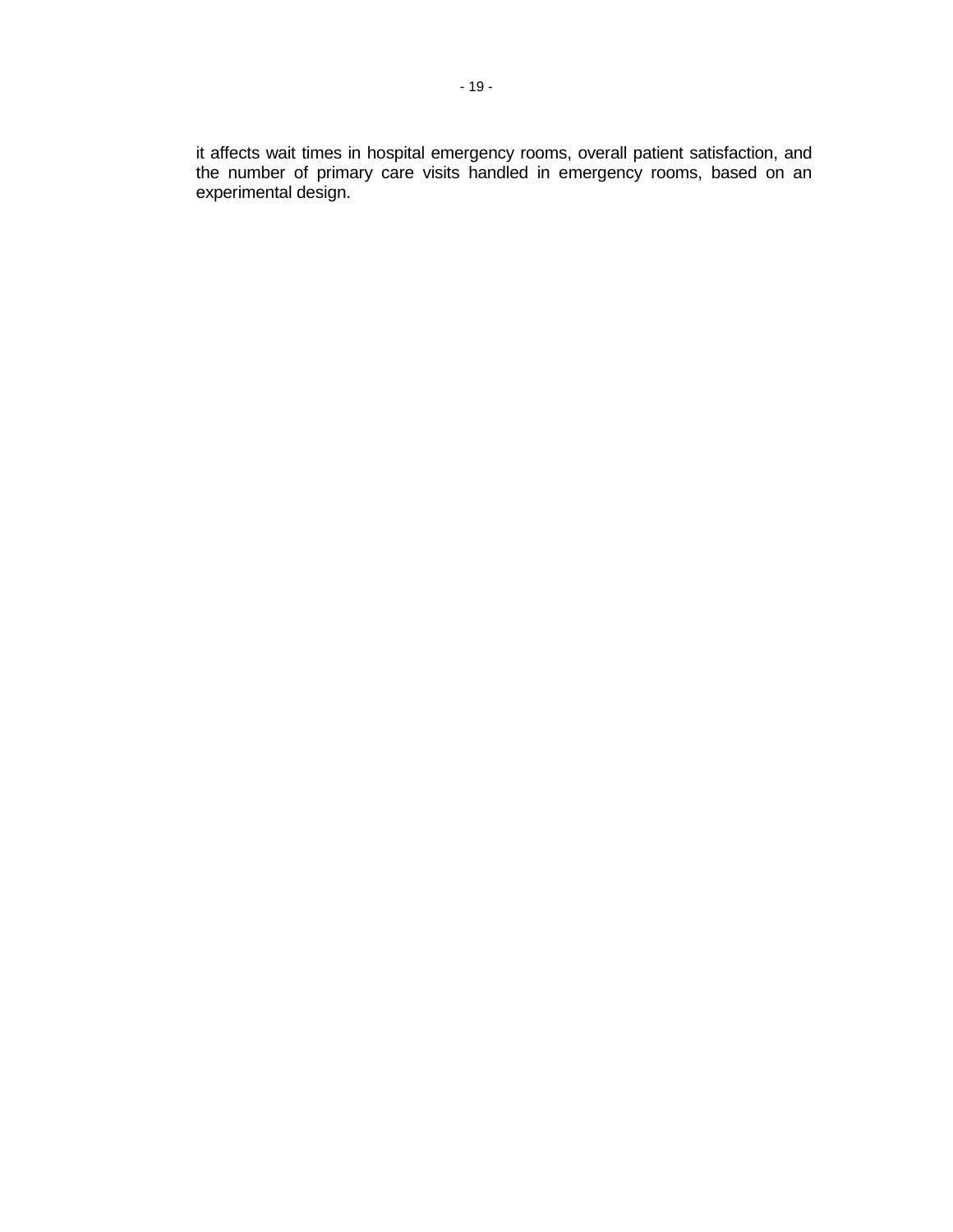| <b>Development Effectiveness Matrix</b>                                                                                                                                     |                                                                                                                           |                                                                                                                                                                         |  |  |  |  |  |
|-----------------------------------------------------------------------------------------------------------------------------------------------------------------------------|---------------------------------------------------------------------------------------------------------------------------|-------------------------------------------------------------------------------------------------------------------------------------------------------------------------|--|--|--|--|--|
| <b>Summary</b>                                                                                                                                                              | AR-L1312                                                                                                                  |                                                                                                                                                                         |  |  |  |  |  |
| <b>Corporate and Country Priorities</b>                                                                                                                                     |                                                                                                                           |                                                                                                                                                                         |  |  |  |  |  |
| . IDB Development Objectives                                                                                                                                                |                                                                                                                           |                                                                                                                                                                         |  |  |  |  |  |
| Development Challenges & Cross-cutting Themes                                                                                                                               | Social Inclusion and Equality<br><b>Gender Equality and Diversity</b><br>-Climate Change and Environmental Sustainability |                                                                                                                                                                         |  |  |  |  |  |
| <b>Country Development Results Indicators</b>                                                                                                                               | Beneficiaries receiving health services (#)*<br>-Public registries strengthened (#)*                                      |                                                                                                                                                                         |  |  |  |  |  |
| <b>Country Development Objectives</b>                                                                                                                                       |                                                                                                                           |                                                                                                                                                                         |  |  |  |  |  |
| <b>Country Strategy Results Matrix</b>                                                                                                                                      | GN-2870-1                                                                                                                 | Strengthening the quality of first-level health services for the<br>prevention and early detection of chronic noncommunicable<br>diseases                               |  |  |  |  |  |
| <b>Country Program Results Matrix</b>                                                                                                                                       | GN-2948                                                                                                                   | The intervention is included in the 2019 Operational<br>Program.                                                                                                        |  |  |  |  |  |
| Relevance of this project to country development challenges (If not aligned to country<br>strategy or country program)                                                      |                                                                                                                           |                                                                                                                                                                         |  |  |  |  |  |
| I. Development Outcomes - Evaluability                                                                                                                                      |                                                                                                                           | <b>Evaluable</b>                                                                                                                                                        |  |  |  |  |  |
| <b>Evidence-based Assessment &amp; Solution</b>                                                                                                                             |                                                                                                                           | 9.5                                                                                                                                                                     |  |  |  |  |  |
| 3.1 Program Diagnosis                                                                                                                                                       |                                                                                                                           | 3.0                                                                                                                                                                     |  |  |  |  |  |
| 3.2 Proposed Interventions or Solutions                                                                                                                                     |                                                                                                                           | 4.0<br>2.5                                                                                                                                                              |  |  |  |  |  |
| 3.3 Results Matrix Quality<br><b>Ex ante Economic Analysis</b>                                                                                                              |                                                                                                                           | 9.0                                                                                                                                                                     |  |  |  |  |  |
| 4.1 Program has an ERR/NPV, or key outcomes identified for CEA                                                                                                              |                                                                                                                           | 3.0                                                                                                                                                                     |  |  |  |  |  |
| 4.2 Identified and Quantified Benefits and Costs                                                                                                                            |                                                                                                                           | 3.0                                                                                                                                                                     |  |  |  |  |  |
| 4.3 Reasonable Assumptions                                                                                                                                                  |                                                                                                                           | 1.0                                                                                                                                                                     |  |  |  |  |  |
| 4.4 Sensitivity Analysis                                                                                                                                                    |                                                                                                                           | 2.0                                                                                                                                                                     |  |  |  |  |  |
| 4.5 Consistency with results matrix<br><b>Monitoring and Evaluation</b>                                                                                                     |                                                                                                                           | 0.0<br>10.0                                                                                                                                                             |  |  |  |  |  |
| 5.1 Monitoring Mechanisms                                                                                                                                                   |                                                                                                                           | 2.5                                                                                                                                                                     |  |  |  |  |  |
| 5.2 Evaluation Plan                                                                                                                                                         |                                                                                                                           | 7.5                                                                                                                                                                     |  |  |  |  |  |
| II. Risks & Mitigation Monitoring Matrix                                                                                                                                    |                                                                                                                           |                                                                                                                                                                         |  |  |  |  |  |
| Overall risks rate = magnitude of risks*likelihood                                                                                                                          |                                                                                                                           | <b>Medium</b>                                                                                                                                                           |  |  |  |  |  |
| Identified risks have been rated for magnitude and likelihood                                                                                                               |                                                                                                                           | Yes                                                                                                                                                                     |  |  |  |  |  |
| Mitigation measures have been identified for major risks                                                                                                                    | Yes<br>Yes                                                                                                                |                                                                                                                                                                         |  |  |  |  |  |
| Mitigation measures have indicators for tracking their implementation<br>Environmental & social risk classification                                                         | <b>B.13</b>                                                                                                               |                                                                                                                                                                         |  |  |  |  |  |
| V. IDB's Role - Additionality                                                                                                                                               |                                                                                                                           |                                                                                                                                                                         |  |  |  |  |  |
| The project relies on the use of country systems                                                                                                                            |                                                                                                                           |                                                                                                                                                                         |  |  |  |  |  |
| Fiduciary (VPC/FMP Criteria)                                                                                                                                                | Yes                                                                                                                       | Financial Management: Budget, Treasury, Accounting and<br>Reporting.<br>Procurement: Information System, Price Comparison,<br><b>Contracting Individual Consultant.</b> |  |  |  |  |  |
| Non-Fiduciary                                                                                                                                                               | Yes                                                                                                                       | Monitoring and Evaluation National System.                                                                                                                              |  |  |  |  |  |
| The IDB's involvement promotes additional improvements of the intended beneficiaries<br>and/or public sector entity in the following dimensions:                            |                                                                                                                           |                                                                                                                                                                         |  |  |  |  |  |
| Additional (to project preparation) technical assistance was provided to the public<br>sector entity prior to approval to increase the likelihood of success of the project | Yes                                                                                                                       | It will be supported through a Technical Cooperation                                                                                                                    |  |  |  |  |  |

Note: (\*) Indicates contribution to the corresponding CRF's Country Development Results Indicator.

*The Strengthening and Integration of Health Networks Program of the Province of Buenos Aires is the first operation of a Conditional Credit Line for Investment Projects with*  the objective of improving the capacity and quality of the public health services at the primary, secondary and tertiary levels of care in the Province of Buenos Aires (PBA).<br>The investments seek to integrate services as a is structured as a Loan Based on Results (LBR) and has the objective of improving the accessibility and effective coverage of public health services for the PBA population. lts specific objectives are: (i) to improve the accessibility and resolution of the first level of care in a group of municipalities in the Metropolitan Area of Buenos Aires (AMBA);<br>(ii) increase the response capacity of e *throughout the PBA.*

*The loan proposal presents a solid diagnosis, as well as evidence of the effectiveness of the interventions to be financed. The vertical logic of the program is described in detail and is consistent with the results matrix. The results matrix includes SMART indicators at the level of impacts, outcomes and products.*

*The economic analysis of the project includes independent cost-benefit analysis for the components of the program, including investments in the AMBA network, investments*  to improve the coverage of cancer treatments, expansion of emergency services, and the implementation of a triage system. The cost-benefit analysis demonstrates the *positive returns of these interventions under conservative scenarios*

The indicators linked to disbursements under the LBR are identified and clearly defined. The monitoring and evaluation plan proposes an impact evaluation of the<br>improvement of primary health services through CAPS on the pr evaluations are proposed in Component 2 to measure the impact of pre-hospital emergency services on deaths from accidents, and an evaluation of the impact of the *implementation of the comprehensive plan of hospital guards and triage on appropriate care in hospital wards, reduction in the waiting time and patient satisfaction.*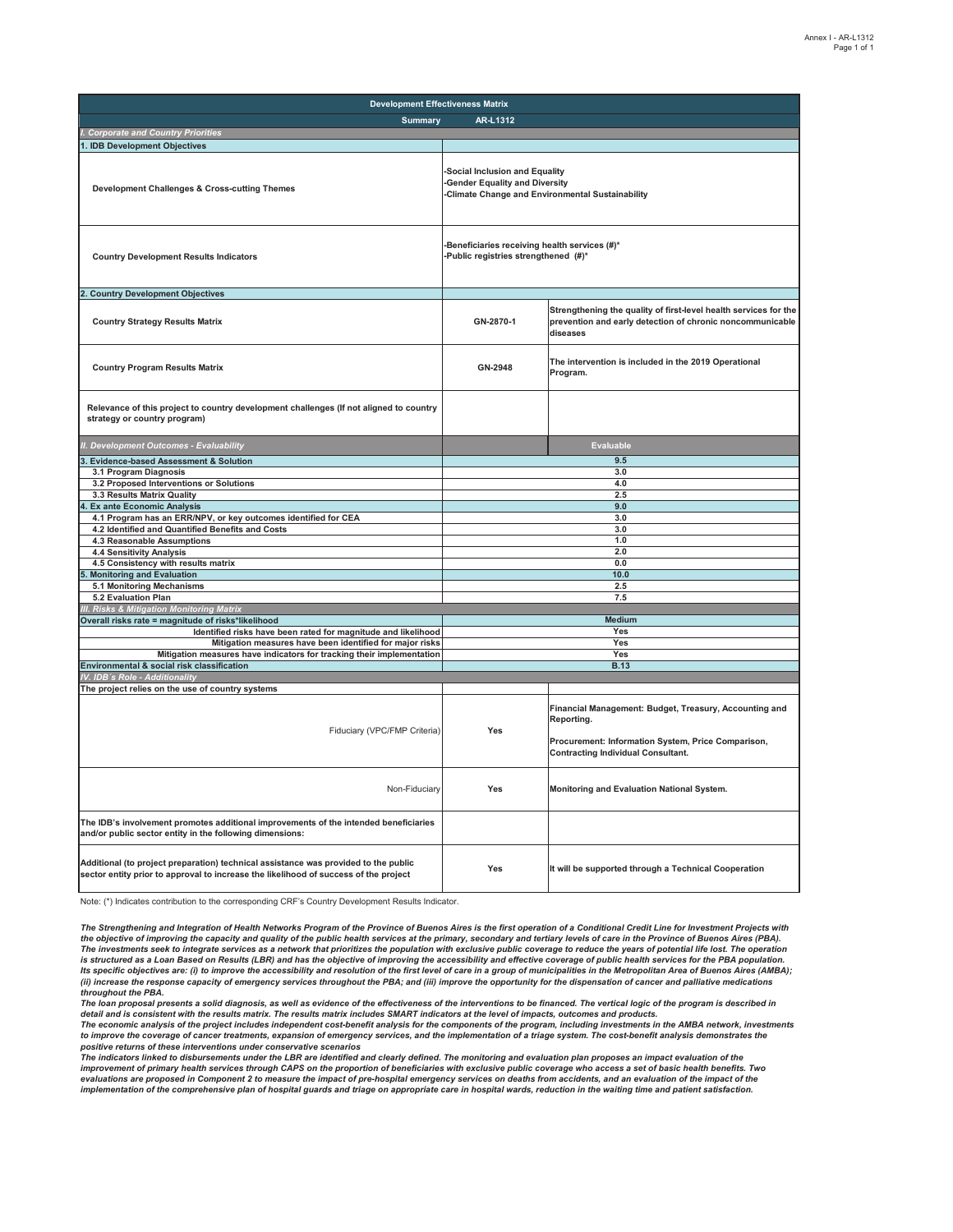## **RESULTS MATRIX**

| Indicators                                                                       | Unit of             | <b>Baseline</b> |                   |           | End of project | <b>Means of verification</b>                                                                            |  |
|----------------------------------------------------------------------------------|---------------------|-----------------|-------------------|-----------|----------------|---------------------------------------------------------------------------------------------------------|--|
|                                                                                  | measure             | Value           | Year              | Value     | Year           |                                                                                                         |  |
| Years of potential life lost (0–70) per<br>10,000 inhabitants in the PBA - Men   | Years               | 733             | 2016 <sup>1</sup> | $600^2$   | 2021           | Health Statistics and Information<br>Directorate and National Statistics and<br>Census Institute        |  |
| Years of potential life lost (0–70) per<br>10,000 inhabitants in the PBA - Women | Years               | 444             | 2016 <sup>1</sup> | $400^{2}$ | 2021           | <b>Health Statistics and Information</b><br>Directorate and National Statistics and<br>Census Institute |  |
| Deaths as a result of accidents in the PBA                                       | Number of<br>people | 1.369           | 2017              | 1.315     | 2021           | Health Information Directorate - Ministry<br>of Health - PBA                                            |  |

## **EXPECTED IMPACT**

(1) Most recent data available. (2) Calculated based on projection of 2010–2016 trend.

## **EXPECTED OUTCOMES**

| <b>Expected outcomes</b>                                                                                                                                            | Unit of                  | <b>Baseline</b> |      | Year 1 | Year 2 | Year 3 | End of  | Means of                  | Disbursement-    |
|---------------------------------------------------------------------------------------------------------------------------------------------------------------------|--------------------------|-----------------|------|--------|--------|--------|---------|---------------------------|------------------|
|                                                                                                                                                                     | measure                  | Value           | Year |        |        |        | project | verification              | linked indicator |
| Recipients with effective basic<br>coverage among the population exclusively<br>with public coverage in the 16 municipios in<br>the AMBA Network $1,2$              | $\%$                     | 26              | 2018 | 28     | 30     | 32     | 32      | SUMAR program<br>report   | No               |
| Primary health care centers (CAPS) that meet<br>AMBA Network service standards <sup>3</sup>                                                                         | Number of<br><b>CAPS</b> | 0               | 2018 | 90     | 150    | 150    | 150     | Technical audit<br>report | Yes              |
| Municipios with an implemented plan for<br>meeting the health care staffing standards of<br>the AMBA Network to improve service<br>delivery capacity for their CAPS | Number of<br>municipios  | 0               | 2018 | 14     | 16     | 16     | 16      | Sworn statements          | Yes              |

<sup>1</sup> Corporate indicator, "Recipients of health care services."

 $\overline{\phantom{a}}$ 

<sup>&</sup>lt;sup>2</sup> A recipient has effective basic coverage if he or she received at least one health care service in the past 12 months within a set of 200 primary care services.

<sup>&</sup>lt;sup>3</sup> See definition in [optional link](http://idbdocs.iadb.org/wsdocs/getDocument.aspx?DOCNUM=EZSHARE-2055647864-19) 4.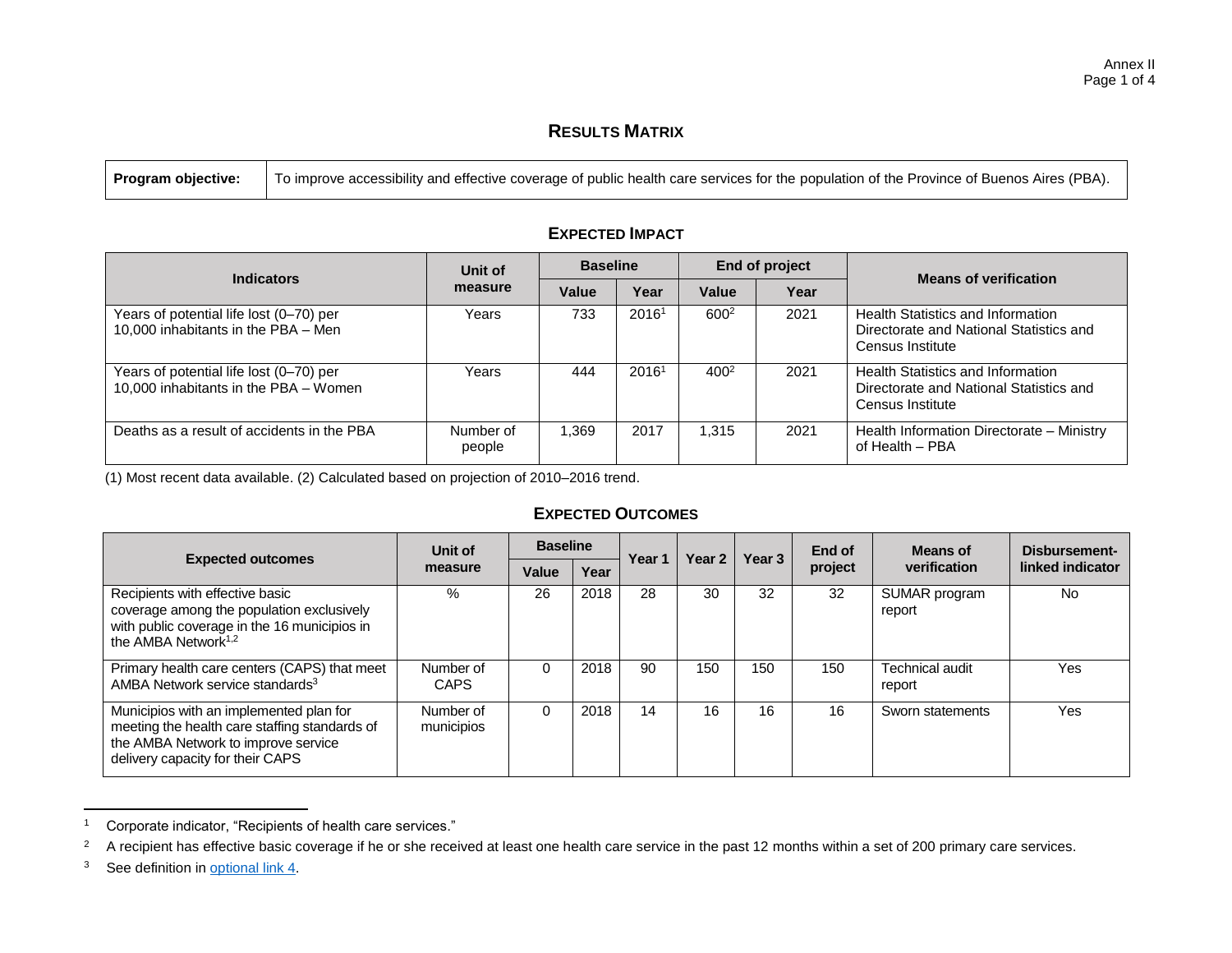Annex II Page 2 of 4

|                                                                                                                                                                 | Unit of                         | <b>Baseline</b> |      |        |        |        | End of  | Means of                                         | Disbursement-    |  |
|-----------------------------------------------------------------------------------------------------------------------------------------------------------------|---------------------------------|-----------------|------|--------|--------|--------|---------|--------------------------------------------------|------------------|--|
| <b>Expected outcomes</b>                                                                                                                                        | measure                         | Value           | Year | Year 1 | Year 2 | Year 3 | project | verification                                     | linked indicator |  |
| Municipios with an operational Emergency<br>Medical Care System (EMCS) that meets<br>quality standards <sup>4</sup>                                             | Number of<br>municipios         | 76              | 2018 | 25     | 49     | 59     | 135     | Sworn statements                                 | <b>Yes</b>       |  |
| Emergency rooms that meet the standards<br>established in the Comprehensive Hospital<br>Emergency Room Plan (PIGH), including the<br>triage system <sup>5</sup> | Number of<br>emergency<br>rooms | 35              | 2018 | 11     | 11     | 11     | 46      | Technical audit<br>report                        | Yes              |  |
| Average wait time between triage and medical<br>consultation <sup>6</sup>                                                                                       | <b>Minutes</b>                  | 359.28          | 2018 | 164.13 | 130    | 100    | 100     | <b>Provincial Hospital</b><br>Directorate report | <b>No</b>        |  |
| Medication requested from cancer drug bank<br>available for dispensing within 30 days                                                                           | Percentage of<br>medication     | 75              | 2018 | 85     | 90     | N/A    | 90      | Medication<br>Management<br>System               | <b>Yes</b>       |  |
| Patients who were dispensed pain medication<br>two or more times in the past 12 months                                                                          | Number of<br>people             | 2,000           | 2018 | 3,000  | 4,500  | 6,000  | 6,000   | Register of opioids<br>dispensed                 | Yes              |  |

 $\overline{\phantom{a}}$ 

<sup>4</sup> Idem.

<sup>5</sup> Idem.

 $<sup>6</sup>$  The outcome indicator "Average wait time between triage and medical consultation" is not included in the DLI, since some emergency rooms in the PBA do not yet</sup> have the capacity to report this. The first operation under the CCLIP would create that capacity.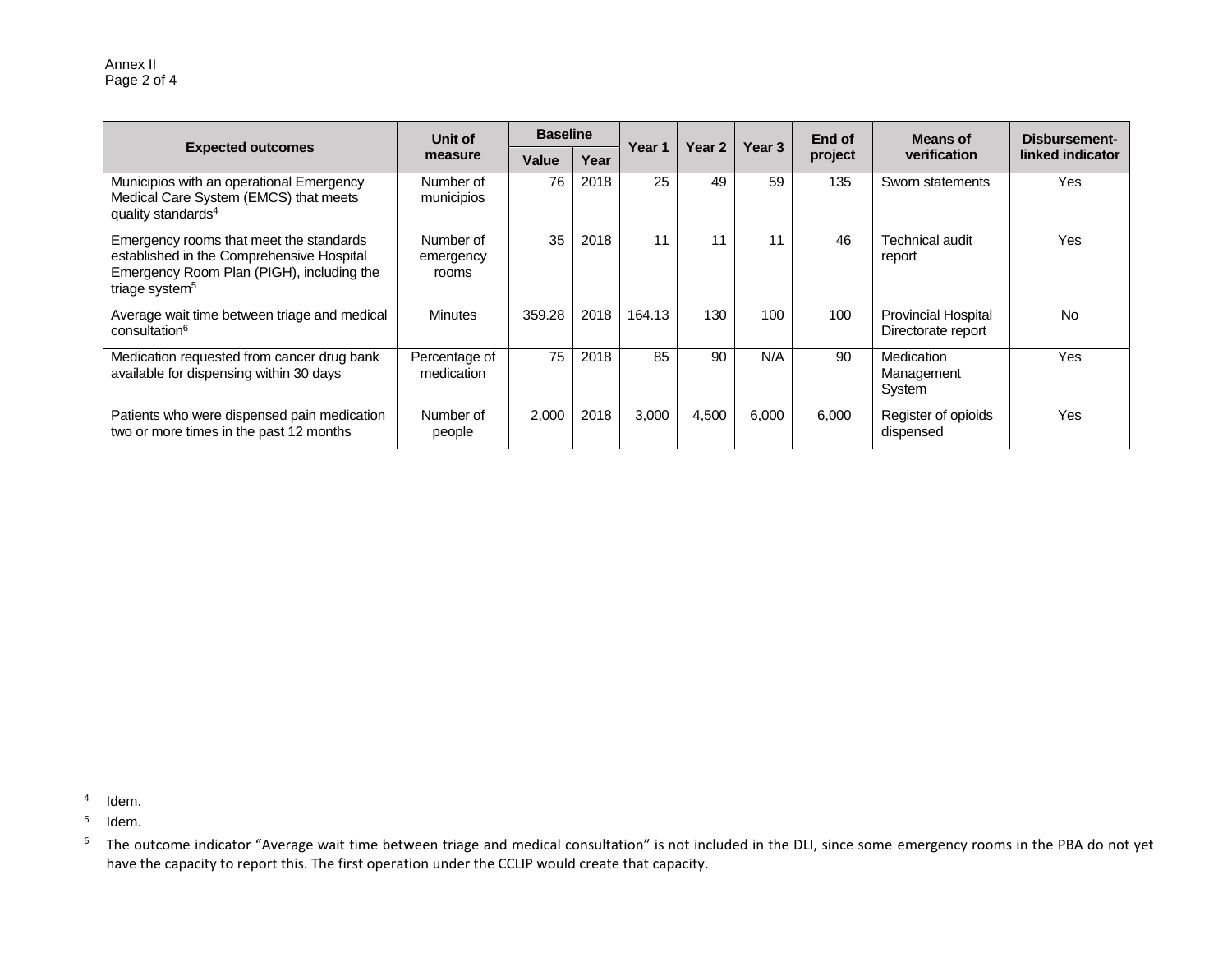## **DISBURSEMENT-LINKED INDICATOR MATRIX**

|                                                                                                                                                                     |                                 |               | Year 1           |                | Year <sub>2</sub>     | Year <sub>3</sub> |                         |                       |                  |
|---------------------------------------------------------------------------------------------------------------------------------------------------------------------|---------------------------------|---------------|------------------|----------------|-----------------------|-------------------|-------------------------|-----------------------|------------------|
| <b>Indicators</b>                                                                                                                                                   | Unit of<br>measure              |               | Disbursement 17  |                | <b>Disbursement 2</b> |                   | <b>Disbursement 3</b>   | <b>Disbursement 4</b> |                  |
|                                                                                                                                                                     |                                 | <b>Target</b> | Amount<br>(US\$) | <b>Target</b>  | Amount<br>(US\$)      | <b>Target</b>     | <b>Amount</b><br>(US\$) | <b>Target</b>         | Amount<br>(US\$) |
| Component 1: Primary care expansion and improvement in the AMBA                                                                                                     |                                 |               |                  |                |                       |                   |                         |                       |                  |
| CAPS that meet AMBA Network service<br>standards                                                                                                                    | Number of<br><b>CAPS</b>        | 90            | 28,600,000       | 50             | 14.916.667            | 10                | 2,983,333               | $\Omega$              | 0                |
| CAPS with electronic medical record (HCE)<br>installed, by year                                                                                                     | Number of<br><b>CAPS</b>        | 90            | 1,500,000        | 50             | 583,333               | 10                | 116,667                 | $\Omega$              | 0                |
| Municipios with an implemented plan for meeting<br>the health care staffing standards of the AMBA<br>Network to improve service delivery capacity for<br>their CAPS | Number of<br>municipios         | 14            | 4,300,000        | $\overline{1}$ | 15,916,667            | $\mathbf{1}$      | 3,183,333               | $\Omega$              | 0                |
| Component 2: Expansion and improvement of the emergency service and emergency room network in the PBA                                                               |                                 |               |                  |                |                       |                   |                         |                       |                  |
| Municipios with an operational EMCS that meets<br>quality standards                                                                                                 | Number of<br>municipios         | 25            | 11,000,000       | 8              | 4,273,120             | 16                | 9,326,880               | 10 <sup>1</sup>       | 2,500,000        |
| Design of an EMCS monitoring model in<br>municipios                                                                                                                 | Protocol                        | $\Omega$      | $\Omega$         | $\Omega$       | $\Omega$              | $\Omega$          | $\Omega$                |                       | 100,000          |
| Emergency rooms that meet the standards<br>established in the PIGH, including the triage<br>system                                                                  | Number of<br>emergency<br>rooms | 11            | 14,044,716       | $\Omega$       | $\Omega$              | $\Omega$          | $\Omega$                | $\Omega$              | 0                |
| Component 3: Expansion and improvement of cancer treatment coverage                                                                                                 |                                 |               |                  |                |                       |                   |                         |                       |                  |
| Medication requested from cancer drug bank<br>available for dispensing within 30 days                                                                               | $\%$                            | 85            | 20,583,200       | 87             | 7,800,984             | 90                | 7,740,428               | $\mathbf{0}$          | 0                |
| Patients who were dispensed pain medication<br>two or more times in the past 12 months                                                                              | Number of<br>people             | 3,000         | 36,201           | $\Omega$       | $\Omega$              | 4,500             | 29,414                  | 6,000                 | 28,237           |

7 Includes retroactive financing.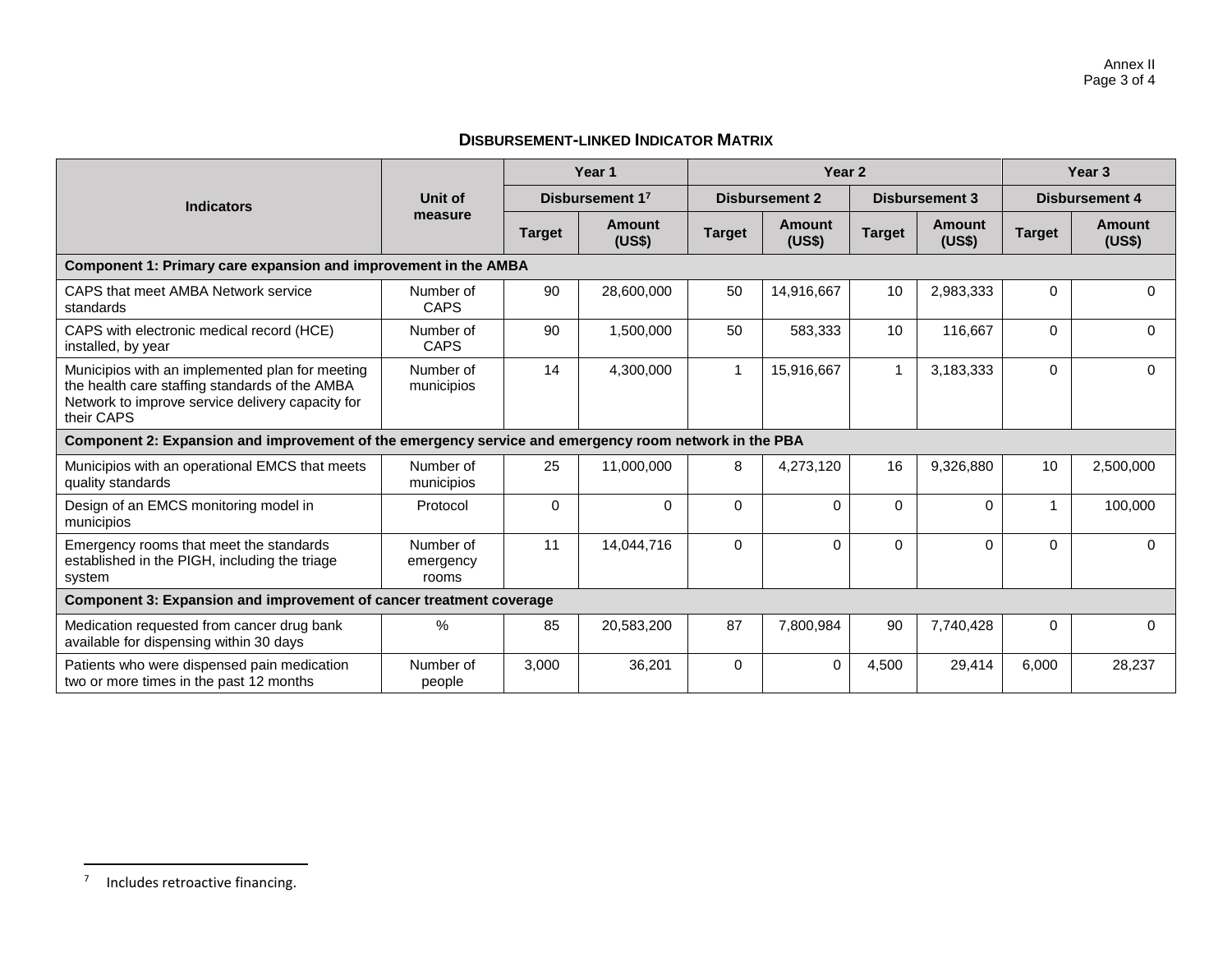## **OUTPUTS**

|                                                                                                       | <b>Baseline</b>             |             |      |          | Year 2   | Year <sub>3</sub> |               | <b>Source of verification</b>                              |  |
|-------------------------------------------------------------------------------------------------------|-----------------------------|-------------|------|----------|----------|-------------------|---------------|------------------------------------------------------------|--|
| <b>Outputs</b>                                                                                        | <b>Unit of measure</b>      | Value       | Year | Year 1   |          |                   | <b>Target</b> |                                                            |  |
| Component 1: Primary care expansion and improvement in the AMBA                                       |                             |             |      |          |          |                   |               |                                                            |  |
| Membership agreements with municipios signed, by year                                                 | Number of agreements        | 0           | 2018 | 16       | 8        | 0                 | 24            | Agreements with<br>municipios                              |  |
| CAPS that complete upgrades or enhancements, by year                                                  | Number of CAPS              | $\mathbf 0$ | 2018 | 90       | 60       | 0                 | 150           | Technical audit report                                     |  |
| CAPS that have the medical equipment required by the<br>AMBA Network, by year                         | Number of CAPS              | $\mathbf 0$ | 2018 | 90       | 60       | $\overline{0}$    | 150           | Technical audit report                                     |  |
| CAPS with HCE installed, by year                                                                      | Number of CAPS              | $\mathbf 0$ | 2018 | 90       | 60       | 0                 | 150           | Technical audit report                                     |  |
| Program mainstreaming pilot implemented <sup>8</sup>                                                  | Pilot                       | $\Omega$    | 2018 | $\Omega$ | $\Omega$ | $\mathbf{1}$      |               | Evaluation report                                          |  |
| Component 2: Expansion and improvement of the emergency service and emergency room network in the PBA |                             |             |      |          |          |                   |               |                                                            |  |
| Ambulances delivered, by year                                                                         | Number of ambulances        | 0           | 2018 | 72       | 63       | 41                | 176           | Delivery records                                           |  |
| Municipios with emergency service telephone line 107<br>installed, by year                            | Number of municipios        | $\mathbf 0$ | 2018 | 25       | 24       | 10                | 59            | Sworn statements with<br>municipal EMCS<br>production data |  |
| EMCS training in municipios completed, by year                                                        | Number of training sessions | $\Omega$    | 2018 | 25       | 24       | 10                | 59            | Training certificates                                      |  |
| EMCS supervision model in municipios designed                                                         | Protocol                    |             | 2018 | $\Omega$ | 0        | 1                 | 1             | Protocol developed and<br>team formed                      |  |
| Emergency rooms with completed upgrades, by year                                                      | Number of emergency rooms   | $\mathbf 0$ | 2018 | 11       | 0        | 0                 | 11            | Technical audit report                                     |  |
| Emergency rooms that added standard medical and<br>nonmedical equipment, by year                      | Number of emergency rooms   | $\mathbf 0$ | 2018 | 11       | $\Omega$ | $\Omega$          | 11            | Technical audit report                                     |  |
| Emergency rooms with an implemented triage system,<br>by year                                         | Number of emergency rooms   | $\mathbf 0$ | 2018 | 11       | $\Omega$ | $\Omega$          | 11            | Technical audit report                                     |  |
| Comprehensive training given to emergency room staff,<br>by year                                      | Number of training sessions | $\mathbf 0$ | 2018 | 11       | $\Omega$ | $\Omega$          | 11            | Technical audit report                                     |  |
| Component 3: Expansion and improvement of cancer treatment coverage                                   |                             |             |      |          |          |                   |               |                                                            |  |
| Drug treatments for patients with cancer provided, by year                                            | Number of treatments        | 0           | 2018 | 10,000   | 12,000   | 14,400            | 36,400        | <b>Medication Management</b><br>System                     |  |
| Pain management for patients with cancer provided,<br>by year                                         | Number of treatments        | $\Omega$    | 2018 | 3,500    | 5,000    | 6,500             | 15,000        | Register of opioids<br>dispensed                           |  |
| Health care providers that joined the cancer medication<br>distribution network, by year              | Number of providers         | $\Omega$    | 2018 | 60       | 10       | 10                | 80            | <b>Medication Management</b><br>System                     |  |
| Awareness workshops for physicians given, by year                                                     | Number of workshops         | $\mathbf 0$ | 2018 | 6        | 6        | 6                 | 18            | Participant list                                           |  |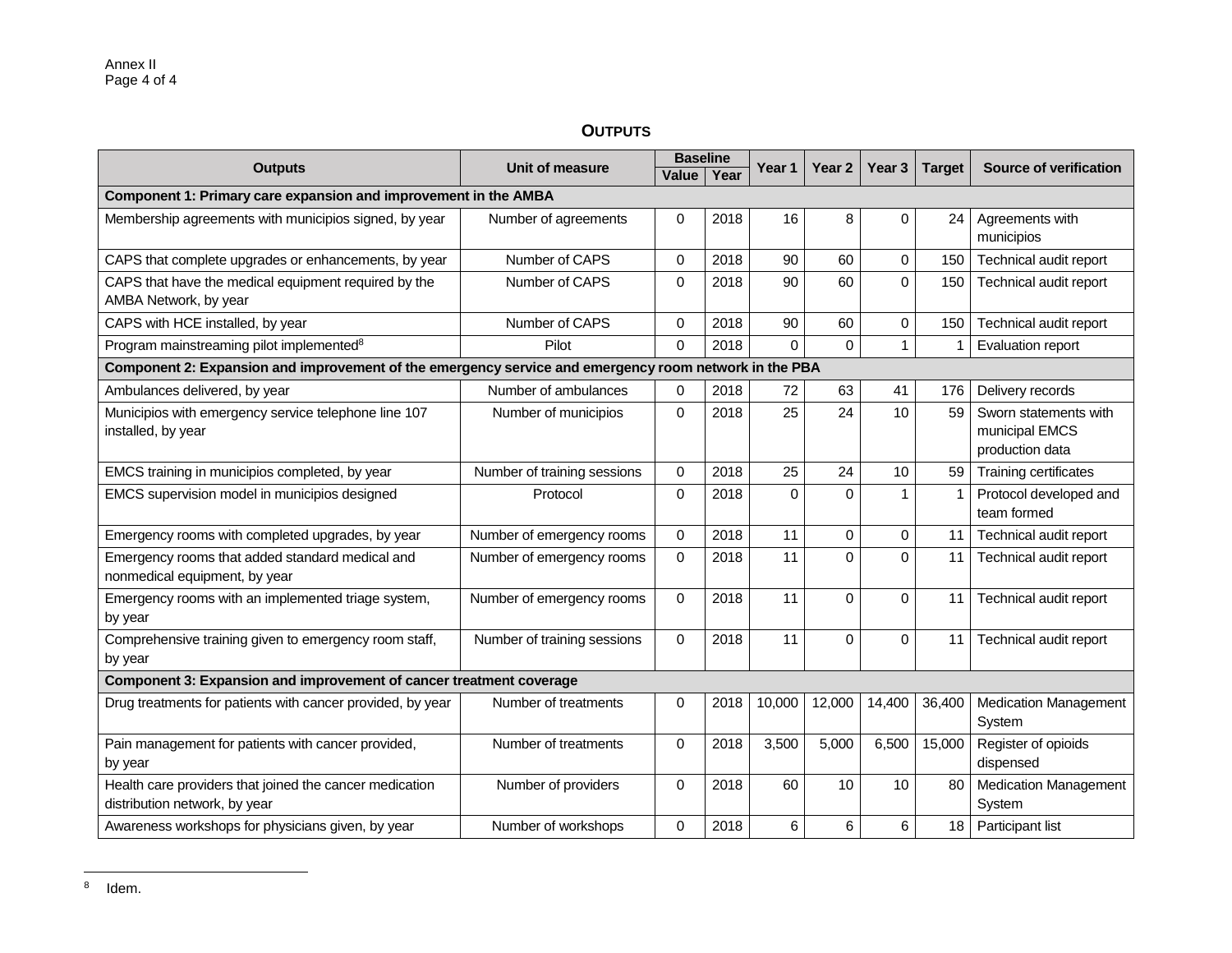#### **FIDUCIARY AGREEMENTS AND REQUIREMENTS**

| Country:                                                 | Argentina                                                                                                                                                                                   |
|----------------------------------------------------------|---------------------------------------------------------------------------------------------------------------------------------------------------------------------------------------------|
| <b>Project number:</b>                                   | CCLIP, AR-O0013; First Operation, AR-L1312                                                                                                                                                  |
| Project name:                                            | Conditional Credit Line for Investment Projects (CCLIP) and<br>First Operation under the Program for Strengthening and<br>Integration of Health Networks in the Province of Buenos<br>Aires |
| <b>Executing agency</b><br>and subexecuting<br>agencies: | Province of Buenos Aires, through the Ministry of Economy<br>of the Province of Buenos Aires, with the Ministry of Health<br>and Ministry of Infrastructure and Public Services             |
| <b>Fiduciary team:</b>                                   | Marilia Santos and Teodoro Noel (FMP/CAR)                                                                                                                                                   |

## **I. EXECUTIVE SUMMARY**

- $1.1$ The amount of the conditional credit line for investment projects (CCLIP), in its sectoral modality, will be US\$600 million in financing from the Bank's Ordinary Capital and US\$60 million in local contributions. The CCLIP will finance up to four individual operations over 10 years. The amount of the first individual operation will be US\$150 million, and it will use the investment loan based on results (LBR) instrument.
- $1.2$ The borrower will be the Province of Buenos Aires (PBA), which is the program's executing agency and will act through its Ministry of Economy and, as subexecuting agencies, through its Ministry of Health and Ministry of Infrastructure and Public Services. The Ministry of Economy will execute the program through the Provincial Directorate of Multilateral Agencies and Bilateral Financing (DPOMyFB).
- $1.3$ The fiduciary agreements and requirements established for this program are based on the PBA's history as an executing agency for loans 2210/OC-AR and 3256/OC-AR and for the loans whose execution is about to begin, namely 4416/OC-AR, 4427/OC-AR, and 4435/OC-AR.
- $1.4$ The Bank also applied the Institutional Capacity Assessment Platform (ICAP), with satisfactory results. Fiduciary assessments were carried out according to the LBR policy (financial management and procurement). The assessments found that the PBA Ministry of Economy, along with the Ministry of Health and Ministry of Infrastructure and Public Services, have sufficient fiduciary systems developed to manage the execution and achievement of the expected outcomes.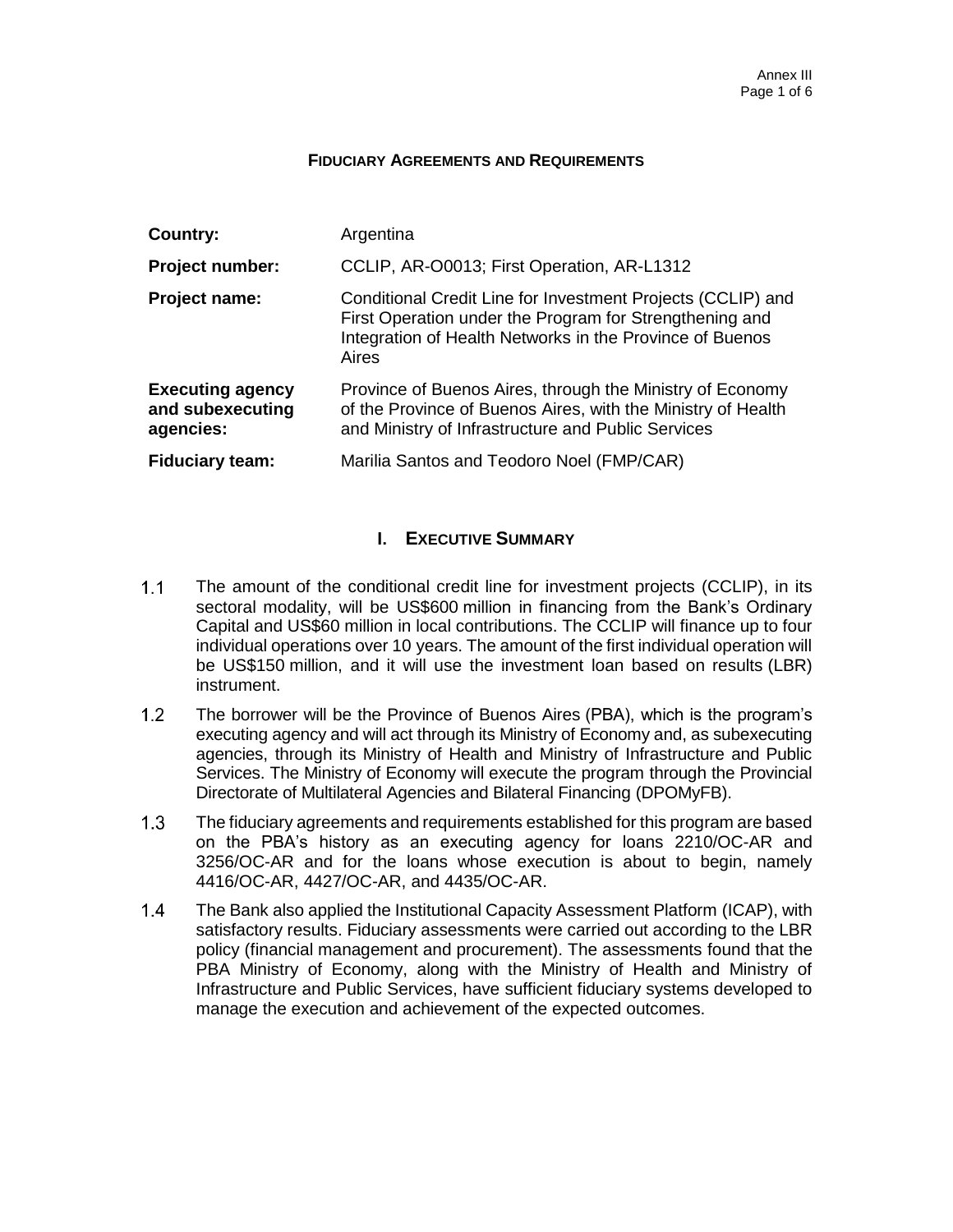## **II. THE EXECUTING AGENCY'S FIDUCIARY CONTEXT**

- $2.1$ According to the ICAP results, the most noteworthy considerations are as follows:
	- a. The legal and regulatory framework to which the executing agency and subexecuting agencies are subject enables effective, efficient, and transparent execution.
	- b. The regulatory framework in force provides the executing agency and subexecuting agencies the competencies necessary to assume responsibility for the program.
	- c. The executing agency and subexecuting agencies have the staff numbers and distribution to facilitate program implementation and sustainability.
	- d. The executing agency has knowledge and previous experience in administering institutional projects or programs and in executing loans with multilateral lenders (IDB, World Bank, and Development Bank of Latin America).
	- e. The executing agency and subexecuting agencies have documented guidelines for evaluating the results of their projects.
	- f. The governance structure of the executing agency and subexecuting agencies fosters effective and efficient management of procurement in the projects they execute.
	- g. The executing agency and the Ministry of Infrastructure and Public Services have extensive experience in managing Bank procurement policies and are able to fulfill this role.
	- h. Financial management staff has extensive experience in using the policies and procedures of international financial institutions, such as the IDB, World Bank, Development Bank of Latin America, and River Plate Basin Development Fund (FONPLATA). It should be noted that this staff also has experience in programs with executing agency participation.

## **III. FIDUCIARY RISK EVALUATION AND MITIGATION ACTIONS**

- 3.1 The fiduciary risk is considered low and only requires minor measures to mitigate any weaknesses, which are suggestions for the efficient and effective administration of program resources. As detailed in the ICAP:
	- a. An action plan is recommended so that the executing agency and subexecuting agencies formalize their procedures for program risk management. Existing dashboards in ministerial meetings of the PBA Cabinet should be adapted and formalized into one that includes the most data and interventions possible in order to monitor and evaluate issues associated with the measurement of progress, achievement or failure to achieve targets, programming and tracking of milestones, identification of deviations, and determination of risks and action timelines. An e-learning training course on risk management available, on the Bank's training platform, is also recommended.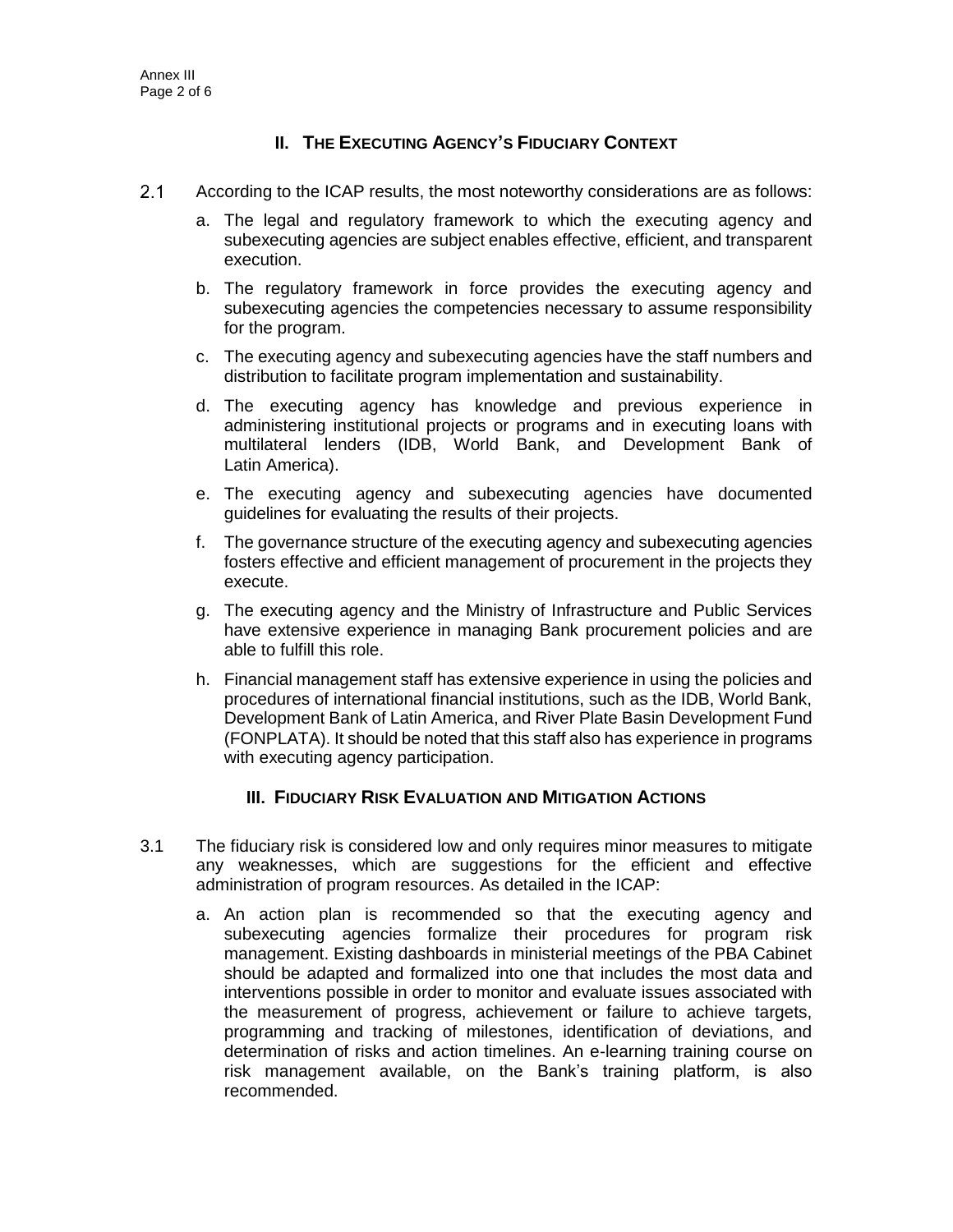## **IV. CONSIDERATIONS FOR THE SPECIAL PROVISIONS OF CONTRACTS**

- $4.1$ **Exchange rate:** The exchange rate to be used for reporting in dollars will be that of the effective date of payment, with details provided on the conversion method as stated in Article 4.10 of the General Conditions of the Loan Contract.
- $4.2$ **Audited financial statements:** These statements must be submitted within 120 days after each fiscal year end. The audit firm must be acceptable to the Bank and the terms of reference must be agreed with the Bank, specifying the submission deadline referenced in Article 7.03 of the General Conditions of the Loan Contract.
- 4.3 **Retroactive financing:** The operation involves financing previously achieved outcomes at a rate of 15% (US\$22.5 million) of the loan amount. This financing will be applied to the outcomes achieved between the date on which the project profile was approved (26 March 2019) and the loan eligibility date. Disbursements against previous outcomes will be subject to an independent external verification of said outcomes.

## **V. AGREEMENTS AND REQUIREMENTS FOR PROCUREMENT EXECUTION**

 $5.1$ The fiduciary agreements and requirements for procurement establish the applicable provisions for carrying out all procurement planned under the operation.

#### А. **Procurement execution**

- $5.2$ Since this is an LBR, the executing agency's procurement and contracting systems will be used.<sup>1</sup> The institutional capacity assessment for procurement execution provided for in the program was carried out using the OECD/DAC Methodology for Assessing Procurement Systems (MAPS) – simplified version. The assessment results are as follows:
	- a. **Use of the executing agency's procurement system:** The procurement system of the executing agency and subexecuting agencies, established under Law 13.981 and its Regulatory Decree 1300 59/2019, was assessed by the Bank and deemed consistent with internationally accepted principles, practices, and standards for all procurement methods and open to bidders from all countries. The system will be used for the procurement of goods, works, nonconsulting services, and consulting services (firms and individuals) under the responsibility of the executing agency and subexecuting agencies, as applicable.
	- b. **Strengthening measures:** In keeping with the findings of the evaluation report and agreements with the executing agency concerning publicity and the widespread dissemination of bidding documents, the supplier register, the confidentiality of processes, and the fragility of the regulatory bases for dealing with corruption, fraud, conflicts of interest, and ethical conduct, it was agreed that the Core MAPS would be implemented to promote and support the regulatory changes necessary for ensuring progress and observing the good

 $\overline{a}$ As the government level is the same, the executing agency and subexecuting agencies are covered by and operate under the same procurement system.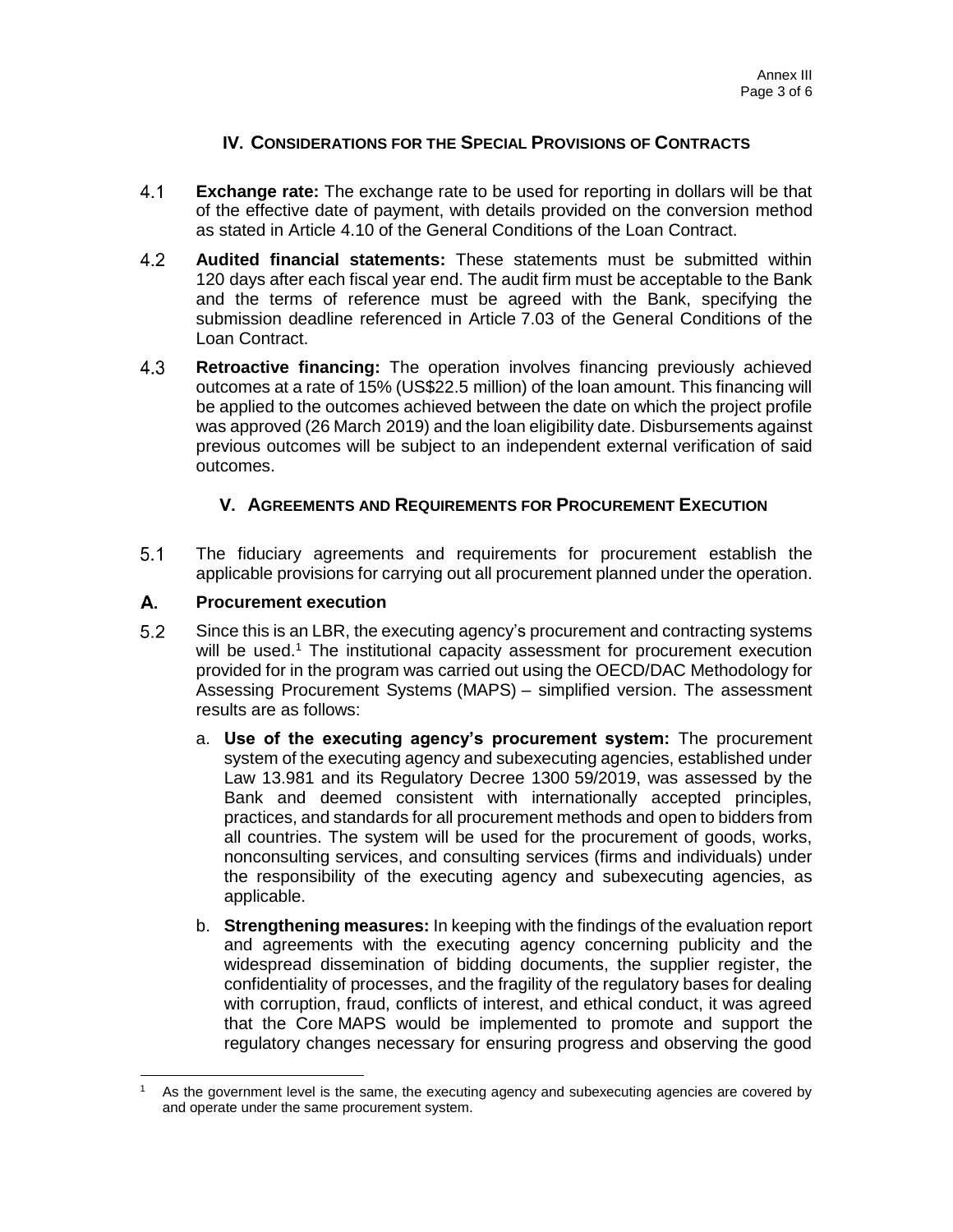practices of the international market. To improve contract administration, it was agreed that a specialized entity would be hired to assist in supervising the work and achieving the program results.

#### В. **Records and files**

- $5.3$ The executing agency and subexecuting agencies have systems for recording and filing supporting documentation stemming from procurement and contracting for works, goods, and consulting services that:
	- a. Directly reference and identify the procedures followed during bid opening;
	- b. Directly reference and identify the transactions performed;
	- c. Control the purchases received and reflect them in the inventory system; and
	- d. Are available for review.
- $5.4$ The executing agency and subexecuting agencies have computer systems that track all procurement processes.

#### C. **Special provisions**

 $5.5$ **Integrity risk management.** The integrity risks of the executing agency and subexecuting agencies were analyzed as required by the LBR policy (document GN-2869-1) and operational guidelines (document GN-2869-3). This analysis identified three risks that have already been mitigated by the project: (i) drug inventory management in health centers; the project finances drugs dispensed in hospitals where there is greater control; (ii) institutional capacity to contract and supervise works; the MAPS yielded good institutional capacity, and services were contracted to enhance supervision of works; and (iii) eligibility of retroactive expenditures; the Operating Regulations include the obligation for firms and individuals sanctioned by the Bank for having engaged in prohibited practices to be excluded from the procurement process.

## **VI. FINANCIAL MANAGEMENT**

#### А. **Programming and budget**

- The executing agency's and subexecuting agencies' budget has programmatic  $6.1$ categories and other classifications by item of expenditure (main items), which are expenses on staff, consumer goods, non-personnel services, fixed assets, transfers, debt service, and decrease in other liabilities, other expenses, and figurative expenses. Depending on their economic nature, items are current expenses, capital expenses, or financial applications. Internal financing sources can be the provincial treasury, credit, and own resources.
- $6.2$ The budget allocation should be made in advance to ensure that the operation is executed within the established time frame.

#### В. **Treasury**

 $6.3$ Payments for Components 1 to 3 are made with local funds through the General Provincial Treasury (TGP), and reimbursements are subsequently handled based on achievement of the outcomes. For administrative expenses, the TGP will also be the paying agency, and payments will be made using loan proceeds.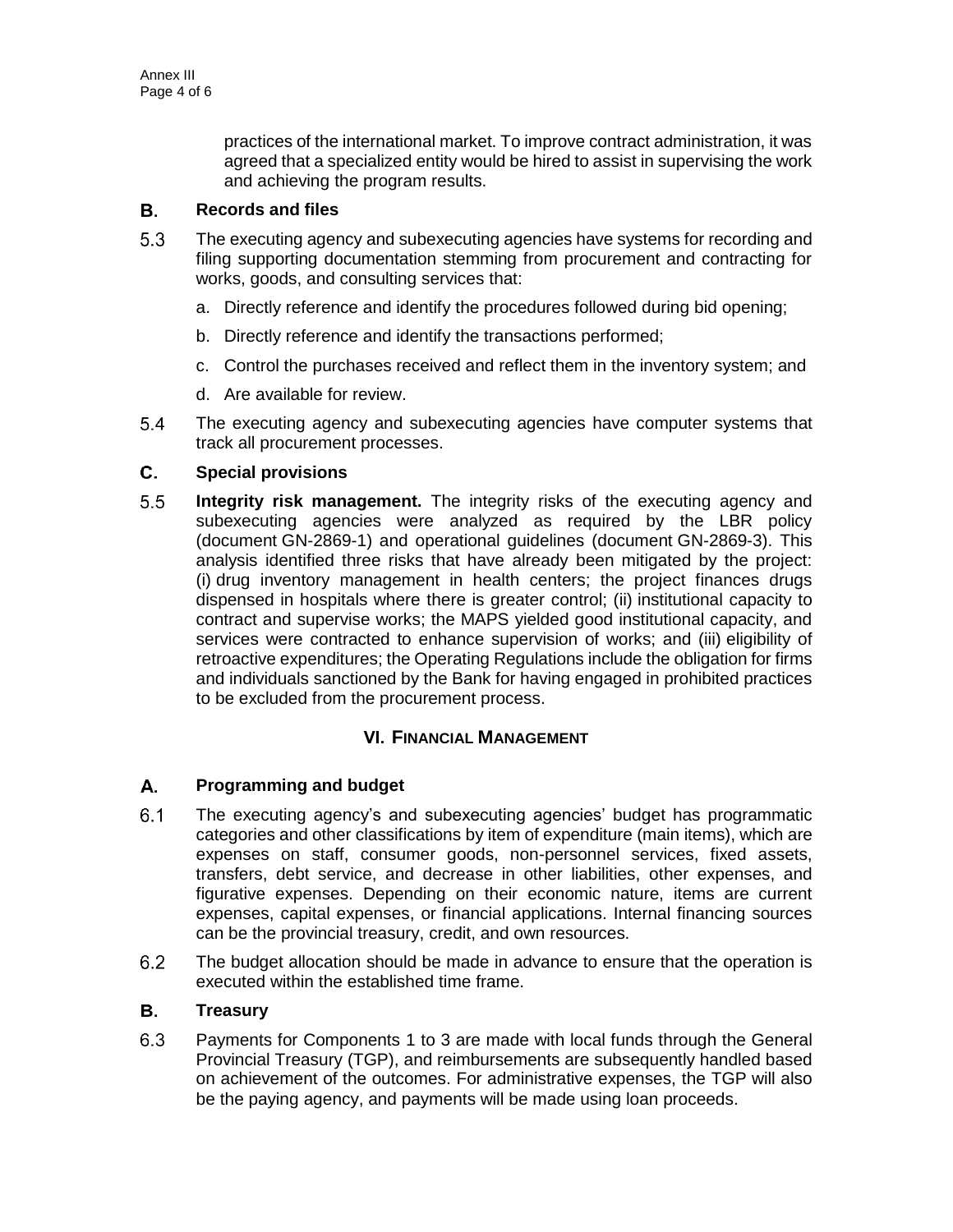$6.4$ The Finance Subsecretariat reimburses the necessary costs for obtaining the audited balance. The DPOMyFB handles the bank account in dollars opened for the exclusive and separate management of loan proceeds. It is also responsible for checking the balance of the special account in dollars on a monthly basis and reconciling it.

#### C. **Accounting and information systems**

- $6.5$ The executing agency will use the External Loan Execution Unit (UEPEX) system and the Comprehensive Financial Management and Administration System (SIGAF) as the financial administration systems. Accounting will be on a cash basis, and International Financial Reporting Standards will be followed when applicable in accordance with established national accounting criteria.
- $6.6$ The executing agency's accounting system (UEPEX and SIGAF): (i) is automated; (ii) is integrated into other systems used by the institution; (iii) identifies program transactions by financing source; (iv) identifies program transactions by investment category; (v) identifies program transactions separate from the entity's other activities; and (vi) provides the information necessary to produce the financial reports required by the Bank.
- $6.7$ The Accounting Department is responsible for carrying out the following activities for all programs: (i) keeping accounting entries in the UEPEX system and a record of supporting documentation for posted payments, invoices, and receipts for other payment history; (ii) carrying out monthly bank account reconciliations; and (iii) preparing loan financial statements and submitting them to the External Audit Office so that it can prepare the corresponding reports.
- $6.8$ The timely and reliable issuance of DPOMyFB financial information is governed by the accounting standards of the Provincial Accounting Office (CGP) and the Provincial Budget Directorate. Financial Administration Law 13.767 and the CGP standards establish the mechanisms for entry accounting, accountability, and financial reporting that define the timelines for (i) the preparation of financial statements and reports; and (ii) the publication of financial statements and reports as well as account and budget reconciliations.
- 6.9 Accounting information is channeled through a chart of accounts that entails classification by expenditure category, component, and financing source according to the structure in the loan financing matrix agreed upon during negotiations.

#### D. **Disbursements and cash flow**

- $6.10$ The PBA will use its own resources for program execution to achieve the outcomes, which, once verified and approved by the Bank, will enable the release of the corresponding disbursements in accordance with the Disbursement-linked Indicator Matrix agreed with the Bank. Four disbursements are planned during program execution. Expenditures need not be justified for the respective disbursements to be processed.
- $6.11$ The Bank loan proceeds will be made available to the PBA for linking intermediate results and achieving the targets proposed in the Disbursement-linked Indicator Matrix.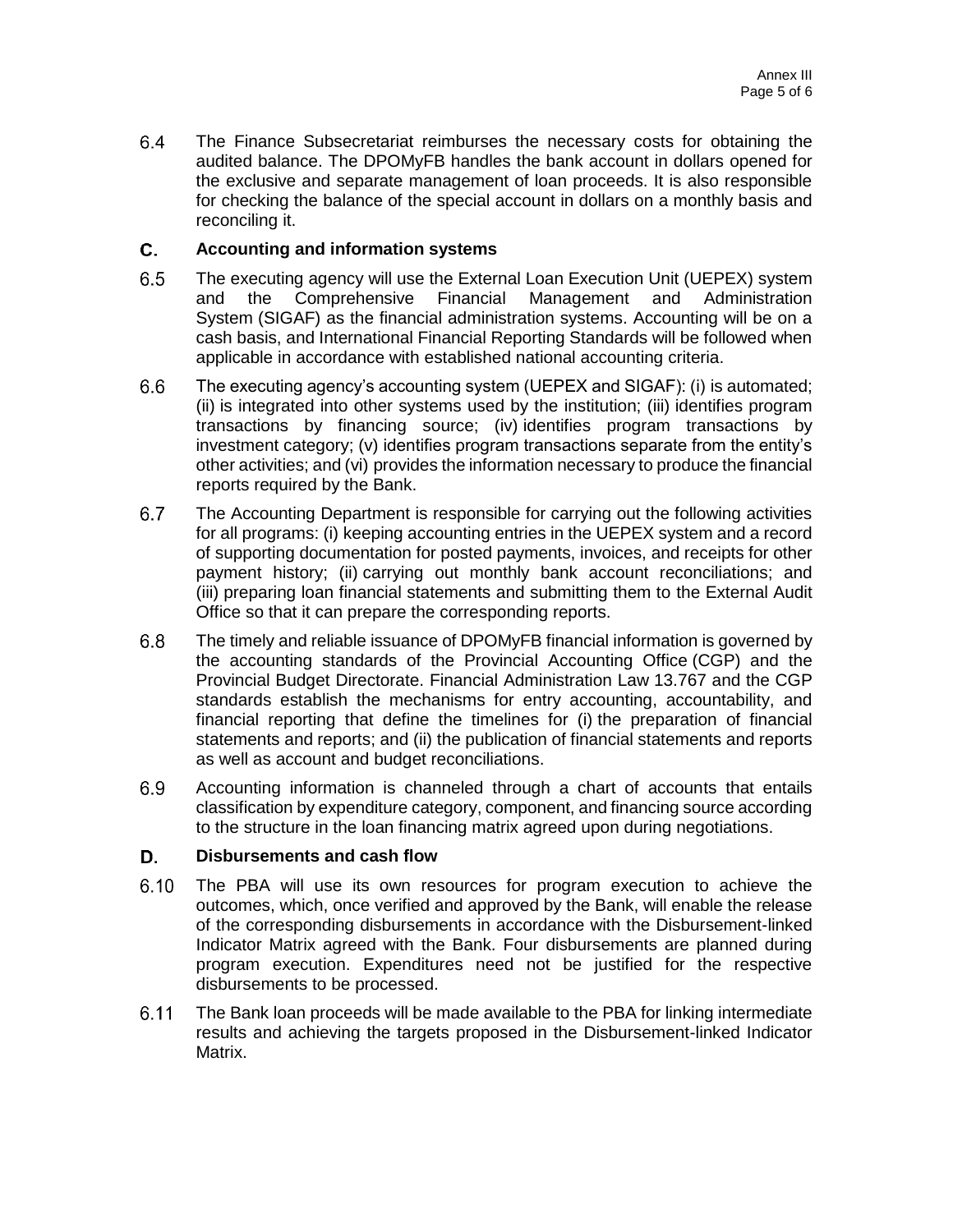$6.12$ The e-Disbursements modality will be adopted. This is the IDB's Web-based system enabling the executing agency to prepare and send disbursement requests to the Bank electronically, lowering transaction costs and allowing the Bank to review and process requests sent remotely.

#### Е. **Internal control and internal audit**

- $6.13$ The CGP is in charge of controlling and properly recording public expenditures. It intervenes before each contract is awarded and compares the budget execution against the authorized budget and the approved modifications.
- $6.14$ The executing agency has satisfactory internal control mechanisms for financial resource management, which are under the responsibility of the State Prosecutor's Office, the CGP, and the Provincial Audit Office.

#### F., **External control and reports**

 $6.15$ The external audit of the program will be conducted by one of the Bank-eligible independent audit firms.

#### G. **Financial supervision plan**

6.16 The financial supervision plan includes participation in sessions for periodic follow-up on the program's risk matrix and reviewing the annual audit report, which could result in on-site visits in order to update knowledge of institutional internal systems.

#### Η. **Execution mechanism**

 $6.17$ Program activities at the provincial level will be planned through a Multiyear Execution Plan shared between the Ministry of Economy, Ministry of Health, and Ministry of Infrastructure and Public Services under the current provincial crosscutting coordination plan. Details of each agency's roles and responsibilities and the document circuit for reporting results will be provided in the Operating Regulations. For more information, see paragraph 3.3 of the loan proposal.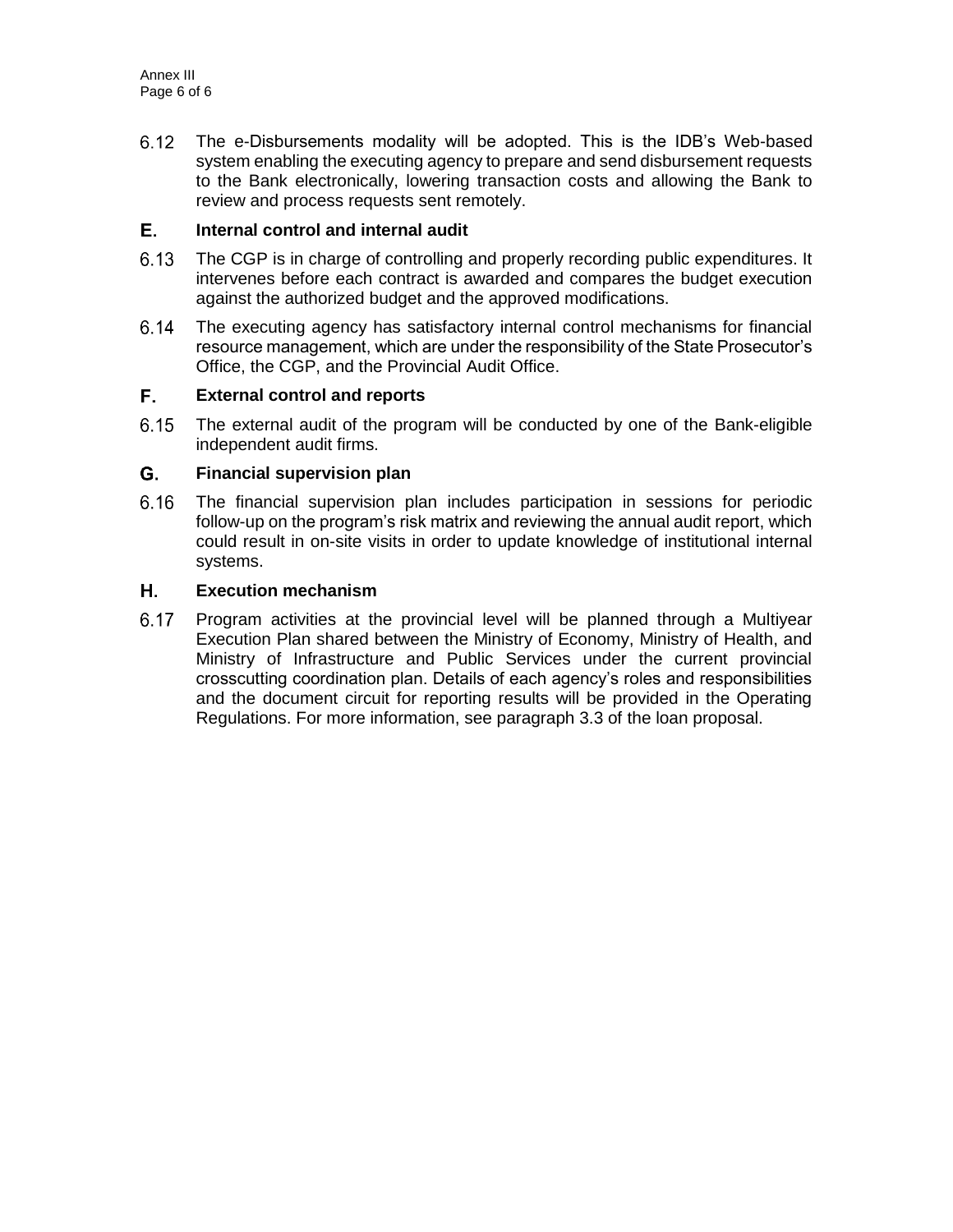## DOCUMENT OF THE INTER-AMERICAN DEVELOPMENT BANK

## PROPOSED RESOLUTION DE- /19

## Argentina. Conditional Credit Line for Investment Projects (CCLIP) for the Program for Strengthening and Integration of Health Networks in the Province of Buenos Aires (AR-O0013)

## The Board of Executive Directors

## RESOLVES:

1. To authorize the President of the Bank, or such representative as he shall designate, to enter into such agreement or agreements as may be necessary with the Province of Buenos Aires, as borrower, and with the Argentine Republic, as guarantor, to establish the Conditional Credit Line for Investment Projects (CCLIP) for the Program for Strengthening and Integration of Health Networks in the Province of Buenos Aires (AR-O0013) for an amount of up to US\$600,000,000 chargeable to the resources of the Bank's Ordinary Capital.

2. To determine that the resources allocated to the above-mentioned Conditional Credit Line for Investment Projects (CCLIP) for the Program for Strengthening and Integration of Health Networks in the Province of Buenos Aires (AR-O0013), as mentioned on the previous paragraph, shall be used to finance individual loan operations in accordance with: (a) the objectives and regulations of the Conditional Credit Line for Investment Projects approved by Resolution DE-58/03, as amended by Resolutions DE-10/07, DE-164/07, and DE-86/16; (b) the provisions set forth in documents GN-2246-9 and GN-2564-3; and (c) the terms and conditions included in the Loan Proposal for the corresponding individual operation.

(Adopted on \_\_ \_\_\_\_\_\_\_\_\_\_ 2019)

LEG/SGO/CSC/EZSHARE-1044359933-17807 AR-O0013